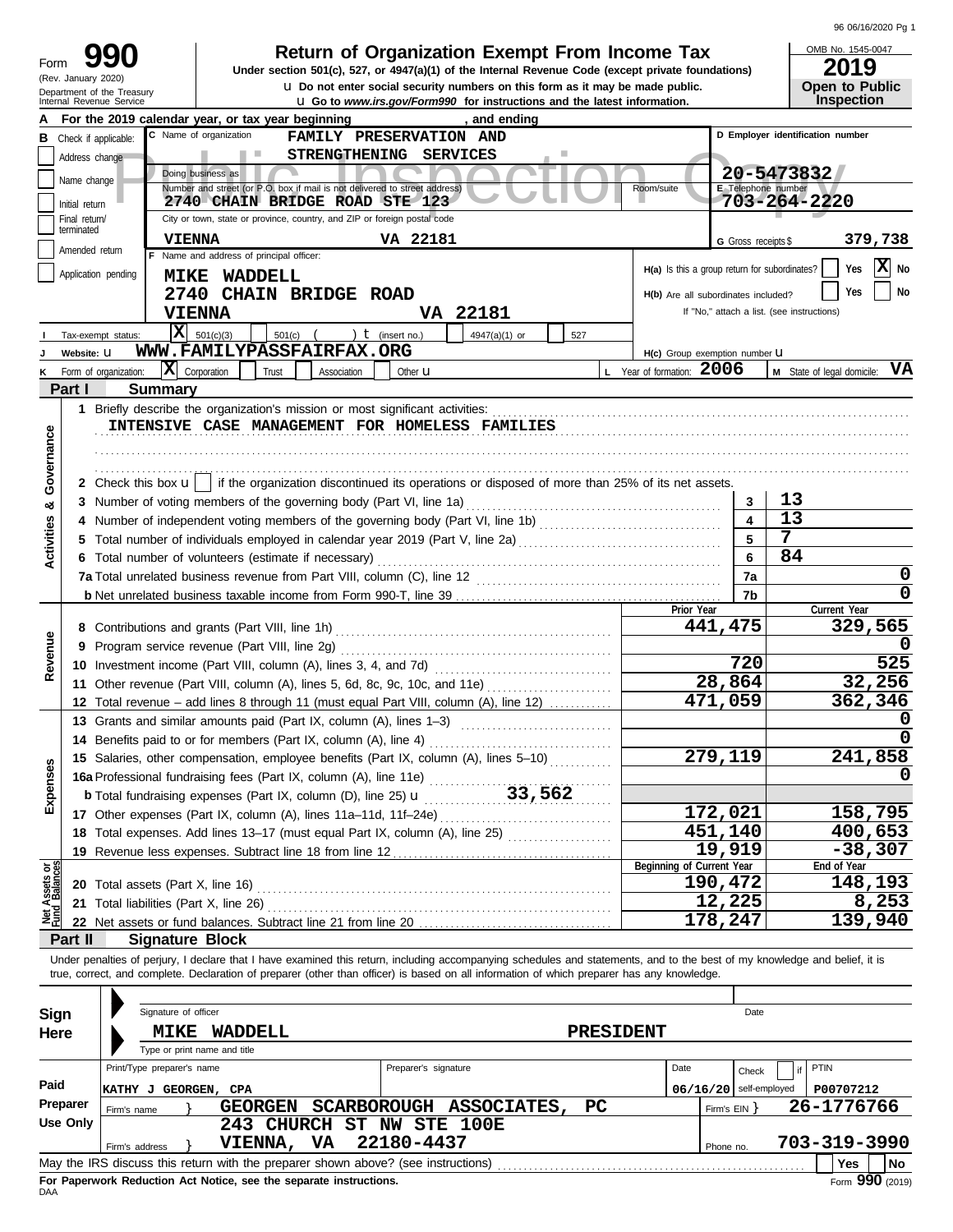|                  | Form 990 (2019) FAMILY PRESERVATION AND                                                                                                                                                                                                                                                                                                    |                        | 20-5473832      | Page 2                                                                      |
|------------------|--------------------------------------------------------------------------------------------------------------------------------------------------------------------------------------------------------------------------------------------------------------------------------------------------------------------------------------------|------------------------|-----------------|-----------------------------------------------------------------------------|
| Part III         | <b>Statement of Program Service Accomplishments</b><br>Check if Schedule O contains a response or note to any line in this Part III                                                                                                                                                                                                        |                        |                 |                                                                             |
| 1                | Briefly describe the organization's mission:                                                                                                                                                                                                                                                                                               |                        |                 |                                                                             |
|                  | INTENSIVE CASE MANAGEMENT FOR HOMELESS                                                                                                                                                                                                                                                                                                     |                        | <b>FAMILIES</b> |                                                                             |
|                  |                                                                                                                                                                                                                                                                                                                                            |                        |                 |                                                                             |
|                  |                                                                                                                                                                                                                                                                                                                                            |                        |                 |                                                                             |
| $\mathbf{2}$     | Did the organization undertake any significant program services during the year which were not listed on the                                                                                                                                                                                                                               |                        |                 |                                                                             |
|                  | prior Form 990 or 990-EZ?                                                                                                                                                                                                                                                                                                                  |                        |                 | Yes $ X $ No                                                                |
|                  | If "Yes," describe these new services on Schedule O.                                                                                                                                                                                                                                                                                       |                        |                 |                                                                             |
| 3                | Did the organization cease conducting, or make significant changes in how it conducts, any program                                                                                                                                                                                                                                         |                        |                 | Yes $ \mathbf{X} $ No                                                       |
| services?        | If "Yes," describe these changes on Schedule O.                                                                                                                                                                                                                                                                                            |                        |                 |                                                                             |
| 4                | Describe the organization's program service accomplishments for each of its three largest program services, as measured by                                                                                                                                                                                                                 |                        |                 |                                                                             |
|                  | expenses. Section $501(c)(3)$ and $501(c)(4)$ organizations are required to report the amount of grants and allocations to others,                                                                                                                                                                                                         |                        |                 |                                                                             |
|                  | the total expenses, and revenue, if any, for each program service reported.                                                                                                                                                                                                                                                                |                        |                 |                                                                             |
| IN 2019,         | THE ORGANIZATION PROVIDED TO 72 FAMILIES (A TOTAL OF 103 ADULTS<br>AND 162 CHILDREN) FINANCIAL ASSISTANCE FOR RENT AND OTHER NEEDS LIKE CAR<br>REPAIRS, METRO FARE, CHILD CARE, UTILITY BILLS, MEDICAL BILLS, AND<br>TRAINING/EDUCATION AND REFERRALS TO COMMUNITY RESOURCES FOR PHYSICAL AND<br>CLOTHING, HOUSEHOLD GOODS, AND FURNITURE. |                        |                 | MENTAL HEALTH, EMPLOYMENT AND FINANCIAL COUNSELING, CHILD ENRICHMENT, FOOD, |
| 4b (Code:<br>N/A | ) (Expenses \$                                                                                                                                                                                                                                                                                                                             | including grants of \$ |                 | ) (Revenue \$                                                               |
|                  |                                                                                                                                                                                                                                                                                                                                            |                        |                 |                                                                             |
|                  |                                                                                                                                                                                                                                                                                                                                            |                        |                 |                                                                             |
|                  |                                                                                                                                                                                                                                                                                                                                            |                        |                 |                                                                             |
|                  |                                                                                                                                                                                                                                                                                                                                            |                        |                 |                                                                             |
|                  |                                                                                                                                                                                                                                                                                                                                            |                        |                 |                                                                             |
|                  |                                                                                                                                                                                                                                                                                                                                            |                        |                 |                                                                             |
|                  |                                                                                                                                                                                                                                                                                                                                            |                        |                 |                                                                             |
|                  |                                                                                                                                                                                                                                                                                                                                            |                        |                 |                                                                             |
| 4c (Code:<br>N/A | ) (Expenses \$                                                                                                                                                                                                                                                                                                                             | including grants of \$ |                 | ) (Revenue \$                                                               |
|                  |                                                                                                                                                                                                                                                                                                                                            |                        |                 |                                                                             |
|                  |                                                                                                                                                                                                                                                                                                                                            |                        |                 |                                                                             |
|                  |                                                                                                                                                                                                                                                                                                                                            |                        |                 |                                                                             |
|                  |                                                                                                                                                                                                                                                                                                                                            |                        |                 |                                                                             |
|                  |                                                                                                                                                                                                                                                                                                                                            |                        |                 |                                                                             |
|                  |                                                                                                                                                                                                                                                                                                                                            |                        |                 |                                                                             |
|                  |                                                                                                                                                                                                                                                                                                                                            |                        |                 |                                                                             |
|                  |                                                                                                                                                                                                                                                                                                                                            |                        |                 |                                                                             |
|                  |                                                                                                                                                                                                                                                                                                                                            |                        |                 |                                                                             |
|                  |                                                                                                                                                                                                                                                                                                                                            |                        |                 |                                                                             |
|                  | 4d Other program services (Describe on Schedule O.)                                                                                                                                                                                                                                                                                        |                        |                 |                                                                             |
| (Expenses \$     |                                                                                                                                                                                                                                                                                                                                            | including grants of \$ | (Revenue \$     |                                                                             |
|                  | 4e Total program service expenses u                                                                                                                                                                                                                                                                                                        | 293,037                |                 |                                                                             |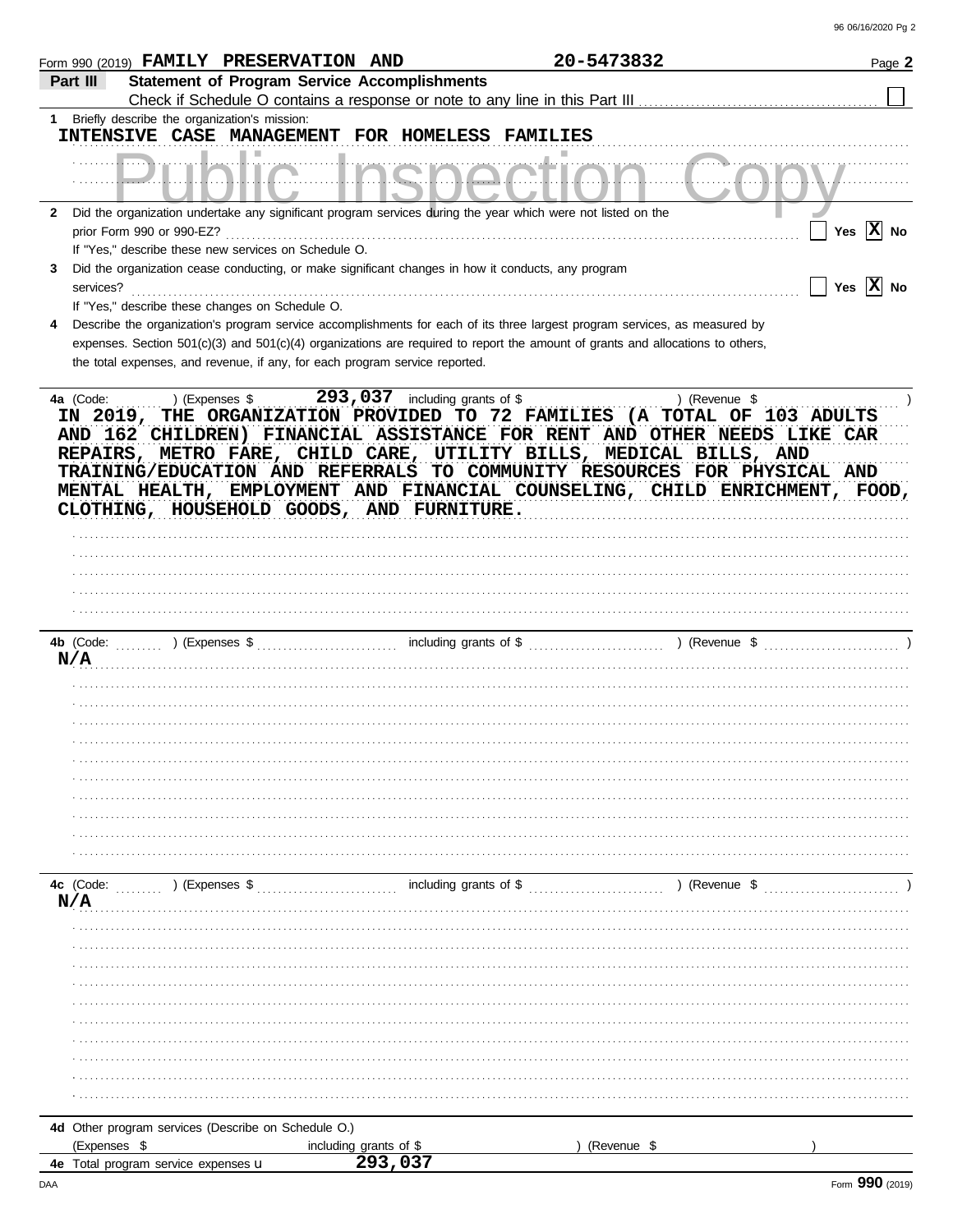|         | Form 990 (2019) FAMILY PRESERVATION AND | 20-5473832 | Page 3 |
|---------|-----------------------------------------|------------|--------|
| Part IV | <b>Checklist of Required Schedules</b>  |            |        |

|             |                                                                                                                                                                                                                             |                 | Yes         | No |
|-------------|-----------------------------------------------------------------------------------------------------------------------------------------------------------------------------------------------------------------------------|-----------------|-------------|----|
| 1           | Is the organization described in section $501(c)(3)$ or $4947(a)(1)$ (other than a private foundation)? If "Yes,"                                                                                                           |                 |             |    |
|             | complete Schedule A                                                                                                                                                                                                         | 1               | X           |    |
| 2           | Is the organization required to complete Schedule B, Schedule of Contributors (see instructions)?                                                                                                                           | $\mathbf{2}$    | $\mathbf x$ |    |
| 3           | Did the organization engage in direct or indirect political campaign activities on behalf of or in opposition to                                                                                                            |                 |             | X  |
| 4           | candidates for public office? If "Yes," complete Schedule C, Part I<br>Section 501(c)(3) organizations. Did the organization engage in lobbying activities, or have a section 501(h)                                        | 3               |             |    |
|             | election in effect during the tax year? If "Yes," complete Schedule C, Part II                                                                                                                                              | 4               |             | X  |
| 5           | Is the organization a section $501(c)(4)$ , $501(c)(5)$ , or $501(c)(6)$ organization that receives membership dues,                                                                                                        |                 |             |    |
|             | assessments, or similar amounts as defined in Revenue Procedure 98-19? If "Yes," complete Schedule C, Part III                                                                                                              | 5               |             | x  |
| 6           | Did the organization maintain any donor advised funds or any similar funds or accounts for which donors                                                                                                                     |                 |             |    |
|             | have the right to provide advice on the distribution or investment of amounts in such funds or accounts? If                                                                                                                 |                 |             |    |
|             | "Yes," complete Schedule D, Part I                                                                                                                                                                                          | 6               |             | x  |
| 7           | Did the organization receive or hold a conservation easement, including easements to preserve open space,                                                                                                                   |                 |             |    |
|             | the environment, historic land areas, or historic structures? If "Yes," complete Schedule D, Part II                                                                                                                        | 7               |             | x  |
| 8           | Did the organization maintain collections of works of art, historical treasures, or other similar assets? If "Yes,"                                                                                                         |                 |             |    |
|             | complete Schedule D, Part III                                                                                                                                                                                               | 8               |             | x  |
| 9           | Did the organization report an amount in Part X, line 21, for escrow or custodial account liability, serve as a                                                                                                             |                 |             |    |
|             | custodian for amounts not listed in Part X; or provide credit counseling, debt management, credit repair, or                                                                                                                |                 |             |    |
|             | debt negotiation services? If "Yes," complete Schedule D, Part IV                                                                                                                                                           | 9               |             | x  |
| 10          | Did the organization, directly or through a related organization, hold assets in donor-restricted endowments                                                                                                                |                 |             |    |
|             | or in quasi endowments? If "Yes," complete Schedule D, Part V                                                                                                                                                               | 10              |             | x  |
| 11          | If the organization's answer to any of the following questions is "Yes," then complete Schedule D, Parts VI,                                                                                                                |                 |             |    |
|             | VII, VIII, IX, or X as applicable.                                                                                                                                                                                          |                 |             |    |
| a           | Did the organization report an amount for land, buildings, and equipment in Part X, line 10? If "Yes,"                                                                                                                      |                 |             |    |
|             | complete Schedule D, Part VI                                                                                                                                                                                                | 11a             | x           |    |
| b           | Did the organization report an amount for investments—other securities in Part X, line 12, that is 5% or more                                                                                                               | 11b             |             | x  |
| c           | of its total assets reported in Part X, line 16? If "Yes," complete Schedule D, Part VII<br>Did the organization report an amount for investments—program related in Part X, line 13, that is 5% or more                    |                 |             |    |
|             | of its total assets reported in Part X, line 16? If "Yes," complete Schedule D, Part VIII                                                                                                                                   | 11c             |             | x  |
| d           | Did the organization report an amount for other assets in Part X, line 15, that is 5% or more of its total assets                                                                                                           |                 |             |    |
|             | reported in Part X, line 16? If "Yes," complete Schedule D, Part IX                                                                                                                                                         | 11d             |             | X  |
| е           | Did the organization report an amount for other liabilities in Part X, line 25? If "Yes," complete Schedule D, Part X                                                                                                       | 11e             |             | x  |
| f           | Did the organization's separate or consolidated financial statements for the tax year include a footnote that addresses                                                                                                     |                 |             |    |
|             | the organization's liability for uncertain tax positions under FIN 48 (ASC 740)? If "Yes," complete Schedule D, Part X                                                                                                      | 11f             |             | х  |
|             | 12a Did the organization obtain separate, independent audited financial statements for the tax year? If "Yes," complete                                                                                                     |                 |             |    |
|             | Schedule D, Parts XI and XII                                                                                                                                                                                                | 12a             | X           |    |
|             | <b>b</b> Was the organization included in consolidated, independent audited financial statements for the tax year? If                                                                                                       |                 |             |    |
|             | "Yes," and if the organization answered "No" to line 12a, then completing Schedule D, Parts XI and XII is optional                                                                                                          | 12 <sub>b</sub> |             | х  |
| 13          |                                                                                                                                                                                                                             | 13              |             | X  |
| 14a         |                                                                                                                                                                                                                             | 14a             |             | x  |
| b           | Did the organization have aggregate revenues or expenses of more than \$10,000 from grantmaking,                                                                                                                            |                 |             |    |
|             | fundraising, business, investment, and program service activities outside the United States, or aggregate                                                                                                                   |                 |             |    |
|             |                                                                                                                                                                                                                             | 14b             |             | X  |
| 15          | Did the organization report on Part IX, column (A), line 3, more than \$5,000 of grants or other assistance to or                                                                                                           |                 |             | x  |
|             | for any foreign organization? If "Yes," complete Schedule F, Parts II and IV [[[[[[[[[[[[[[[[[[[[[[[[[[[[[[[[                                                                                                               | 15              |             |    |
| 16          | Did the organization report on Part IX, column (A), line 3, more than \$5,000 of aggregate grants or other<br>assistance to or for foreign individuals? If "Yes," complete Schedule F, Parts III and IV [[[[[[[[[[[[[[[[[[[ | 16              |             | x  |
| 17          | Did the organization report a total of more than \$15,000 of expenses for professional fundraising services on                                                                                                              |                 |             |    |
|             |                                                                                                                                                                                                                             | 17              |             | X  |
| 18          | Did the organization report more than \$15,000 total of fundraising event gross income and contributions on                                                                                                                 |                 |             |    |
|             |                                                                                                                                                                                                                             | 18              | X           |    |
| 19          | Did the organization report more than \$15,000 of gross income from gaming activities on Part VIII, line 9a?                                                                                                                |                 |             |    |
|             |                                                                                                                                                                                                                             | 19              |             | x  |
| 20a         |                                                                                                                                                                                                                             | <b>20a</b>      |             | X  |
| $\mathbf b$ |                                                                                                                                                                                                                             | 20 <sub>b</sub> |             |    |
| 21          | Did the organization report more than \$5,000 of grants or other assistance to any domestic organization or                                                                                                                 |                 |             |    |
|             |                                                                                                                                                                                                                             | 21              |             | x  |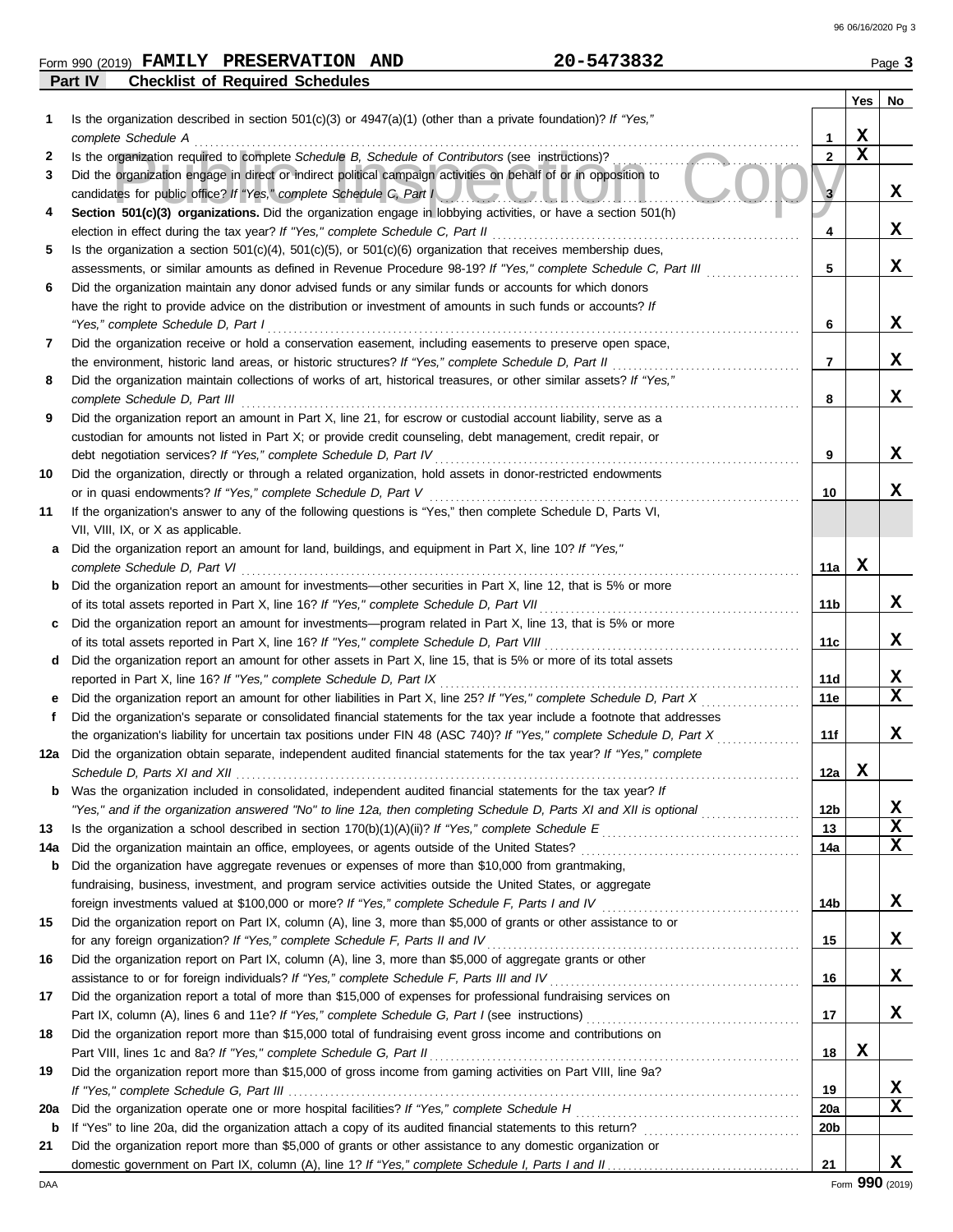|    | FAMILY PRESERVATION AND<br>Form 990 (2019)                                                                    | 20-5473832 |    |     | Page 4 |
|----|---------------------------------------------------------------------------------------------------------------|------------|----|-----|--------|
|    | <b>Checklist of Required Schedules (continued)</b><br><b>Part IV</b>                                          |            |    |     |        |
|    |                                                                                                               |            |    | Yes | No     |
| 22 | Did the organization report more than \$5,000 of grants or other assistance to or for domestic individuals on |            |    |     |        |
|    | Part IX, column (A), line 2? If "Yes," complete Schedule I, Parts I and III                                   |            | 22 |     |        |
| 23 | Did the organization answer "Yes" to Part VII, Section A, line 3, 4, or 5 about compensation of the           |            |    |     |        |
|    | organization's current and former officers, directors, trustees, key employees, and highest compensated       |            |    |     | --     |

| 23  | Did the organization answer "Yes" to Part VII, Section A, line 3, 4, or 5 about compensation of the                                                 |                 |     |             |
|-----|-----------------------------------------------------------------------------------------------------------------------------------------------------|-----------------|-----|-------------|
|     | organization's current and former officers, directors, trustees, key employees, and highest compensated<br>employees? If "Yes," complete Schedule J | 23              |     | X           |
| 24a | Did the organization have a tax-exempt bond issue with an outstanding principal amount of more than                                                 |                 |     |             |
|     | \$100,000 as of the last day of the year, that was issued after December 31, 2002? If "Yes," answer lines 24b                                       |                 |     |             |
|     | through 24d and complete Schedule K. If "No," go to line 25a                                                                                        | 24a             |     | X           |
| b   | Did the organization invest any proceeds of tax-exempt bonds beyond a temporary period exception?                                                   | 24b             |     |             |
|     | Did the organization maintain an escrow account other than a refunding escrow at any time during the year                                           |                 |     |             |
|     | to defease any tax-exempt bonds?                                                                                                                    | 24c             |     |             |
| d   | Did the organization act as an "on behalf of" issuer for bonds outstanding at any time during the year?                                             | 24d             |     |             |
| 25a | Section 501(c)(3), 501(c)(4), and 501(c)(29) organizations. Did the organization engage in an excess benefit                                        |                 |     |             |
|     | transaction with a disqualified person during the year? If "Yes," complete Schedule L, Part I                                                       | 25a             |     | X           |
| b   | Is the organization aware that it engaged in an excess benefit transaction with a disqualified person in a prior                                    |                 |     |             |
|     | year, and that the transaction has not been reported on any of the organization's prior Forms 990 or 990-EZ?                                        |                 |     |             |
|     | If "Yes," complete Schedule L, Part I                                                                                                               | 25 <sub>b</sub> |     | X           |
| 26  | Did the organization report any amount on Part X, line 5 or 22, for receivables from or payables to any current                                     |                 |     |             |
|     | or former officer, director, trustee, key employee, creator or founder, substantial contributor, or 35%                                             |                 |     |             |
|     | controlled entity or family member of any of these persons? If "Yes," complete Schedule L, Part II                                                  | 26              |     | X           |
| 27  | Did the organization provide a grant or other assistance to any current or former officer, director, trustee, key                                   |                 |     |             |
|     | employee, creator or founder, substantial contributor or employee thereof, a grant selection committee                                              |                 |     |             |
|     | member, or to a 35% controlled entity (including an employee thereof) or family member of any of these                                              |                 |     |             |
|     | persons? If "Yes," complete Schedule L, Part III                                                                                                    | 27              |     | x           |
| 28  | Was the organization a party to a business transaction with one of the following parties (see Schedule L, Part                                      |                 |     |             |
|     | IV instructions, for applicable filing thresholds, conditions, and exceptions):                                                                     |                 |     |             |
| a   | A current or former officer, director, trustee, key employee, creator or founder, or substantial contributor? If                                    |                 |     |             |
|     | "Yes," complete Schedule L, Part IV                                                                                                                 | 28a             |     | X           |
| b   | A family member of any individual described in line 28a? If "Yes," complete Schedule L, Part IV                                                     | 28 <sub>b</sub> |     | $\mathbf x$ |
| c   | A 35% controlled entity of one or more individuals and/or organizations described in lines 28a or 28b? If                                           |                 |     |             |
|     | "Yes," complete Schedule L, Part IV                                                                                                                 | 28c             |     | x           |
| 29  | Did the organization receive more than \$25,000 in non-cash contributions? If "Yes," complete Schedule M                                            | 29              |     | $\mathbf x$ |
| 30  | Did the organization receive contributions of art, historical treasures, or other similar assets, or qualified                                      |                 |     |             |
|     | conservation contributions? If "Yes," complete Schedule M                                                                                           | 30              |     | x           |
| 31  | Did the organization liquidate, terminate, or dissolve and cease operations? If "Yes," complete Schedule N, Part I                                  | 31              |     | $\mathbf x$ |
| 32  | Did the organization sell, exchange, dispose of, or transfer more than 25% of its net assets? If "Yes,"                                             |                 |     |             |
|     | complete Schedule N, Part II                                                                                                                        | 32              |     | X           |
| 33  | Did the organization own 100% of an entity disregarded as separate from the organization under Regulations                                          |                 |     |             |
|     | sections 301.7701-2 and 301.7701-3? If "Yes," complete Schedule R, Part I                                                                           | 33              |     | X           |
|     | Was the organization related to any tax-exempt or taxable entity? If "Yes," complete Schedule R, Part II, III,                                      |                 |     |             |
|     | or IV, and Part V, line 1                                                                                                                           | 34              |     | X           |
| 35a | Did the organization have a controlled entity within the meaning of section 512(b)(13)?                                                             | 35a             |     | $\mathbf x$ |
| b   | If "Yes" to line 35a, did the organization receive any payment from or engage in any transaction with a                                             |                 |     |             |
|     | controlled entity within the meaning of section 512(b)(13)? If "Yes," complete Schedule R, Part V, line 2                                           | 35b             |     |             |
| 36  | Section 501(c)(3) organizations. Did the organization make any transfers to an exempt non-charitable                                                |                 |     |             |
|     | related organization? If "Yes," complete Schedule R, Part V, line 2                                                                                 | 36              |     | X           |
| 37  | Did the organization conduct more than 5% of its activities through an entity that is not a related organization                                    |                 |     |             |
|     | and that is treated as a partnership for federal income tax purposes? If "Yes," complete Schedule R, Part VI                                        | 37              |     | x           |
| 38  | Did the organization complete Schedule O and provide explanations in Schedule O for Part VI, lines 11b and                                          |                 |     |             |
|     | 19? Note: All Form 990 filers are required to complete Schedule O.                                                                                  | 38              | X   |             |
|     | Statements Regarding Other IRS Filings and Tax Compliance<br>Part V                                                                                 |                 |     |             |
|     | Check if Schedule O contains a response or note to any line in this Part V                                                                          |                 |     |             |
|     |                                                                                                                                                     |                 | Yes | No          |
| 1a  | 4<br>Enter the number reported in Box 3 of Form 1096. Enter -0- if not applicable<br>1а                                                             |                 |     |             |
| b   | $\mathbf 0$<br>1 <sub>b</sub><br>Enter the number of Forms W-2G included in line 1a. Enter -0- if not applicable                                    |                 |     |             |
| с   | Did the organization comply with backup withholding rules for reportable payments to vendors and                                                    |                 |     |             |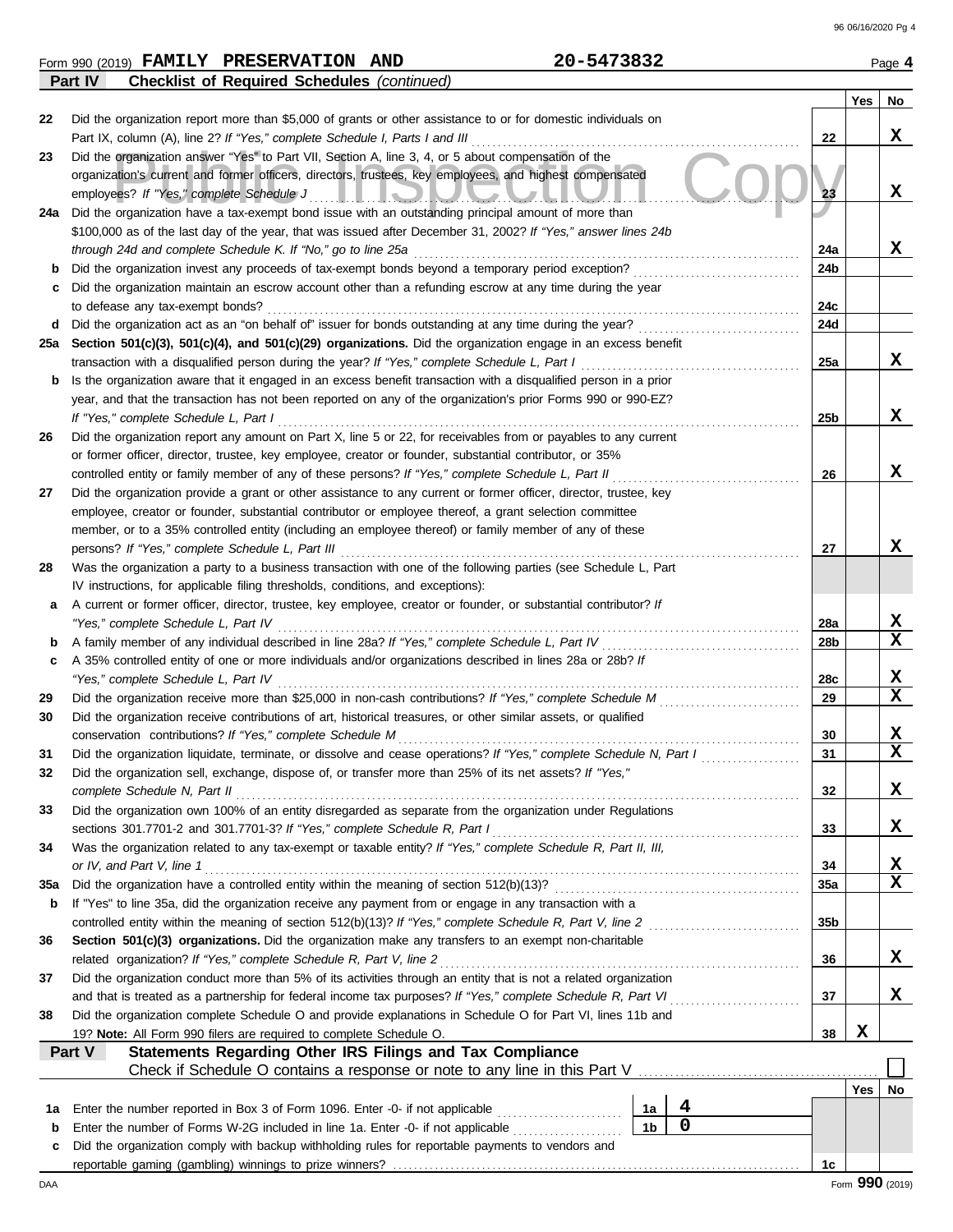|        | 20-5473832<br>Form 990 (2019) FAMILY PRESERVATION AND                                                                                                                                                                                                                       |                 |                |     | Page 5      |
|--------|-----------------------------------------------------------------------------------------------------------------------------------------------------------------------------------------------------------------------------------------------------------------------------|-----------------|----------------|-----|-------------|
|        | Statements Regarding Other IRS Filings and Tax Compliance (continued)<br>Part V                                                                                                                                                                                             |                 |                |     |             |
|        |                                                                                                                                                                                                                                                                             |                 |                | Yes | No          |
|        | 2a Enter the number of employees reported on Form W-3, Transmittal of Wage and Tax                                                                                                                                                                                          |                 |                |     |             |
|        | Statements, filed for the calendar year ending with or within the year covered by this return                                                                                                                                                                               | 7<br>2a         |                |     |             |
| b      | If at least one is reported on line 2a, did the organization file all required federal employment tax returns?                                                                                                                                                              |                 | 2b             | X   |             |
|        | Note: If the sum of lines 1a and 2a is greater than 250, you may be required to e-file (see instructions)                                                                                                                                                                   |                 |                |     |             |
| За     | Did the organization have unrelated business gross income of \$1,000 or more during the year?                                                                                                                                                                               |                 | 3a             |     | X           |
| b      | If "Yes," has it filed a Form 990-T for this year? If "No" to line 3b, provide an explanation on Schedule O                                                                                                                                                                 |                 | 3 <sub>b</sub> |     |             |
| 4a     | At any time during the calendar year, did the organization have an interest in, or a signature or other authority over,                                                                                                                                                     |                 |                |     |             |
|        | a financial account in a foreign country (such as a bank account, securities account, or other financial account)?                                                                                                                                                          |                 | 4a             |     | x           |
| b      | If "Yes," enter the name of the foreign country <b>u</b>                                                                                                                                                                                                                    |                 |                |     |             |
|        | See instructions for filing requirements for FinCEN Form 114, Report of Foreign Bank and Financial Accounts (FBAR).                                                                                                                                                         |                 |                |     |             |
| 5a     | Was the organization a party to a prohibited tax shelter transaction at any time during the tax year?                                                                                                                                                                       |                 | 5a             |     | X           |
| b      | Did any taxable party notify the organization that it was or is a party to a prohibited tax shelter transaction?                                                                                                                                                            |                 | 5b             |     | $\mathbf x$ |
| c      | If "Yes" to line 5a or 5b, did the organization file Form 8886-T?                                                                                                                                                                                                           |                 | 5c             |     |             |
| 6a     | Does the organization have annual gross receipts that are normally greater than \$100,000, and did the                                                                                                                                                                      |                 |                |     |             |
|        | organization solicit any contributions that were not tax deductible as charitable contributions?                                                                                                                                                                            |                 | 6a             |     | x           |
| b      | If "Yes," did the organization include with every solicitation an express statement that such contributions or                                                                                                                                                              |                 |                |     |             |
|        | gifts were not tax deductible?                                                                                                                                                                                                                                              |                 | 6b             |     |             |
| 7      | Organizations that may receive deductible contributions under section 170(c).                                                                                                                                                                                               |                 |                |     |             |
| а      | Did the organization receive a payment in excess of \$75 made partly as a contribution and partly for goods                                                                                                                                                                 |                 |                |     |             |
|        | and services provided to the payor?                                                                                                                                                                                                                                         |                 | 7а             |     | X           |
| b      | If "Yes," did the organization notify the donor of the value of the goods or services provided?<br>If "Yes," did the organization notify the donor of the value of the goods or services provided?                                                                          |                 | 7b             |     |             |
| c      | Did the organization sell, exchange, or otherwise dispose of tangible personal property for which it was                                                                                                                                                                    |                 |                |     | X           |
|        |                                                                                                                                                                                                                                                                             | 7d              | 7с             |     |             |
| d      | Did the organization receive any funds, directly or indirectly, to pay premiums on a personal benefit contract?                                                                                                                                                             |                 | 7e             |     | X           |
| е<br>f | Did the organization, during the year, pay premiums, directly or indirectly, on a personal benefit contract?                                                                                                                                                                |                 | 7f             |     | X           |
|        |                                                                                                                                                                                                                                                                             |                 |                |     | X           |
| h      | If the organization received a contribution of qualified intellectual property, did the organization file Form 8899 as required?<br>g<br>If the organization received a contribution of cars, boats, airplanes, or other vehicles, did the organization file a Form 1098-C? |                 |                |     | $\mathbf x$ |
| 8      | Sponsoring organizations maintaining donor advised funds. Did a donor advised fund maintained by the                                                                                                                                                                        |                 |                |     |             |
|        | sponsoring organization have excess business holdings at any time during the year?                                                                                                                                                                                          |                 |                |     |             |
| 9      | Sponsoring organizations maintaining donor advised funds.                                                                                                                                                                                                                   |                 | 8              |     |             |
| а      | Did the sponsoring organization make any taxable distributions under section 4966?                                                                                                                                                                                          |                 | 9а             |     |             |
| b      | Did the sponsoring organization make a distribution to a donor, donor advisor, or related person?                                                                                                                                                                           |                 | 9b             |     |             |
| 10     | Section 501(c)(7) organizations. Enter:                                                                                                                                                                                                                                     |                 |                |     |             |
|        | Initiation fees and capital contributions included on Part VIII, line 12 [11] [11] [12] [11] [11] [12] [11] [1                                                                                                                                                              | 10a             |                |     |             |
| b      | Gross receipts, included on Form 990, Part VIII, line 12, for public use of club facilities                                                                                                                                                                                 | 10 <sub>b</sub> |                |     |             |
| 11     | Section 501(c)(12) organizations. Enter:                                                                                                                                                                                                                                    |                 |                |     |             |
| а      | Gross income from members or shareholders                                                                                                                                                                                                                                   | 11a             |                |     |             |
| b      | Gross income from other sources (Do not net amounts due or paid to other sources                                                                                                                                                                                            |                 |                |     |             |
|        | against amounts due or received from them.)                                                                                                                                                                                                                                 | 11 <sub>b</sub> |                |     |             |
| 12a    | Section 4947(a)(1) non-exempt charitable trusts. Is the organization filing Form 990 in lieu of Form 1041?                                                                                                                                                                  |                 | 12a            |     |             |
| b      |                                                                                                                                                                                                                                                                             |                 |                |     |             |
| 13     | Section 501(c)(29) qualified nonprofit health insurance issuers.                                                                                                                                                                                                            |                 |                |     |             |
| а      | Is the organization licensed to issue qualified health plans in more than one state?                                                                                                                                                                                        |                 | 13a            |     |             |
|        | Note: See the instructions for additional information the organization must report on Schedule O.                                                                                                                                                                           |                 |                |     |             |
| b      | Enter the amount of reserves the organization is required to maintain by the states in which                                                                                                                                                                                |                 |                |     |             |
|        |                                                                                                                                                                                                                                                                             | 13b             |                |     |             |
| c      | Enter the amount of reserves on hand                                                                                                                                                                                                                                        | 13 <sub>c</sub> |                |     |             |
| 14a    | Did the organization receive any payments for indoor tanning services during the tax year?                                                                                                                                                                                  |                 | 14a            |     | X           |
| b      |                                                                                                                                                                                                                                                                             |                 | 14b            |     |             |
| 15     | Is the organization subject to the section 4960 tax on payment(s) of more than \$1,000,000 in remuneration or                                                                                                                                                               |                 |                |     |             |
|        | excess parachute payment(s) during the year?                                                                                                                                                                                                                                |                 | 15             |     | X           |
|        | If "Yes," see instructions and file Form 4720, Schedule N.                                                                                                                                                                                                                  |                 |                |     |             |
| 16     | Is the organization an educational institution subject to the section 4968 excise tax on net investment income?                                                                                                                                                             |                 | 16             |     | X           |
|        | If "Yes," complete Form 4720, Schedule O.                                                                                                                                                                                                                                   |                 |                |     |             |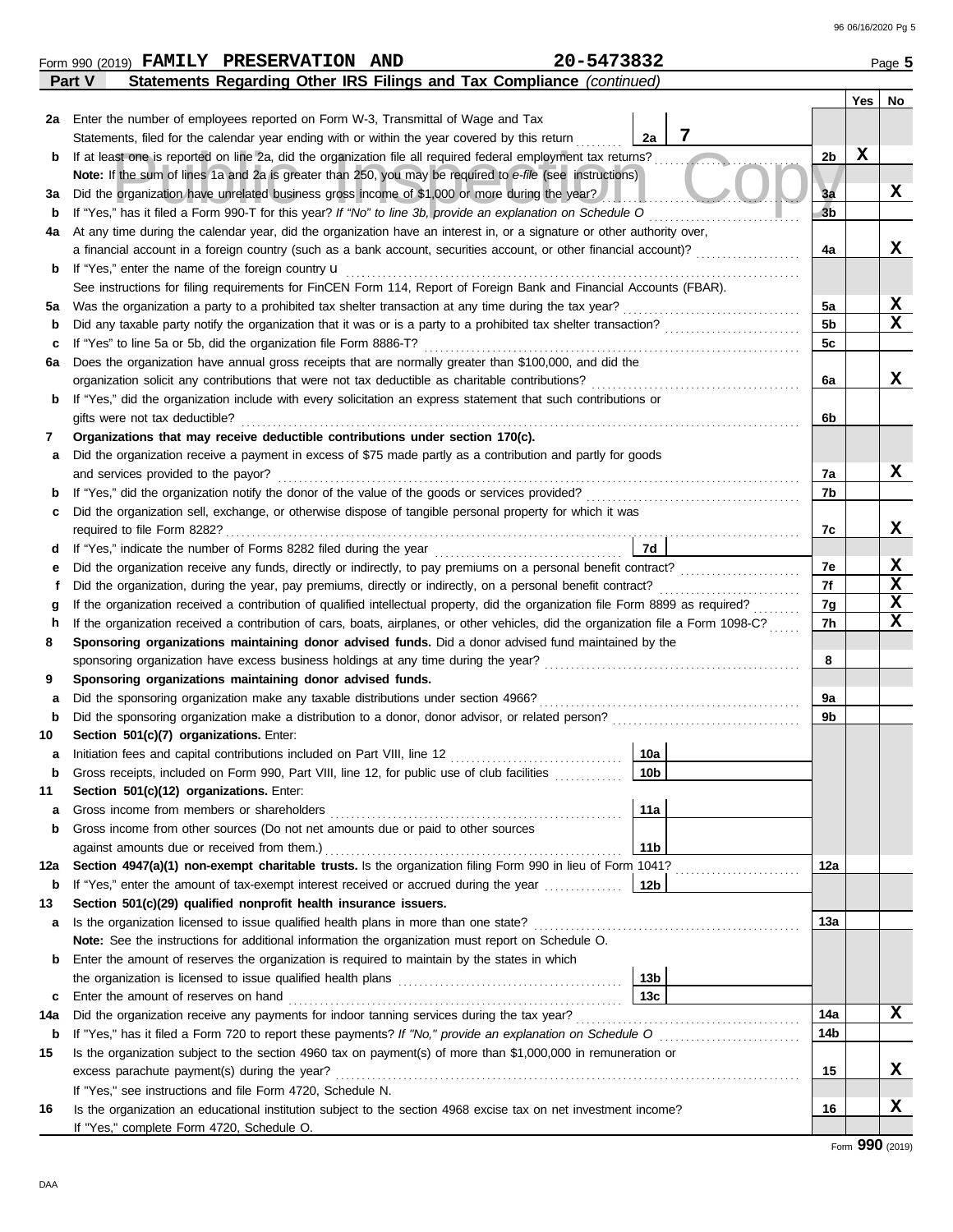|     | 20-5473832<br>Form 990 (2019) FAMILY PRESERVATION AND                                                                               |                 |       | Page 6          |
|-----|-------------------------------------------------------------------------------------------------------------------------------------|-----------------|-------|-----------------|
|     | Part VI<br>Governance, Management, and Disclosure For each "Yes" response to lines 2 through 7b below, and for a "No"               |                 |       |                 |
|     | response to line 8a, 8b, or 10b below, describe the circumstances, processes, or changes on Schedule O. See instructions.           |                 |       |                 |
|     |                                                                                                                                     |                 |       | IХI             |
|     | Section A. Governing Body and Management                                                                                            |                 |       |                 |
|     |                                                                                                                                     |                 | Yes   | No              |
| 1а  | 1a<br>Enter the number of voting members of the governing body at the end of the tax year                                           |                 |       |                 |
|     | If there are material differences in voting rights among members of the governing body, or                                          |                 |       |                 |
|     | if the governing body delegated broad authority to an executive committee or similar                                                |                 |       |                 |
|     | committee, explain on Schedule O.                                                                                                   |                 |       |                 |
| b   | 13<br>1b<br>Enter the number of voting members included on line 1a, above, who are independent                                      |                 |       |                 |
| 2   | Did any officer, director, trustee, or key employee have a family relationship or a business relationship with                      |                 |       |                 |
|     | any other officer, director, trustee, or key employee?                                                                              | $\mathbf{2}$    |       | X               |
| 3   | Did the organization delegate control over management duties customarily performed by or under the direct                           |                 |       |                 |
|     | supervision of officers, directors, trustees, or key employees to a management company or other person?                             | 3               |       | X               |
| 4   | Did the organization make any significant changes to its governing documents since the prior Form 990 was filed?                    | 4               |       | $\mathbf x$     |
| 5   | Did the organization become aware during the year of a significant diversion of the organization's assets?                          | 5               |       | $\mathbf x$     |
| 6   | Did the organization have members or stockholders?                                                                                  | 6               |       | $\mathbf x$     |
| 7a  | Did the organization have members, stockholders, or other persons who had the power to elect or appoint                             |                 |       |                 |
|     |                                                                                                                                     |                 |       | X               |
|     | one or more members of the governing body?                                                                                          | 7а              |       |                 |
| b   | Are any governance decisions of the organization reserved to (or subject to approval by) members,                                   |                 |       | x               |
|     | stockholders, or persons other than the governing body?                                                                             | 7b              |       |                 |
| 8   | Did the organization contemporaneously document the meetings held or written actions undertaken during the year by the following:   |                 |       |                 |
| а   | The governing body?                                                                                                                 | 8а              | X     |                 |
| b   | Each committee with authority to act on behalf of the governing body?                                                               | 8b              | X     |                 |
| 9   | Is there any officer, director, trustee, or key employee listed in Part VII, Section A, who cannot be reached at                    |                 |       |                 |
|     |                                                                                                                                     | 9               |       | x               |
|     | Section B. Policies (This Section B requests information about policies not required by the Internal Revenue Code.)                 |                 |       |                 |
|     |                                                                                                                                     |                 | Yes l | No              |
| 10a | Did the organization have local chapters, branches, or affiliates?                                                                  | 10a             |       | x               |
| b   | If "Yes," did the organization have written policies and procedures governing the activities of such chapters,                      |                 |       |                 |
|     |                                                                                                                                     | 10b             |       |                 |
| 11a | Has the organization provided a complete copy of this Form 990 to all members of its governing body before filing the form?         | 11a             | X     |                 |
| b   | Describe in Schedule O the process, if any, used by the organization to review this Form 990.                                       |                 |       |                 |
| 12a | Did the organization have a written conflict of interest policy? If "No," go to line 13                                             | 12a             | X     |                 |
| b   | Were officers, directors, or trustees, and key employees required to disclose annually interests that could give rise to conflicts? | 12 <sub>b</sub> | X     |                 |
| c   | Did the organization regularly and consistently monitor and enforce compliance with the policy? If "Yes,"                           |                 |       |                 |
|     | describe in Schedule O how this was done                                                                                            | 12 <sub>c</sub> | X     |                 |
| 13  | Did the organization have a written whistleblower policy?                                                                           | 13              | X     |                 |
| 14  | Did the organization have a written document retention and destruction policy?                                                      | 14              | х     |                 |
| 15  | Did the process for determining compensation of the following persons include a review and approval by                              |                 |       |                 |
|     | independent persons, comparability data, and contemporaneous substantiation of the deliberation and decision?                       |                 |       |                 |
| а   | The organization's CEO, Executive Director, or top management official                                                              | 15a             |       | X               |
| b   | Other officers or key employees of the organization                                                                                 | 15b             |       | $\mathbf x$     |
|     | If "Yes" to line 15a or 15b, describe the process in Schedule O (see instructions).                                                 |                 |       |                 |
| 16a | Did the organization invest in, contribute assets to, or participate in a joint venture or similar arrangement                      |                 |       |                 |
|     | with a taxable entity during the year?                                                                                              | 16a             |       | x               |
| b   | If "Yes," did the organization follow a written policy or procedure requiring the organization to evaluate its                      |                 |       |                 |
|     | participation in joint venture arrangements under applicable federal tax law, and take steps to safeguard the                       |                 |       |                 |
|     |                                                                                                                                     | 16b             |       |                 |
|     | <b>Section C. Disclosure</b>                                                                                                        |                 |       |                 |
| 17  | List the states with which a copy of this Form 990 is required to be filed $\mathbf{u}$ NONE                                        |                 |       |                 |
| 18  | Section 6104 requires an organization to make its Forms 1023 (1024 or 1024-A, if applicable), 990, and 990-T (Section 501(c)        |                 |       |                 |
|     | (3)s only) available for public inspection. Indicate how you made these available. Check all that apply.                            |                 |       |                 |
|     | Another's website $ \mathbf{X} $ Upon request<br>Own website<br>Other (explain on Schedule O)                                       |                 |       |                 |
| 19  | Describe on Schedule O whether (and if so, how) the organization made its governing documents, conflict of interest policy, and     |                 |       |                 |
|     | financial statements available to the public during the tax year.                                                                   |                 |       |                 |
| 20  | State the name, address, and telephone number of the person who possesses the organization's books and records u                    |                 |       |                 |
|     | 2740 CHAIN BRIDGE ROAD SUITE 123<br>FAMILY PRESERVATION AND                                                                         |                 |       |                 |
|     | VA 22181<br><b>VIENNA</b>                                                                                                           | 703-264-2220    |       |                 |
| DAA |                                                                                                                                     |                 |       | Form 990 (2019) |
|     |                                                                                                                                     |                 |       |                 |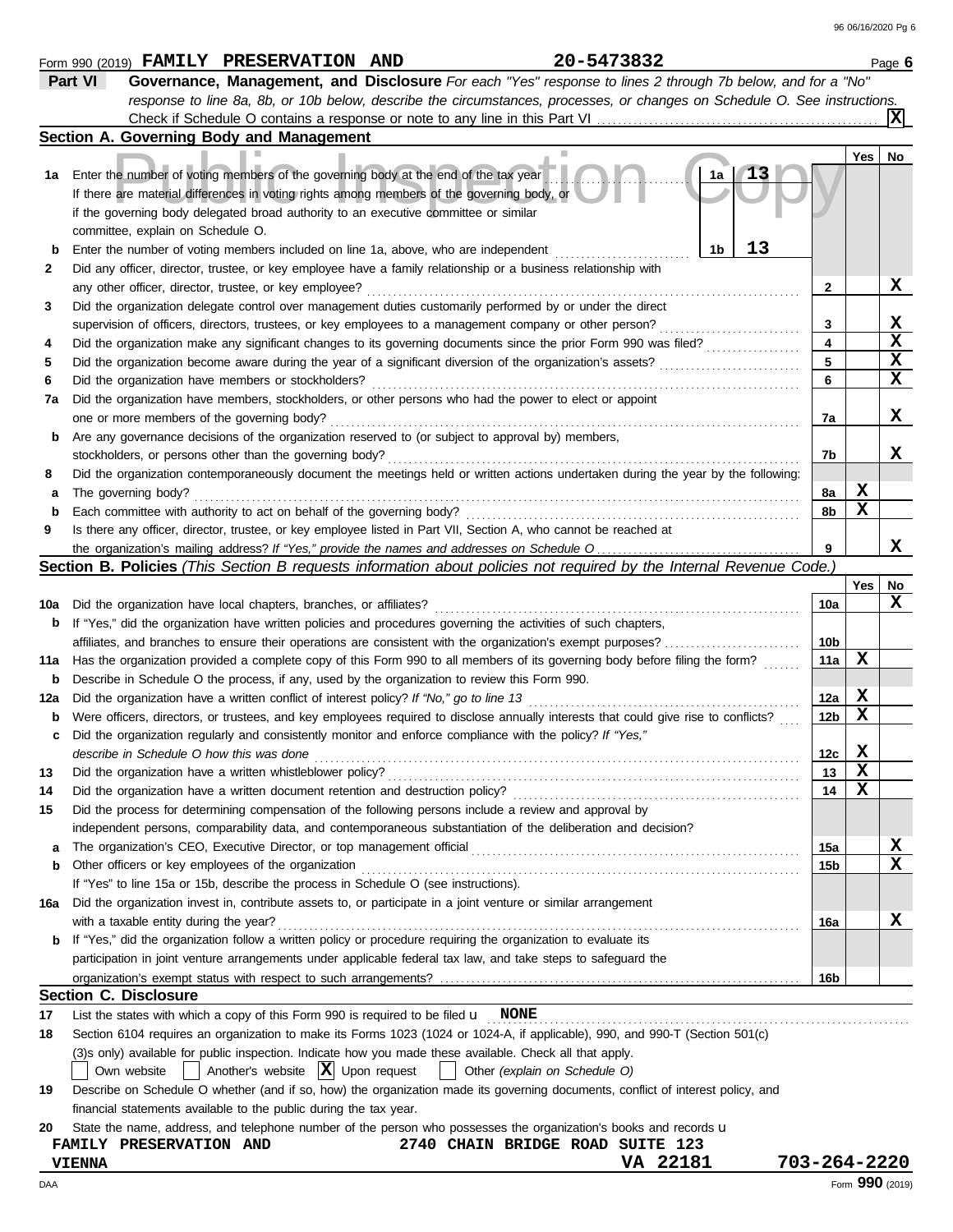### Form 990 (2019) Page **7 FAMILY PRESERVATION AND 20-5473832**

**Part VII** Compensation of Officers, Directors, Trustees, Key Employees, Highest Compensated Employees, and

| <b>Independent Contractors</b>                                                                                                                                                                                                                                                                                                                                                                                                                                                    |                                                                             |                                      |                         |                 |                 |                                                                    |        | Check if Schedule O contains a response or note to any line in this Part VII    |                                                   |                                                       |
|-----------------------------------------------------------------------------------------------------------------------------------------------------------------------------------------------------------------------------------------------------------------------------------------------------------------------------------------------------------------------------------------------------------------------------------------------------------------------------------|-----------------------------------------------------------------------------|--------------------------------------|-------------------------|-----------------|-----------------|--------------------------------------------------------------------|--------|---------------------------------------------------------------------------------|---------------------------------------------------|-------------------------------------------------------|
| Section A.                                                                                                                                                                                                                                                                                                                                                                                                                                                                        |                                                                             |                                      |                         |                 |                 |                                                                    |        | Officers, Directors, Trustees, Key Employees, and Highest Compensated Employees |                                                   |                                                       |
| 1a Complete this table for all persons required to be listed. Report compensation for the calendar year ending with or within the<br>organization's tax year.<br>• List all of the organization's current officers, directors, trustees (whether individuals or organizations), regardless of amount of                                                                                                                                                                           |                                                                             |                                      |                         |                 |                 |                                                                    |        |                                                                                 |                                                   |                                                       |
| compensation. Enter -0- in columns (D), (E), and (F) if no compensation was paid.<br>• List all of the organization's current key employees, if any. See instructions for definition of "key employee."                                                                                                                                                                                                                                                                           |                                                                             |                                      |                         |                 |                 |                                                                    |        |                                                                                 |                                                   |                                                       |
| List the organization's five current highest compensated employees (other than an officer, director, trustee, or key employee)<br>who received reportable compensation (Box 5 of Form W-2 and/or Box 7 of Form 1099-MISC) of more than \$100,000 from the<br>organization and any related organizations.                                                                                                                                                                          |                                                                             |                                      |                         |                 |                 |                                                                    |        |                                                                                 |                                                   |                                                       |
| • List all of the organization's former officers, key employees, and highest compensated employees who received more than<br>\$100,000 of reportable compensation from the organization and any related organizations.<br>• List all of the organization's former directors or trustees that received, in the capacity as a former director or trustee of the<br>organization, more than \$10,000 of reportable compensation from the organization and any related organizations. |                                                                             |                                      |                         |                 |                 |                                                                    |        |                                                                                 |                                                   |                                                       |
| See instructions for the order in which to list the persons above.<br>х<br>Check this box if neither the organization nor any related organization compensated any current officer, director, or trustee.                                                                                                                                                                                                                                                                         |                                                                             |                                      |                         |                 |                 |                                                                    |        |                                                                                 |                                                   |                                                       |
| (A)<br>Name and title                                                                                                                                                                                                                                                                                                                                                                                                                                                             | (B)<br>Average<br>hours<br>per week                                         |                                      |                         | (C)<br>Position |                 | (do not check more than one<br>box, unless person is both an       |        | (D)<br>Reportable<br>compensation<br>from the                                   | (F)<br>Reportable<br>compensation<br>from related | (F)<br>Estimated amount<br>of other<br>compensation   |
|                                                                                                                                                                                                                                                                                                                                                                                                                                                                                   | (list any<br>hours for<br>related<br>organizations<br>below<br>dotted line) | Individual<br>or director<br>trustee | nstitutional<br>trustee | Officer         | Ķēy<br>employee | officer and a director/trustee)<br>Highest compensated<br>employee | Former | organization<br>(W-2/1099-MISC)                                                 | organizations<br>(W-2/1099-MISC)                  | from the<br>organization and<br>related organizations |
| $(1)$ ALLAN<br><b>STEINHARDT</b>                                                                                                                                                                                                                                                                                                                                                                                                                                                  |                                                                             |                                      |                         |                 |                 |                                                                    |        |                                                                                 |                                                   |                                                       |
| <b>PRESIDENT</b><br><b>EMERITUS</b>                                                                                                                                                                                                                                                                                                                                                                                                                                               | 2.00<br>0.00                                                                | X                                    |                         | $\mathbf x$     |                 |                                                                    |        | 0                                                                               | 0                                                 | 0                                                     |
| WADDELL<br>$(2)$ MIKE                                                                                                                                                                                                                                                                                                                                                                                                                                                             | 1.00                                                                        |                                      |                         |                 |                 |                                                                    |        |                                                                                 |                                                   |                                                       |
| <b>PRESIDENT</b>                                                                                                                                                                                                                                                                                                                                                                                                                                                                  | 0.00                                                                        | X                                    |                         | X               |                 |                                                                    |        | 0                                                                               | 0                                                 | 0                                                     |
| (3) PAM KRULITZ                                                                                                                                                                                                                                                                                                                                                                                                                                                                   | 2.00                                                                        |                                      |                         |                 |                 |                                                                    |        |                                                                                 |                                                   |                                                       |
| <b>VICE PRESIDENT</b>                                                                                                                                                                                                                                                                                                                                                                                                                                                             | 0.00                                                                        | X                                    |                         | X               |                 |                                                                    |        | 0                                                                               | 0                                                 | 0                                                     |
| <b>BRUNORI</b><br>(4) DAVID                                                                                                                                                                                                                                                                                                                                                                                                                                                       | 1.00                                                                        |                                      |                         |                 |                 |                                                                    |        |                                                                                 |                                                   |                                                       |
| <b>SECRETARY</b>                                                                                                                                                                                                                                                                                                                                                                                                                                                                  | 0.00                                                                        | X                                    |                         | X               |                 |                                                                    |        | 0                                                                               | 0                                                 | 0                                                     |
| (5) LORI WOOD                                                                                                                                                                                                                                                                                                                                                                                                                                                                     | 2.00                                                                        |                                      |                         |                 |                 |                                                                    |        |                                                                                 |                                                   |                                                       |
| TREASURER<br>(6) BILL GROSSMAN                                                                                                                                                                                                                                                                                                                                                                                                                                                    | 0.00                                                                        | X                                    |                         | X               |                 |                                                                    |        | 0                                                                               | 0                                                 | $\mathbf 0$                                           |
| <b>BOARD MEMBER</b>                                                                                                                                                                                                                                                                                                                                                                                                                                                               | 1.00<br>0.00                                                                | X                                    |                         |                 |                 |                                                                    |        | 0                                                                               | 0                                                 | 0                                                     |
| (7) PATTI COOKSEY                                                                                                                                                                                                                                                                                                                                                                                                                                                                 |                                                                             |                                      |                         |                 |                 |                                                                    |        |                                                                                 |                                                   |                                                       |
| <b>BOARD MEMBER</b>                                                                                                                                                                                                                                                                                                                                                                                                                                                               | 10.00<br>0.00                                                               | $\mathbf{x}$                         |                         |                 |                 |                                                                    |        | 0                                                                               | 0                                                 | 0                                                     |
| (8) JODI BENTLEY                                                                                                                                                                                                                                                                                                                                                                                                                                                                  | 1.00                                                                        |                                      |                         |                 |                 |                                                                    |        |                                                                                 |                                                   |                                                       |
| <b>BOARD MEMBER</b>                                                                                                                                                                                                                                                                                                                                                                                                                                                               | 0.00                                                                        | $\mathbf x$                          |                         |                 |                 |                                                                    |        | 0                                                                               | 0                                                 | $\mathbf 0$                                           |
| (9) SONNY ELLIS                                                                                                                                                                                                                                                                                                                                                                                                                                                                   | 1.00                                                                        |                                      |                         |                 |                 |                                                                    |        |                                                                                 |                                                   |                                                       |
| <b>BOARD MEMBER</b>                                                                                                                                                                                                                                                                                                                                                                                                                                                               | 0.00                                                                        | $\mathbf{x}$                         |                         |                 |                 |                                                                    |        | 0                                                                               | 0                                                 | $\mathbf 0$                                           |
| (10) BETHANY REISINGER<br><b>BOARD MEMBER</b>                                                                                                                                                                                                                                                                                                                                                                                                                                     | 1.00<br>0.00                                                                | $\mathbf x$                          |                         |                 |                 |                                                                    |        | 0                                                                               | 0                                                 | 0                                                     |
| (11) NANCY SOCHER                                                                                                                                                                                                                                                                                                                                                                                                                                                                 | 1.00                                                                        |                                      |                         |                 |                 |                                                                    |        |                                                                                 |                                                   |                                                       |
| <b>BOARD MEMBER</b>                                                                                                                                                                                                                                                                                                                                                                                                                                                               | 0.00                                                                        | X                                    |                         |                 |                 |                                                                    |        | 0                                                                               | 0                                                 | 0<br>Form 990 (2019)                                  |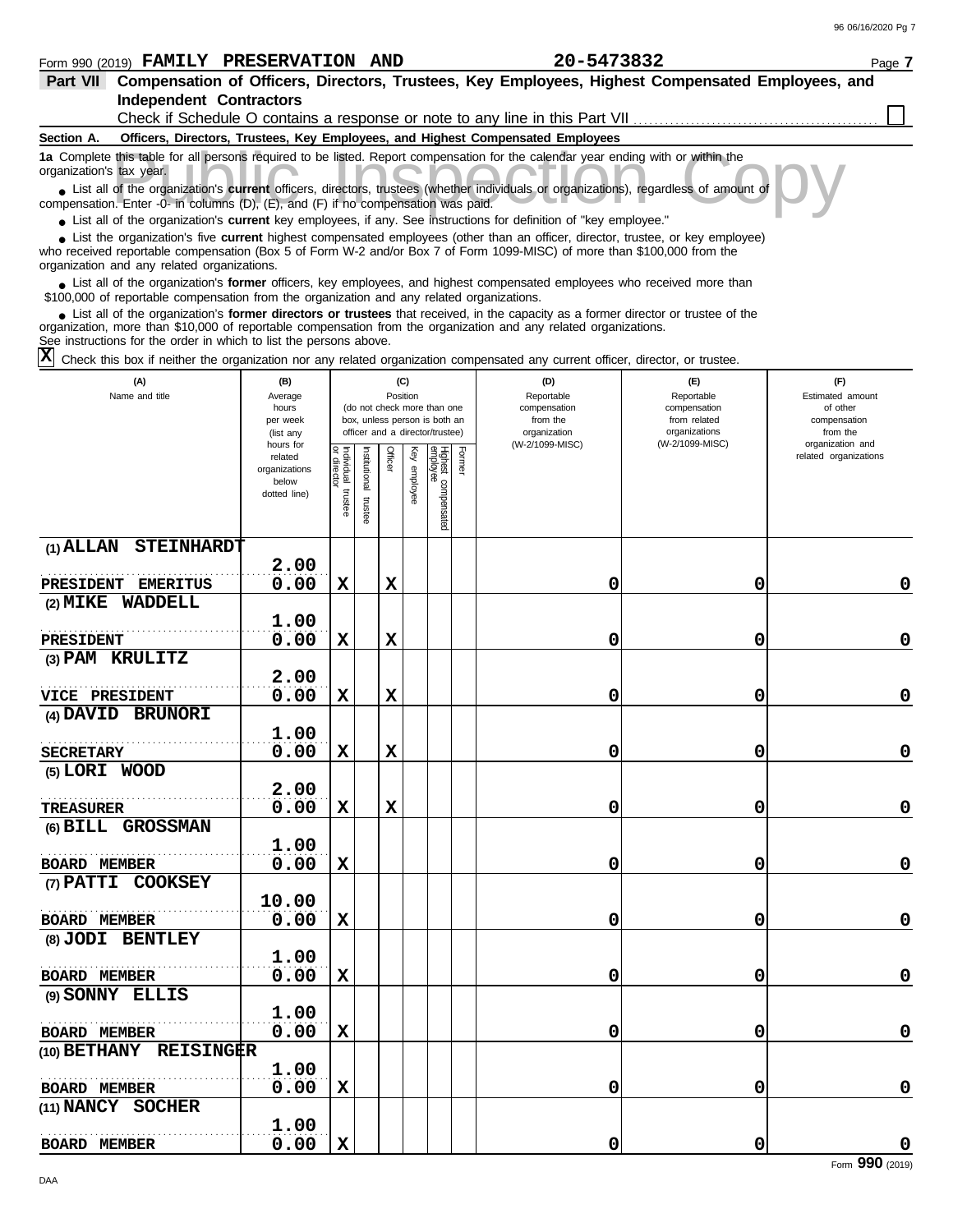| Form 990 (2019) FAMILY PRESERVATION AND                                                                                                                       |                                                                |                                      |                       |                 |              |                                                                                                 |                   | 20-5473832                                                                                             |                                                                    |                                                                 | 96 06/16/2020 Pg 8<br>Page 8 |
|---------------------------------------------------------------------------------------------------------------------------------------------------------------|----------------------------------------------------------------|--------------------------------------|-----------------------|-----------------|--------------|-------------------------------------------------------------------------------------------------|-------------------|--------------------------------------------------------------------------------------------------------|--------------------------------------------------------------------|-----------------------------------------------------------------|------------------------------|
| Part VII                                                                                                                                                      |                                                                |                                      |                       |                 |              |                                                                                                 |                   | Section A. Officers, Directors, Trustees, Key Employees, and Highest Compensated Employees (continued) |                                                                    |                                                                 |                              |
| (A)<br>Name and title                                                                                                                                         | (B)<br>Average<br>hours<br>per week<br>(list any               |                                      |                       | (C)<br>Position |              | (do not check more than one<br>box, unless person is both an<br>officer and a director/trustee) |                   | (D)<br>Reportable<br>compensation<br>from the<br>organization                                          | (E)<br>Reportable<br>compensation<br>from related<br>organizations | (F)<br>Estimated amount<br>of other<br>compensation<br>from the |                              |
|                                                                                                                                                               | hours for<br>related<br>organizations<br>below<br>dotted line) | Individual<br>or director<br>trustee | Institutional trustee | Officer<br>V    | Key employee | Highest compensated<br>employee                                                                 | Former            | (W-2/1099-MISC)                                                                                        | (W-2/1099-MISC)                                                    | organization and<br>related organizations                       |                              |
| (12)<br><b>MARK SWEENEY</b>                                                                                                                                   |                                                                |                                      |                       |                 |              |                                                                                                 |                   |                                                                                                        |                                                                    |                                                                 |                              |
| <b>BOARD MEMBER</b>                                                                                                                                           | 1.00<br>0.00                                                   | X                                    |                       |                 |              |                                                                                                 |                   | 0                                                                                                      | 0                                                                  |                                                                 | 0                            |
| (13)<br><b>SUZANNE</b><br><b>JENKINS</b>                                                                                                                      |                                                                |                                      |                       |                 |              |                                                                                                 |                   |                                                                                                        |                                                                    |                                                                 |                              |
|                                                                                                                                                               | 1.00                                                           |                                      |                       |                 |              |                                                                                                 |                   |                                                                                                        |                                                                    |                                                                 |                              |
| <b>BOARD MEMBER</b><br>WALLENHORST                                                                                                                            | 0.00                                                           | X                                    |                       |                 |              |                                                                                                 |                   | 0                                                                                                      | 0                                                                  |                                                                 | $\mathbf 0$                  |
| <b>BRIAN</b><br>(14)                                                                                                                                          | 0.00                                                           |                                      |                       |                 |              |                                                                                                 |                   |                                                                                                        |                                                                    |                                                                 |                              |
| <b>BOARD MEMBER</b>                                                                                                                                           | 0.00                                                           | X                                    |                       |                 |              |                                                                                                 |                   | 0                                                                                                      | 0                                                                  |                                                                 | 0                            |
|                                                                                                                                                               |                                                                |                                      |                       |                 |              |                                                                                                 |                   |                                                                                                        |                                                                    |                                                                 |                              |
|                                                                                                                                                               |                                                                |                                      |                       |                 |              |                                                                                                 |                   |                                                                                                        |                                                                    |                                                                 |                              |
|                                                                                                                                                               |                                                                |                                      |                       |                 |              |                                                                                                 |                   |                                                                                                        |                                                                    |                                                                 |                              |
|                                                                                                                                                               |                                                                |                                      |                       |                 |              |                                                                                                 |                   |                                                                                                        |                                                                    |                                                                 |                              |
|                                                                                                                                                               |                                                                |                                      |                       |                 |              |                                                                                                 |                   |                                                                                                        |                                                                    |                                                                 |                              |
| 1b                                                                                                                                                            |                                                                |                                      |                       |                 |              |                                                                                                 | u                 |                                                                                                        |                                                                    |                                                                 |                              |
| Total from continuation sheets to Part VII, Section A<br>c<br>d                                                                                               |                                                                |                                      |                       |                 |              |                                                                                                 | u<br>$\mathbf{u}$ |                                                                                                        |                                                                    |                                                                 |                              |
| Total number of individuals (including but not limited to those listed above) who received more than \$100,000 of<br>$\mathbf{2}$                             |                                                                |                                      |                       |                 |              |                                                                                                 |                   |                                                                                                        |                                                                    |                                                                 |                              |
| reportable compensation from the organization $\bf{u}$ 0                                                                                                      |                                                                |                                      |                       |                 |              |                                                                                                 |                   |                                                                                                        |                                                                    |                                                                 | Yes<br>No                    |
| Did the organization list any former officer, director, trustee, key employee, or highest compensated<br>3                                                    |                                                                |                                      |                       |                 |              |                                                                                                 |                   |                                                                                                        |                                                                    | 3                                                               | x                            |
| For any individual listed on line 1a, is the sum of reportable compensation and other compensation from the<br>4                                              |                                                                |                                      |                       |                 |              |                                                                                                 |                   |                                                                                                        |                                                                    |                                                                 |                              |
| organization and related organizations greater than \$150,000? If "Yes," complete Schedule J for such                                                         |                                                                |                                      |                       |                 |              |                                                                                                 |                   |                                                                                                        |                                                                    | 4                                                               | X                            |
| Did any person listed on line 1a receive or accrue compensation from any unrelated organization or individual<br>5                                            |                                                                |                                      |                       |                 |              |                                                                                                 |                   |                                                                                                        |                                                                    |                                                                 |                              |
|                                                                                                                                                               |                                                                |                                      |                       |                 |              |                                                                                                 |                   |                                                                                                        |                                                                    | 5                                                               | x                            |
| Section B. Independent Contractors<br>Complete this table for your five highest compensated independent contractors that received more than \$100,000 of<br>1 |                                                                |                                      |                       |                 |              |                                                                                                 |                   |                                                                                                        |                                                                    |                                                                 |                              |
| compensation from the organization. Report compensation for the calendar year ending with or within the organization's tax year.                              |                                                                |                                      |                       |                 |              |                                                                                                 |                   |                                                                                                        |                                                                    |                                                                 |                              |
|                                                                                                                                                               | (A)<br>Name and business address                               |                                      |                       |                 |              |                                                                                                 |                   |                                                                                                        | (B)<br>Description of services                                     |                                                                 | (C)<br>Compensation          |
|                                                                                                                                                               |                                                                |                                      |                       |                 |              |                                                                                                 |                   |                                                                                                        |                                                                    |                                                                 |                              |
|                                                                                                                                                               |                                                                |                                      |                       |                 |              |                                                                                                 |                   |                                                                                                        |                                                                    |                                                                 |                              |
|                                                                                                                                                               |                                                                |                                      |                       |                 |              |                                                                                                 |                   |                                                                                                        |                                                                    |                                                                 |                              |
|                                                                                                                                                               |                                                                |                                      |                       |                 |              |                                                                                                 |                   |                                                                                                        |                                                                    |                                                                 |                              |
|                                                                                                                                                               |                                                                |                                      |                       |                 |              |                                                                                                 |                   |                                                                                                        |                                                                    |                                                                 |                              |
| Total number of independent contractors (including but not limited to those listed above) who<br>$\mathbf{2}$                                                 |                                                                |                                      |                       |                 |              |                                                                                                 |                   |                                                                                                        |                                                                    |                                                                 |                              |
| received more than \$100,000 of compensation from the organization u                                                                                          |                                                                |                                      |                       |                 |              |                                                                                                 |                   |                                                                                                        | 0                                                                  |                                                                 |                              |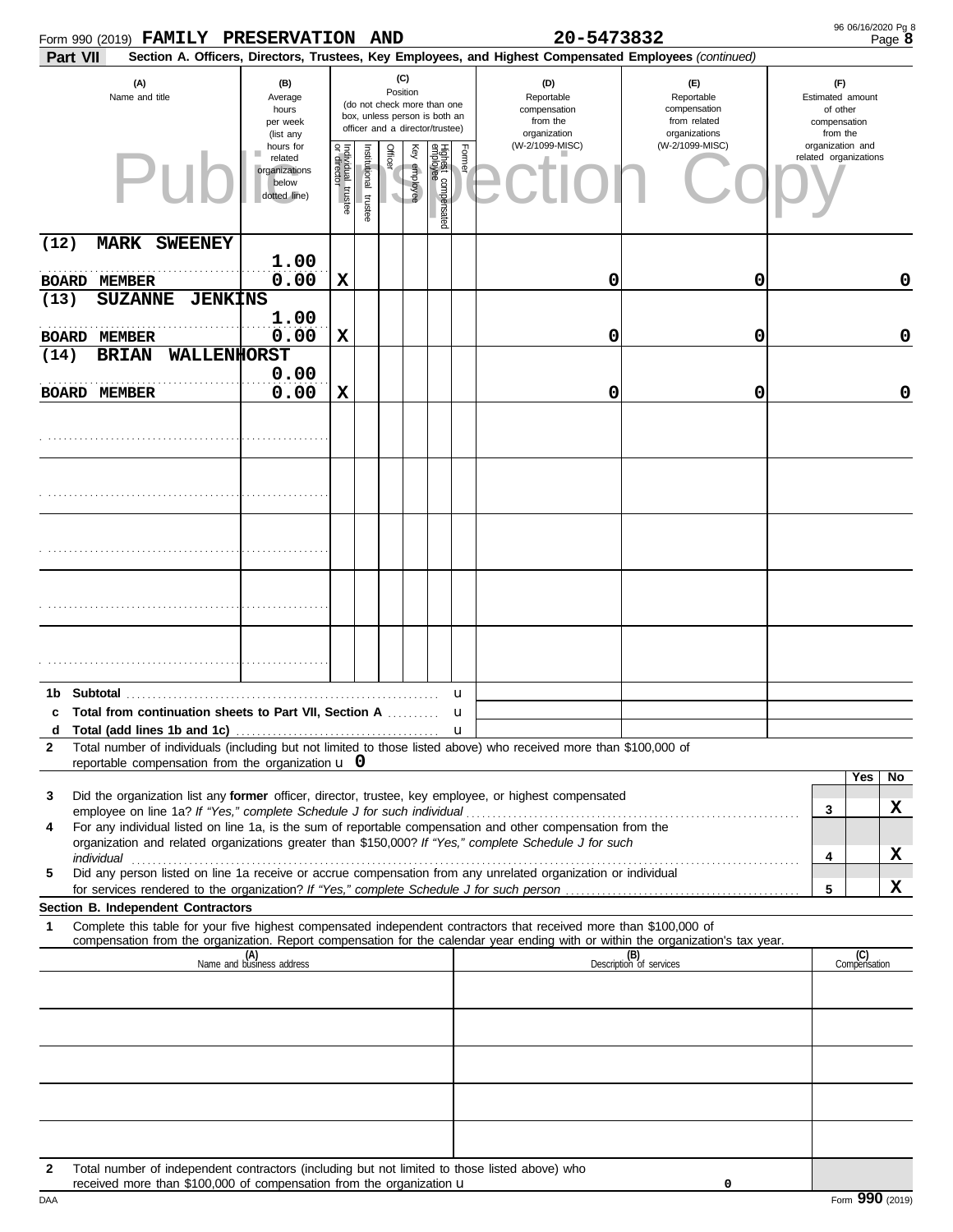|                  |                             | Form 990 (2019) FAMILY PRESERVATION A | <b>AND</b> | 20-5473832 | Page 9 |
|------------------|-----------------------------|---------------------------------------|------------|------------|--------|
| <b>Part VIII</b> | <b>Statement of Revenue</b> |                                       |            |            |        |

|                                                                  |     |                                                                                     |    |                               |                |                      | (A)<br>Total revenue | (B)<br>Related or exempt<br>function revenue | (C)<br>Unrelated<br>business revenue | (D)<br>Revenue excluded<br>from tax under<br>sections 512-514 |
|------------------------------------------------------------------|-----|-------------------------------------------------------------------------------------|----|-------------------------------|----------------|----------------------|----------------------|----------------------------------------------|--------------------------------------|---------------------------------------------------------------|
|                                                                  |     |                                                                                     |    |                               |                |                      |                      |                                              |                                      |                                                               |
|                                                                  |     | 1a Federated campaigns                                                              |    |                               | 1a             |                      |                      |                                              |                                      |                                                               |
|                                                                  |     | b Membership dues                                                                   |    |                               | 1b             |                      |                      |                                              |                                      |                                                               |
|                                                                  |     | c Fundraising events                                                                |    |                               | 1 <sub>c</sub> | 41,707               |                      |                                              |                                      |                                                               |
|                                                                  |     | d Related organizations                                                             |    |                               | 1 <sub>d</sub> |                      |                      |                                              |                                      |                                                               |
|                                                                  |     | e Government grants (contributions)                                                 |    |                               | 1e             | 187,288              |                      |                                              |                                      |                                                               |
|                                                                  |     | f All other contributions, gifts, grants,                                           |    |                               |                |                      |                      |                                              |                                      |                                                               |
|                                                                  |     | and similar amounts not included above                                              |    |                               | 1f             | 100,570              |                      |                                              |                                      |                                                               |
|                                                                  |     | <b>g</b> Noncash contributions included in lines 1a-1f                              |    |                               | 1g ∣\$         | 8,817                |                      |                                              |                                      |                                                               |
| <b>Contributions, Gifts, Grants</b><br>and Other Similar Amounts |     |                                                                                     |    |                               |                | $\mathbf u$          | 329,565              |                                              |                                      |                                                               |
|                                                                  |     |                                                                                     |    |                               |                | <b>Business Code</b> |                      |                                              |                                      |                                                               |
|                                                                  | 2a  |                                                                                     |    |                               |                |                      |                      |                                              |                                      |                                                               |
| Program Service<br>Revenue                                       | b   |                                                                                     |    |                               |                |                      |                      |                                              |                                      |                                                               |
|                                                                  | c   |                                                                                     |    |                               |                |                      |                      |                                              |                                      |                                                               |
|                                                                  | d   |                                                                                     |    |                               |                |                      |                      |                                              |                                      |                                                               |
|                                                                  |     |                                                                                     |    |                               |                |                      |                      |                                              |                                      |                                                               |
|                                                                  |     | f All other program service revenue $\ldots$ , $\ldots$ , $\ldots$                  |    |                               |                |                      |                      |                                              |                                      |                                                               |
|                                                                  |     |                                                                                     |    |                               |                | u                    |                      |                                              |                                      |                                                               |
|                                                                  | 3   | Investment income (including dividends, interest, and                               |    |                               |                |                      |                      |                                              |                                      |                                                               |
|                                                                  |     | other similar amounts)                                                              |    |                               |                | u                    | 525                  | 525                                          |                                      |                                                               |
|                                                                  | 4   | Income from investment of tax-exempt bond proceeds                                  |    |                               |                | u                    |                      |                                              |                                      |                                                               |
|                                                                  | 5   |                                                                                     |    |                               |                | u                    |                      |                                              |                                      |                                                               |
|                                                                  |     |                                                                                     |    | (i) Real                      |                | (ii) Personal        |                      |                                              |                                      |                                                               |
|                                                                  |     | 6a Gross rents                                                                      | 6a |                               |                |                      |                      |                                              |                                      |                                                               |
|                                                                  |     | Less: rental expenses                                                               | 6b |                               |                |                      |                      |                                              |                                      |                                                               |
|                                                                  |     | Rental inc. or (loss)                                                               | 6c |                               |                |                      |                      |                                              |                                      |                                                               |
|                                                                  | d   | Net rental income or (loss)                                                         |    |                               |                |                      |                      |                                              |                                      |                                                               |
|                                                                  |     | <b>7a</b> Gross amount from                                                         |    | (i) Securities                |                | u<br>(ii) Other      |                      |                                              |                                      |                                                               |
|                                                                  |     | sales of assets                                                                     | 7a |                               |                |                      |                      |                                              |                                      |                                                               |
|                                                                  |     | other than inventory<br><b>b</b> Less: cost or other                                |    |                               |                |                      |                      |                                              |                                      |                                                               |
| Revenue                                                          |     | basis and sales exps.                                                               | 7b |                               |                |                      |                      |                                              |                                      |                                                               |
|                                                                  |     | c Gain or (loss)                                                                    | 7c |                               |                |                      |                      |                                              |                                      |                                                               |
|                                                                  |     |                                                                                     |    |                               |                |                      |                      |                                              |                                      |                                                               |
| <b>Other</b>                                                     |     | 8a Gross income from fundraising events                                             |    |                               |                | u                    |                      |                                              |                                      |                                                               |
|                                                                  |     | (not including $$$ 41,707                                                           |    |                               |                |                      |                      |                                              |                                      |                                                               |
|                                                                  |     | of contributions reported on line 1c).                                              |    |                               |                |                      |                      |                                              |                                      |                                                               |
|                                                                  |     | See Part IV, line 18 $\ldots$                                                       |    |                               | 8а             | 11,175               |                      |                                              |                                      |                                                               |
|                                                                  |     | <b>b</b> Less: direct expenses                                                      |    |                               | 8b             | 17,392               |                      |                                              |                                      |                                                               |
|                                                                  |     | c Net income or (loss) from fundraising events                                      |    |                               |                |                      | $-6,217$             |                                              |                                      |                                                               |
|                                                                  |     | 9a Gross income from gaming activities.                                             |    |                               |                | u                    |                      |                                              |                                      |                                                               |
|                                                                  |     |                                                                                     |    |                               | 9а             |                      |                      |                                              |                                      |                                                               |
|                                                                  |     | <b>b</b> Less: direct expenses                                                      |    |                               | 9 <sub>b</sub> |                      |                      |                                              |                                      |                                                               |
|                                                                  |     | c Net income or (loss) from gaming activities                                       |    |                               |                |                      |                      |                                              |                                      |                                                               |
|                                                                  |     | 10a Gross sales of inventory, less                                                  |    |                               |                | u                    |                      |                                              |                                      |                                                               |
|                                                                  |     | returns and allowances                                                              |    |                               | 10a            |                      |                      |                                              |                                      |                                                               |
|                                                                  |     |                                                                                     |    |                               |                |                      |                      |                                              |                                      |                                                               |
|                                                                  |     | <b>b</b> Less: cost of goods sold<br>c Net income or (loss) from sales of inventory |    |                               | 10b            | $\mathbf{u}$         |                      |                                              |                                      |                                                               |
|                                                                  |     |                                                                                     |    |                               |                | <b>Business Code</b> |                      |                                              |                                      |                                                               |
|                                                                  | 11a |                                                                                     |    | NOVA FAMILY SERVICE REMIBURSE |                |                      | 38,473               | 38,473                                       |                                      |                                                               |
| Miscellaneous<br>Revenue                                         |     |                                                                                     |    |                               |                |                      |                      |                                              |                                      |                                                               |
|                                                                  | b   |                                                                                     |    |                               |                |                      |                      |                                              |                                      |                                                               |
|                                                                  |     |                                                                                     |    |                               |                |                      |                      |                                              |                                      |                                                               |
|                                                                  |     |                                                                                     |    |                               |                | u                    | 38,473               |                                              |                                      |                                                               |
|                                                                  |     |                                                                                     |    |                               |                | $\mathbf{u}$         | 362,346              | 38,998                                       | 0                                    | 0                                                             |
|                                                                  |     |                                                                                     |    |                               |                |                      |                      |                                              |                                      |                                                               |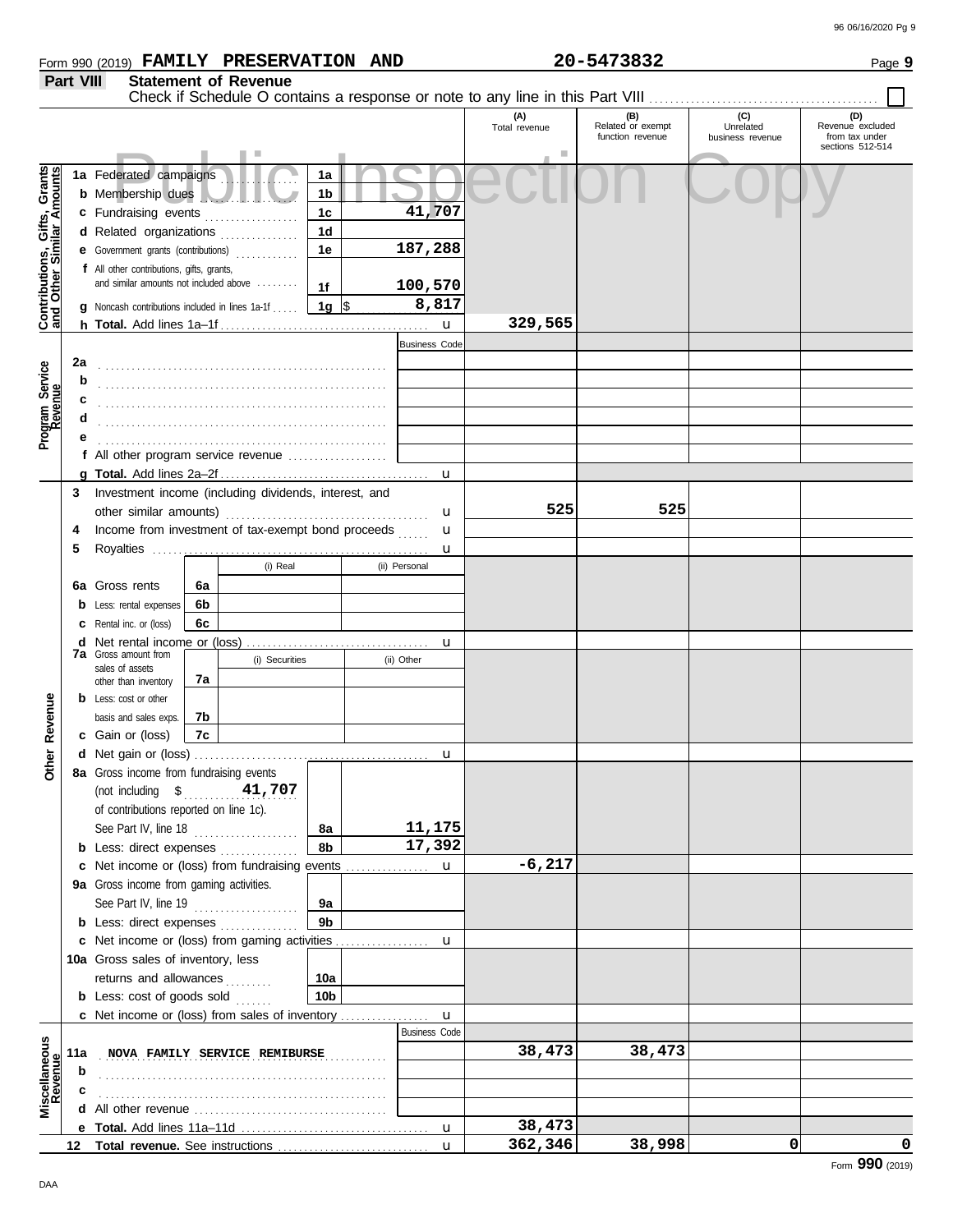## Form 990 (2019) Page **10 FAMILY PRESERVATION AND 20-5473832**

| ιv | . . |
|----|-----|
| __ | -   |
|    |     |
| ໍ້ |     |

|          | LOIIII 990 (YOTA)<br><b>L'UMILLE</b><br><b>LIVERALLY AT TOM</b><br>Part IX<br><b>Statement of Functional Expenses</b>      | <b>AUD</b>         |                             | - JII JUJ4                         | raye <b>IV</b>          |
|----------|----------------------------------------------------------------------------------------------------------------------------|--------------------|-----------------------------|------------------------------------|-------------------------|
|          | Section 501(c)(3) and 501(c)(4) organizations must complete all columns. All other organizations must complete column (A). |                    |                             |                                    |                         |
|          | Check if Schedule O contains a response or note to any line in this Part IX                                                |                    |                             |                                    |                         |
|          | Do not include amounts reported on lines 6b,                                                                               | (A)                | (B)                         | (C)                                | (D)                     |
|          | 7b, 8b, 9b, and 10b of Part VIII.                                                                                          | Total expenses     | Program service<br>expenses | Management and<br>general expenses | Fundraising<br>expenses |
|          | 1 Grants and other assistance to domestic organizations                                                                    |                    |                             |                                    |                         |
|          | and domestic governments. See Part IV, line 21                                                                             |                    |                             |                                    |                         |
|          | 2 Grants and other assistance to domestic                                                                                  |                    |                             |                                    |                         |
|          | individuals. See Part IV, line 22                                                                                          |                    |                             |                                    |                         |
| 3        | Grants and other assistance to foreign                                                                                     |                    |                             |                                    |                         |
|          | organizations, foreign governments, and foreign                                                                            |                    |                             |                                    |                         |
|          | individuals. See Part IV, lines 15 and 16                                                                                  |                    |                             |                                    |                         |
| 4        | Benefits paid to or for members                                                                                            |                    |                             |                                    |                         |
| 5        | Compensation of current officers, directors,                                                                               |                    |                             |                                    |                         |
|          | trustees, and key employees                                                                                                | 52,428             | 10,486                      | 15,728                             | 26,214                  |
| 6        | Compensation not included above to disqualified                                                                            |                    |                             |                                    |                         |
|          | persons (as defined under section 4958(f)(1)) and                                                                          |                    |                             |                                    |                         |
|          | persons described in section 4958(c)(3)(B)                                                                                 |                    |                             |                                    |                         |
| 7        | Other salaries and wages                                                                                                   | 155,429            | 126,063                     | 29,366                             |                         |
| 8        | Pension plan accruals and contributions (include                                                                           |                    |                             |                                    |                         |
|          | section 401(k) and 403(b) employer contributions)                                                                          |                    |                             | 739                                |                         |
| 9        | Other employee benefits                                                                                                    | 18,230<br>15,771   | 17,491<br>10,368            | 3,413                              | 1,990                   |
| 10       | Payroll taxes                                                                                                              |                    |                             |                                    |                         |
| 11       | Fees for services (nonemployees):                                                                                          |                    |                             |                                    |                         |
| a        | Management                                                                                                                 |                    |                             |                                    |                         |
| b        | Legal                                                                                                                      | 12,650             | 3,850                       | 8,800                              |                         |
| c        |                                                                                                                            |                    |                             |                                    |                         |
| d        | Lobbying                                                                                                                   |                    |                             |                                    |                         |
|          | Professional fundraising services. See Part IV, line 17                                                                    |                    |                             |                                    |                         |
|          | Investment management fees                                                                                                 |                    |                             |                                    |                         |
| g        | Other. (If line 11g amount exceeds 10% of line 25, column                                                                  | 1,760              | 1,760                       |                                    |                         |
|          | (A) amount, list line 11g expenses on Schedule O.)                                                                         | $\overline{48}$    |                             |                                    | 48                      |
| 12       | Advertising and promotion                                                                                                  | $\overline{5,368}$ | 258                         | 2,166                              | 2,944                   |
| 13<br>14 |                                                                                                                            | 6,295              | $\overline{4,212}$          | 1,884                              | $\overline{199}$        |
| 15       | Information technology<br>Royalties                                                                                        |                    |                             |                                    |                         |
| 16       | Occupancy                                                                                                                  | 21,600             | 15,120                      | 6,480                              |                         |
| 17       | Travel                                                                                                                     | 2,570              | 2,475                       | 95                                 |                         |
| 18       | Payments of travel or entertainment expenses                                                                               |                    |                             |                                    |                         |
|          | for any federal, state, or local public officials                                                                          |                    |                             |                                    |                         |
| 19       | Conferences, conventions, and meetings                                                                                     | 1,599              | 1,104                       | 475                                | 20                      |
| 20       | Interest                                                                                                                   |                    |                             |                                    |                         |
| 21       | Payments to affiliates                                                                                                     |                    |                             |                                    |                         |
| 22       | Depreciation, depletion, and amortization                                                                                  | 791                |                             | 791                                |                         |
| 23       | Insurance                                                                                                                  | 3,141              |                             | 3,141                              |                         |
| 24       | Other expenses. Itemize expenses not covered                                                                               |                    |                             |                                    |                         |
|          | above (List miscellaneous expenses on line 24e. If                                                                         |                    |                             |                                    |                         |
|          | line 24e amount exceeds 10% of line 25, column                                                                             |                    |                             |                                    |                         |
|          | (A) amount, list line 24e expenses on Schedule O.)                                                                         |                    |                             |                                    |                         |
| a        | FAMILY ASSISTANCE                                                                                                          | 99,091             | 99,091                      |                                    |                         |
| b        | OTHER EXPENSES                                                                                                             | 846                | 466                         | 380                                |                         |
| c        | <b>FUNDRAISING FEES</b>                                                                                                    | 750                |                             |                                    | 750                     |
| d        | PROCESSING FEES                                                                                                            | 693                | 99                          | 146                                | 448                     |
| е        | All other expenses                                                                                                         | 1,593              | 194                         | 450                                | 949                     |
| 25       | Total functional expenses. Add lines 1 through 24e                                                                         | 400,653            | 293,037                     | 74,054                             | 33,562                  |
| 26       | Joint costs. Complete this line only if the                                                                                |                    |                             |                                    |                         |
|          | organization reported in column (B) joint costs<br>from a combined educational campaign and                                |                    |                             |                                    |                         |
|          | fundraising solicitation. Check here u                                                                                     |                    |                             |                                    |                         |

following SOP 98-2 (ASC 958-720) . . . . . . . . . . . . .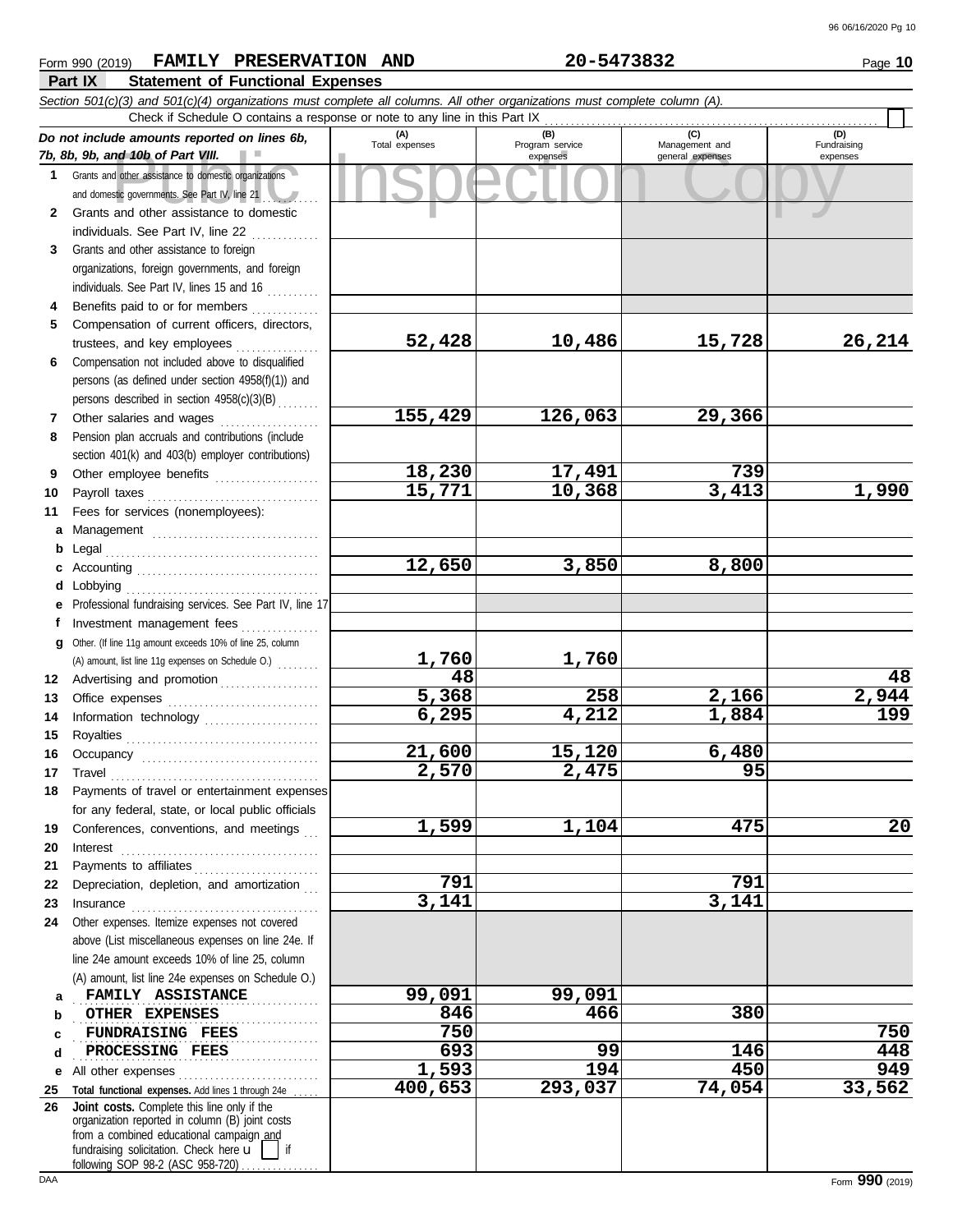|  | Form<br>(2019)<br>990 | <b>FAMILY</b> | <b>PRESERVATION</b> | <b>AND</b> | 5473832<br>20 | Page |
|--|-----------------------|---------------|---------------------|------------|---------------|------|
|--|-----------------------|---------------|---------------------|------------|---------------|------|

## **Part X Balance Sheet**

Check if Schedule O contains a response or note to any line in this Part X . . . . . . . . . . . . . . . . . . . . . . . . . . . . . . . . . . . . . . . . . . . . . . . . . . . . . . . . . . . . . . . . .

|                         |    |                                                                                                                                                                                                                                      |                 |                         | (A)                    |                         | (B)             |
|-------------------------|----|--------------------------------------------------------------------------------------------------------------------------------------------------------------------------------------------------------------------------------------|-----------------|-------------------------|------------------------|-------------------------|-----------------|
|                         |    |                                                                                                                                                                                                                                      |                 |                         | Beginning of year      |                         | End of year     |
|                         | 1  | Cash-non-interest-bearing                                                                                                                                                                                                            |                 |                         | 182,170                | $\overline{\mathbf{1}}$ | 126,701         |
|                         | 2  | Savings and temporary cash investments <b>the same of the same of the same of the same of the same of the same of the same of the same of the same of the same of the same of the same of the same of the same of the same of th</b> |                 |                         |                        | $\overline{2}$          |                 |
|                         | 3  | Pledges and grants receivable, net <b>All and School and School and School and School and School and School and School and School and School and School and School and School and School and School and School and School and Sc</b> |                 |                         |                        | 3                       | 10,525          |
|                         | 4  | Accounts receivable, net                                                                                                                                                                                                             |                 |                         | 2,540                  | $\overline{\mathbf{4}}$ | 7,280           |
|                         | 5  | Loans and other receivables from any current or former officer, director,                                                                                                                                                            |                 |                         |                        |                         |                 |
|                         |    | trustee, key employee, creator or founder, substantial contributor, or 35%                                                                                                                                                           |                 |                         |                        |                         |                 |
|                         |    | controlled entity or family member of any of these persons                                                                                                                                                                           |                 |                         |                        | 5                       |                 |
|                         | 6  | Loans and other receivables from other disqualified persons (as defined                                                                                                                                                              |                 |                         |                        |                         |                 |
|                         |    | under section 4958(f)(1)), and persons described in section 4958(c)(3)(B)                                                                                                                                                            |                 |                         |                        | 6                       |                 |
| Assets                  | 7  |                                                                                                                                                                                                                                      |                 |                         |                        | $\overline{7}$          |                 |
|                         | 8  | Inventories for sale or use                                                                                                                                                                                                          |                 |                         |                        | 8                       |                 |
|                         | 9  |                                                                                                                                                                                                                                      |                 |                         | 3,419                  | 9                       | 1,797           |
|                         |    | 10a Land, buildings, and equipment: cost or other                                                                                                                                                                                    |                 |                         |                        |                         |                 |
|                         |    |                                                                                                                                                                                                                                      |                 | $\frac{14,343}{12,453}$ |                        |                         |                 |
|                         |    | <b>b</b> Less: accumulated depreciation<br>.                                                                                                                                                                                         | 10 <sub>b</sub> |                         | 2,343                  | 10 <sub>c</sub>         | 1,890           |
|                         | 11 | Investments-publicly traded securities                                                                                                                                                                                               |                 |                         |                        | 11                      |                 |
|                         | 12 |                                                                                                                                                                                                                                      |                 |                         |                        | 12                      |                 |
|                         | 13 |                                                                                                                                                                                                                                      |                 |                         |                        | 13                      |                 |
|                         | 14 | Intangible assets                                                                                                                                                                                                                    |                 |                         |                        | 14                      |                 |
|                         | 15 | Other assets. See Part IV, line 11                                                                                                                                                                                                   |                 |                         |                        | 15                      |                 |
|                         | 16 |                                                                                                                                                                                                                                      |                 |                         | 190,472                | 16                      | 148,193         |
|                         | 17 |                                                                                                                                                                                                                                      |                 |                         | $\overline{12,225}$ 17 |                         | 8,253           |
|                         | 18 | Grants payable                                                                                                                                                                                                                       |                 |                         |                        | 18                      |                 |
|                         | 19 | Deferred revenue entrancements and the contract of the contract of the contract of the contract of the contract of the contract of the contract of the contract of the contract of the contract of the contract of the contrac       |                 | 19                      |                        |                         |                 |
|                         | 20 | Tax-exempt bond liabilities                                                                                                                                                                                                          |                 |                         | 20                     |                         |                 |
|                         | 21 | Escrow or custodial account liability. Complete Part IV of Schedule D                                                                                                                                                                |                 |                         |                        | 21                      |                 |
|                         | 22 | Loans and other payables to any current or former officer, director,                                                                                                                                                                 |                 |                         |                        |                         |                 |
| Liabilities             |    | trustee, key employee, creator or founder, substantial contributor, or 35%                                                                                                                                                           |                 |                         |                        |                         |                 |
|                         |    | controlled entity or family member of any of these persons                                                                                                                                                                           |                 |                         |                        | 22                      |                 |
|                         | 23 | Secured mortgages and notes payable to unrelated third parties [111] Secured mortgages and notes payable to unrelated third parties                                                                                                  |                 |                         |                        | 23                      |                 |
|                         | 24 | Unsecured notes and loans payable to unrelated third parties                                                                                                                                                                         |                 |                         |                        | 24                      |                 |
|                         | 25 | Other liabilities (including federal income tax, payables to related third                                                                                                                                                           |                 |                         |                        |                         |                 |
|                         |    | parties, and other liabilities not included on lines 17-24). Complete Part X                                                                                                                                                         |                 |                         |                        |                         |                 |
|                         |    | of Schedule D                                                                                                                                                                                                                        |                 |                         |                        | 25                      |                 |
|                         | 26 |                                                                                                                                                                                                                                      |                 |                         | 12,225                 | 26                      | 8,253           |
|                         |    | Organizations that follow FASB ASC 958, check here $\mathbf{u}$ $\overline{\mathbf{X}}$                                                                                                                                              |                 |                         |                        |                         |                 |
|                         |    | and complete lines 27, 28, 32, and 33.                                                                                                                                                                                               |                 |                         |                        |                         |                 |
|                         | 27 | Net assets without donor restrictions                                                                                                                                                                                                |                 |                         | 178,247                | 27                      | 139,940         |
|                         | 28 | Net assets with donor restrictions                                                                                                                                                                                                   |                 |                         |                        | 28                      |                 |
|                         |    | Organizations that do not follow FASB ASC 958, check here u                                                                                                                                                                          |                 |                         |                        |                         |                 |
|                         |    | and complete lines 29 through 33.                                                                                                                                                                                                    |                 |                         |                        |                         |                 |
|                         | 29 | Capital stock or trust principal, or current funds                                                                                                                                                                                   |                 |                         |                        | 29                      |                 |
| Assets or Fund Balances | 30 | Paid-in or capital surplus, or land, building, or equipment fund                                                                                                                                                                     |                 |                         |                        | 30                      |                 |
|                         | 31 | Retained earnings, endowment, accumulated income, or other funds                                                                                                                                                                     |                 |                         |                        | 31                      |                 |
| <b>Met</b>              | 32 | Total net assets or fund balances                                                                                                                                                                                                    |                 |                         | 178,247                | 32                      | 139,940         |
|                         | 33 |                                                                                                                                                                                                                                      |                 |                         | 190,472                | 33                      | 148,193         |
|                         |    |                                                                                                                                                                                                                                      |                 |                         |                        |                         | Form 990 (2019) |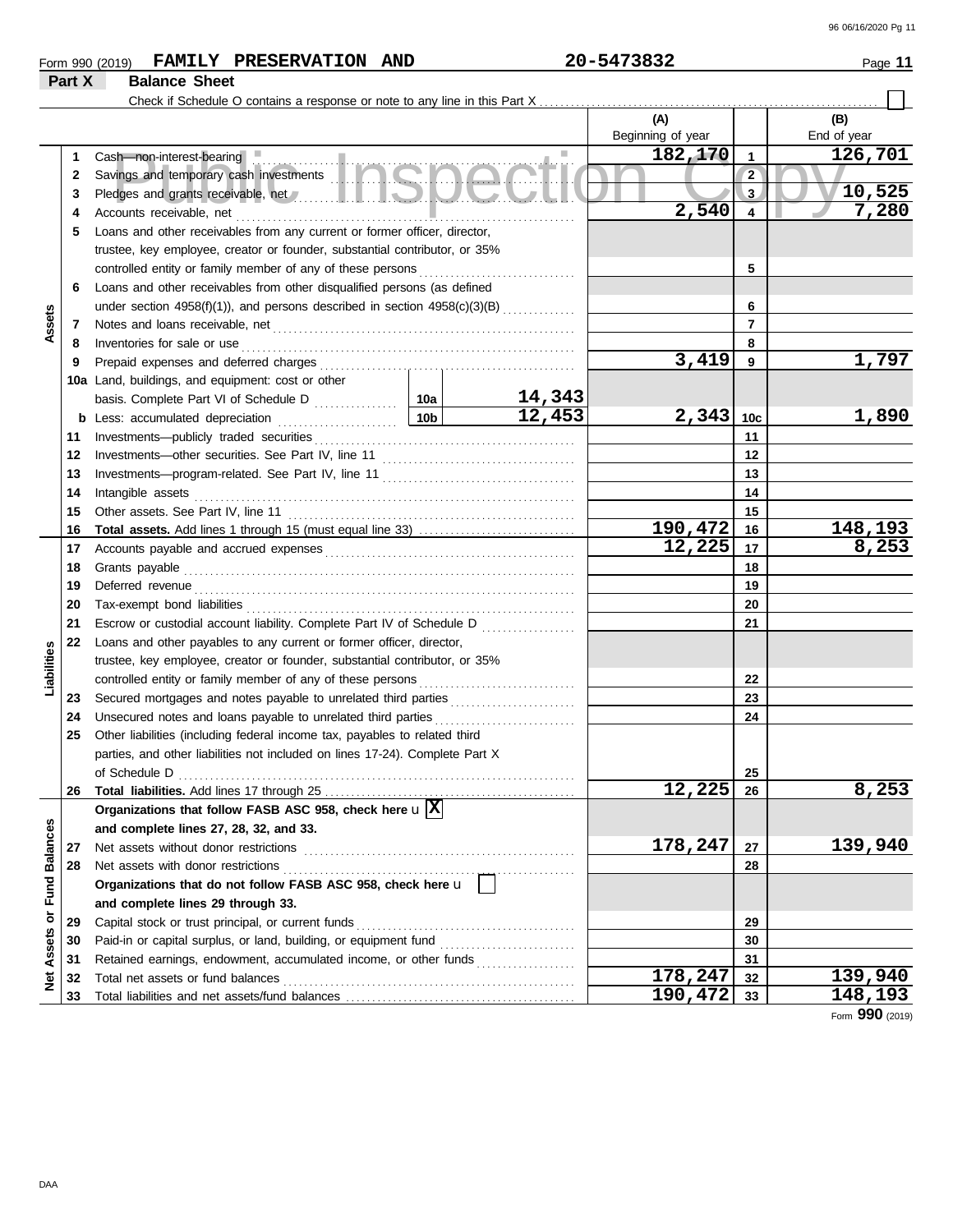|    | 20-5473832<br>Form 990 (2019) FAMILY PRESERVATION AND                                                                                                                                                                                |                |                |            | Page 12   |
|----|--------------------------------------------------------------------------------------------------------------------------------------------------------------------------------------------------------------------------------------|----------------|----------------|------------|-----------|
|    | <b>Reconciliation of Net Assets</b><br>Part XI                                                                                                                                                                                       |                |                |            |           |
|    |                                                                                                                                                                                                                                      |                |                |            |           |
| 1  |                                                                                                                                                                                                                                      |                |                |            | 362, 346  |
| 2  |                                                                                                                                                                                                                                      | $\overline{2}$ |                | 400,653    |           |
| 3  | Revenue less expenses. Subtract line 2 from line 1<br>Net assets or fund balances at beginning of year (must equal Part X, line 32, column (A))                                                                                      | 3              |                | $-38,307$  |           |
| 4  |                                                                                                                                                                                                                                      | $\overline{4}$ |                |            | 178,247   |
| 5  | Net unrealized gains (losses) on investments <b>and the contract of the contract of the contract of the contract of the contract of the contract of the contract of the contract of the contract of the contract of the contract</b> | 5              |                |            |           |
| 6  |                                                                                                                                                                                                                                      | 6              |                |            |           |
| 7  | Investment expenses                                                                                                                                                                                                                  | $\overline{7}$ |                |            |           |
| 8  | Prior period adjustments entertainments and adjustments and account of the contract of the contract of the contract of the contract of the contract of the contract of the contract of the contract of the contract of the con       | 8              |                |            |           |
| 9  |                                                                                                                                                                                                                                      | 9              |                |            |           |
| 10 | Net assets or fund balances at end of year. Combine lines 3 through 9 (must equal Part X, line                                                                                                                                       |                |                |            |           |
|    |                                                                                                                                                                                                                                      | 10             |                | 139,940    |           |
|    | <b>Financial Statements and Reporting</b><br>Part XII                                                                                                                                                                                |                |                |            |           |
|    |                                                                                                                                                                                                                                      |                |                |            |           |
|    |                                                                                                                                                                                                                                      |                |                | <b>Yes</b> | <b>No</b> |
| 1. | x <br>Accounting method used to prepare the Form 990:<br>Cash<br>Accrual<br>Other                                                                                                                                                    |                |                |            |           |
|    | If the organization changed its method of accounting from a prior year or checked "Other," explain in                                                                                                                                |                |                |            |           |
|    | Schedule O.                                                                                                                                                                                                                          |                |                |            |           |
|    | 2a Were the organization's financial statements compiled or reviewed by an independent accountant?                                                                                                                                   |                | 2a             |            | x         |
|    | If "Yes," check a box below to indicate whether the financial statements for the year were compiled or                                                                                                                               |                |                |            |           |
|    | reviewed on a separate basis, consolidated basis, or both:                                                                                                                                                                           |                |                |            |           |
|    | Separate basis<br>  Consolidated basis<br>  Both consolidated and separate basis                                                                                                                                                     |                |                |            |           |
|    | <b>b</b> Were the organization's financial statements audited by an independent accountant?                                                                                                                                          |                | 2 <sub>b</sub> | X          |           |
|    | If "Yes," check a box below to indicate whether the financial statements for the year were audited on a                                                                                                                              |                |                |            |           |
|    | separate basis, consolidated basis, or both:                                                                                                                                                                                         |                |                |            |           |
|    | $ \mathbf{X} $ Separate basis<br>  Consolidated basis<br>  Both consolidated and separate basis                                                                                                                                      |                |                |            |           |
|    | c If "Yes" to line 2a or 2b, does the organization have a committee that assumes responsibility for oversight of                                                                                                                     |                |                |            |           |
|    | the audit, review, or compilation of its financial statements and selection of an independent accountant?                                                                                                                            |                | 2c             | x          |           |
|    | If the organization changed either its oversight process or selection process during the tax year, explain on                                                                                                                        |                |                |            |           |
|    | Schedule O.                                                                                                                                                                                                                          |                |                |            |           |
|    | 3a As a result of a federal award, was the organization required to undergo an audit or audits as set forth in the                                                                                                                   |                |                |            |           |
|    | Single Audit Act and OMB Circular A-133?                                                                                                                                                                                             |                | Зa             |            | x         |
|    | <b>b</b> If "Yes," did the organization undergo the required audit or audits? If the organization did not undergo the                                                                                                                |                |                |            |           |
|    | required audit or audits, explain why on Schedule O and describe any steps taken to undergo such audits                                                                                                                              |                | 3 <sub>b</sub> |            |           |

Form **990** (2019)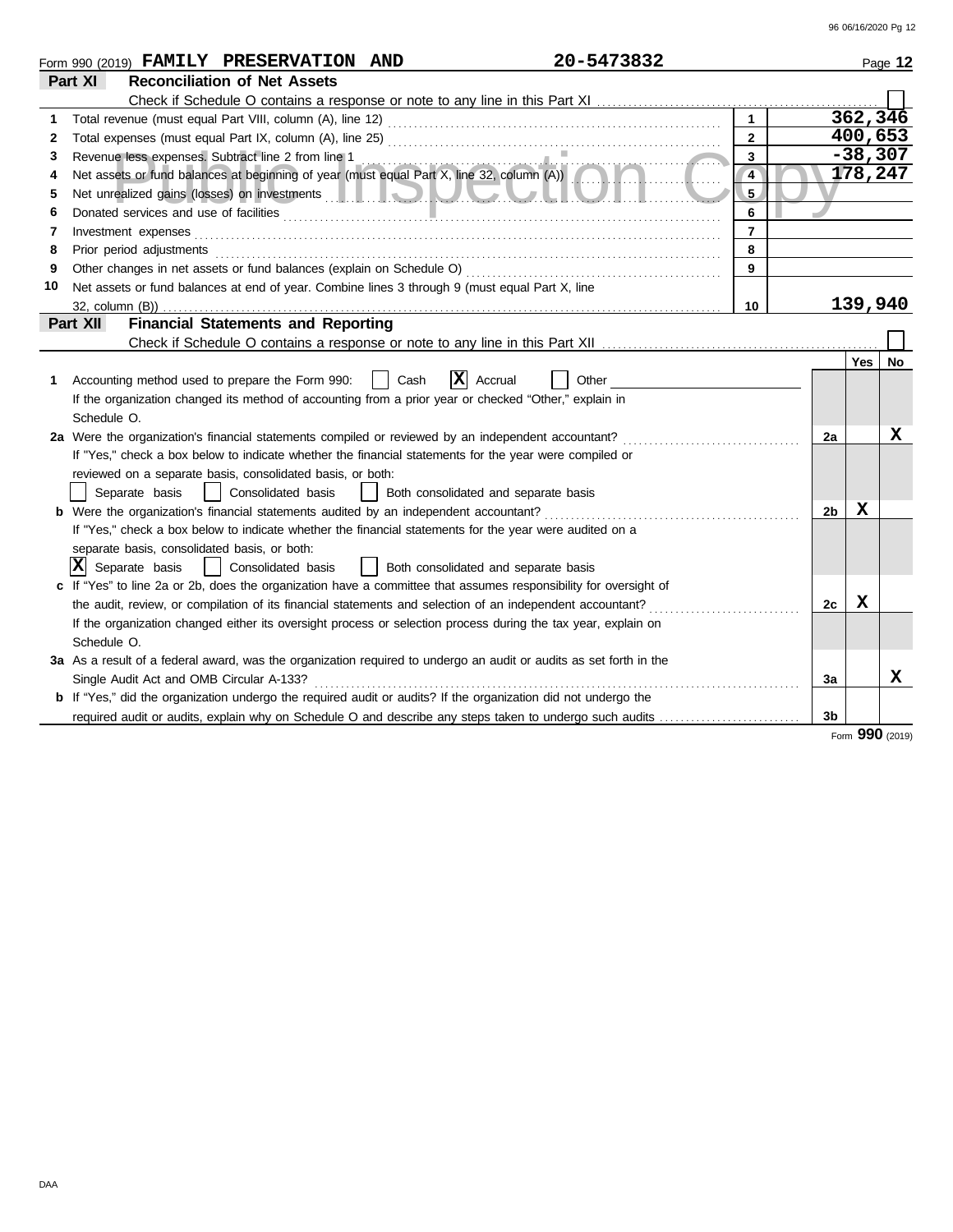| <b>SCHEDULE A</b>                     |                                                            | <b>Public Charity Status and Public Support</b>                                                                                                                                                                                                                 |                                                                   |    |                                                         | OMB No. 1545-0047                                     |
|---------------------------------------|------------------------------------------------------------|-----------------------------------------------------------------------------------------------------------------------------------------------------------------------------------------------------------------------------------------------------------------|-------------------------------------------------------------------|----|---------------------------------------------------------|-------------------------------------------------------|
| (Form 990 or 990-EZ)                  |                                                            | Complete if the organization is a section 501(c)(3) organization or a section 4947(a)(1) nonexempt charitable trust.                                                                                                                                            |                                                                   |    |                                                         | 019                                                   |
| Department of the Treasury            |                                                            | La Attach to Form 990 or Form 990-EZ.                                                                                                                                                                                                                           |                                                                   |    |                                                         | Open to Public                                        |
| Internal Revenue Service              |                                                            | <b>u</b> Go to www.irs.gov/Form990 for instructions and the latest information.                                                                                                                                                                                 |                                                                   |    |                                                         | Inspection                                            |
| Name of the organization              | FAMILY PRESERVATION AND<br>STRENGTHENING SERVICES          |                                                                                                                                                                                                                                                                 |                                                                   |    | Employer identification number<br>20-5473832            |                                                       |
| Part I                                |                                                            | Reason for Public Charity Status (All organizations must complete this part.) See instructions.                                                                                                                                                                 |                                                                   |    |                                                         |                                                       |
|                                       |                                                            | The organization is not a private foundation because it is: (For lines 1 through 12, check only one box.)                                                                                                                                                       |                                                                   |    |                                                         |                                                       |
| 1                                     |                                                            | A church, convention of churches, or association of churches described in section 170(b)(1)(A)(i).                                                                                                                                                              |                                                                   |    |                                                         |                                                       |
| 2                                     |                                                            | A school described in section 170(b)(1)(A)(ii). (Attach Schedule E (Form 990 or 990-EZ).)                                                                                                                                                                       |                                                                   |    |                                                         |                                                       |
| 3<br>4                                |                                                            | A hospital or a cooperative hospital service organization described in section 170(b)(1)(A)(iii).<br>A medical research organization operated in conjunction with a hospital described in section 170(b)(1)(A)(iii). Enter the hospital's name,                 |                                                                   |    |                                                         |                                                       |
| city, and state:                      |                                                            |                                                                                                                                                                                                                                                                 |                                                                   |    |                                                         |                                                       |
| 5                                     |                                                            | An organization operated for the benefit of a college or university owned or operated by a governmental unit described in                                                                                                                                       |                                                                   |    |                                                         |                                                       |
|                                       | section 170(b)(1)(A)(iv). (Complete Part II.)              |                                                                                                                                                                                                                                                                 |                                                                   |    |                                                         |                                                       |
| 6<br>$ {\bf x} $<br>$\overline{7}$    |                                                            | A federal, state, or local government or governmental unit described in section 170(b)(1)(A)(v).<br>An organization that normally receives a substantial part of its support from a governmental unit or from the general public                                |                                                                   |    |                                                         |                                                       |
|                                       | described in section 170(b)(1)(A)(vi). (Complete Part II.) |                                                                                                                                                                                                                                                                 |                                                                   |    |                                                         |                                                       |
| 8                                     |                                                            | A community trust described in section 170(b)(1)(A)(vi). (Complete Part II.)                                                                                                                                                                                    |                                                                   |    |                                                         |                                                       |
| 9<br>university:                      |                                                            | An agricultural research organization described in section 170(b)(1)(A)(ix) operated in conjunction with a land-grant college<br>or university or a non-land-grant college of agriculture (see instructions). Enter the name, city, and state of the college or |                                                                   |    |                                                         |                                                       |
| 10                                    |                                                            | An organization that normally receives: (1) more than 33 1/3% of its support from contributions, membership fees, and gross                                                                                                                                     |                                                                   |    |                                                         |                                                       |
|                                       |                                                            | receipts from activities related to its exempt functions—subject to certain exceptions, and (2) no more than 33 1/3% of its<br>support from gross investment income and unrelated business taxable income (less section 511 tax) from businesses                |                                                                   |    |                                                         |                                                       |
| 11                                    |                                                            | acquired by the organization after June 30, 1975. See section 509(a)(2). (Complete Part III.)<br>An organization organized and operated exclusively to test for public safety. See section 509(a)(4).                                                           |                                                                   |    |                                                         |                                                       |
| 12                                    |                                                            | An organization organized and operated exclusively for the benefit of, to perform the functions of, or to carry out the purposes                                                                                                                                |                                                                   |    |                                                         |                                                       |
|                                       |                                                            | of one or more publicly supported organizations described in section 509(a)(1) or section 509(a)(2). See section 509(a)(3).<br>Check the box in lines 12a through 12d that describes the type of supporting organization and complete lines 12e, 12f, and 12g.  |                                                                   |    |                                                         |                                                       |
| a                                     |                                                            | Type I. A supporting organization operated, supervised, or controlled by its supported organization(s), typically by giving                                                                                                                                     |                                                                   |    |                                                         |                                                       |
|                                       |                                                            | the supported organization(s) the power to regularly appoint or elect a majority of the directors or trustees of the<br>supporting organization. You must complete Part IV, Sections A and B.                                                                   |                                                                   |    |                                                         |                                                       |
| b                                     |                                                            | Type II. A supporting organization supervised or controlled in connection with its supported organization(s), by having                                                                                                                                         |                                                                   |    |                                                         |                                                       |
|                                       |                                                            | control or management of the supporting organization vested in the same persons that control or manage the supported<br>organization(s). You must complete Part IV, Sections A and C.                                                                           |                                                                   |    |                                                         |                                                       |
| c                                     |                                                            | Type III functionally integrated. A supporting organization operated in connection with, and functionally integrated with,                                                                                                                                      |                                                                   |    |                                                         |                                                       |
| d                                     |                                                            | its supported organization(s) (see instructions). You must complete Part IV, Sections A, D, and E.<br>Type III non-functionally integrated. A supporting organization operated in connection with its supported organization(s)                                 |                                                                   |    |                                                         |                                                       |
|                                       |                                                            | that is not functionally integrated. The organization generally must satisfy a distribution requirement and an attentiveness                                                                                                                                    |                                                                   |    |                                                         |                                                       |
|                                       |                                                            | requirement (see instructions). You must complete Part IV, Sections A and D, and Part V.                                                                                                                                                                        |                                                                   |    |                                                         |                                                       |
| е                                     |                                                            | Check this box if the organization received a written determination from the IRS that it is a Type I, Type II, Type III<br>functionally integrated, or Type III non-functionally integrated supporting organization.                                            |                                                                   |    |                                                         |                                                       |
| f                                     | Enter the number of supported organizations                |                                                                                                                                                                                                                                                                 |                                                                   |    |                                                         |                                                       |
| g                                     |                                                            | Provide the following information about the supported organization(s).                                                                                                                                                                                          |                                                                   |    |                                                         |                                                       |
| (i) Name of supported<br>organization | (ii) EIN                                                   | (iii) Type of organization<br>(described on lines 1-10<br>above (see instructions))                                                                                                                                                                             | (iv) Is the organization<br>listed in your governing<br>document? |    | (v) Amount of monetary<br>support (see<br>instructions) | (vi) Amount of<br>other support (see<br>instructions) |
|                                       |                                                            |                                                                                                                                                                                                                                                                 | Yes                                                               | No |                                                         |                                                       |
| (A)                                   |                                                            |                                                                                                                                                                                                                                                                 |                                                                   |    |                                                         |                                                       |
| (B)                                   |                                                            |                                                                                                                                                                                                                                                                 |                                                                   |    |                                                         |                                                       |
| (C)                                   |                                                            |                                                                                                                                                                                                                                                                 |                                                                   |    |                                                         |                                                       |
| (D)                                   |                                                            |                                                                                                                                                                                                                                                                 |                                                                   |    |                                                         |                                                       |
| (E)                                   |                                                            |                                                                                                                                                                                                                                                                 |                                                                   |    |                                                         |                                                       |
| <b>Total</b>                          |                                                            |                                                                                                                                                                                                                                                                 |                                                                   |    |                                                         |                                                       |

**For Paperwork Reduction Act Notice, see the Instructions for Form 990 or 990-EZ.**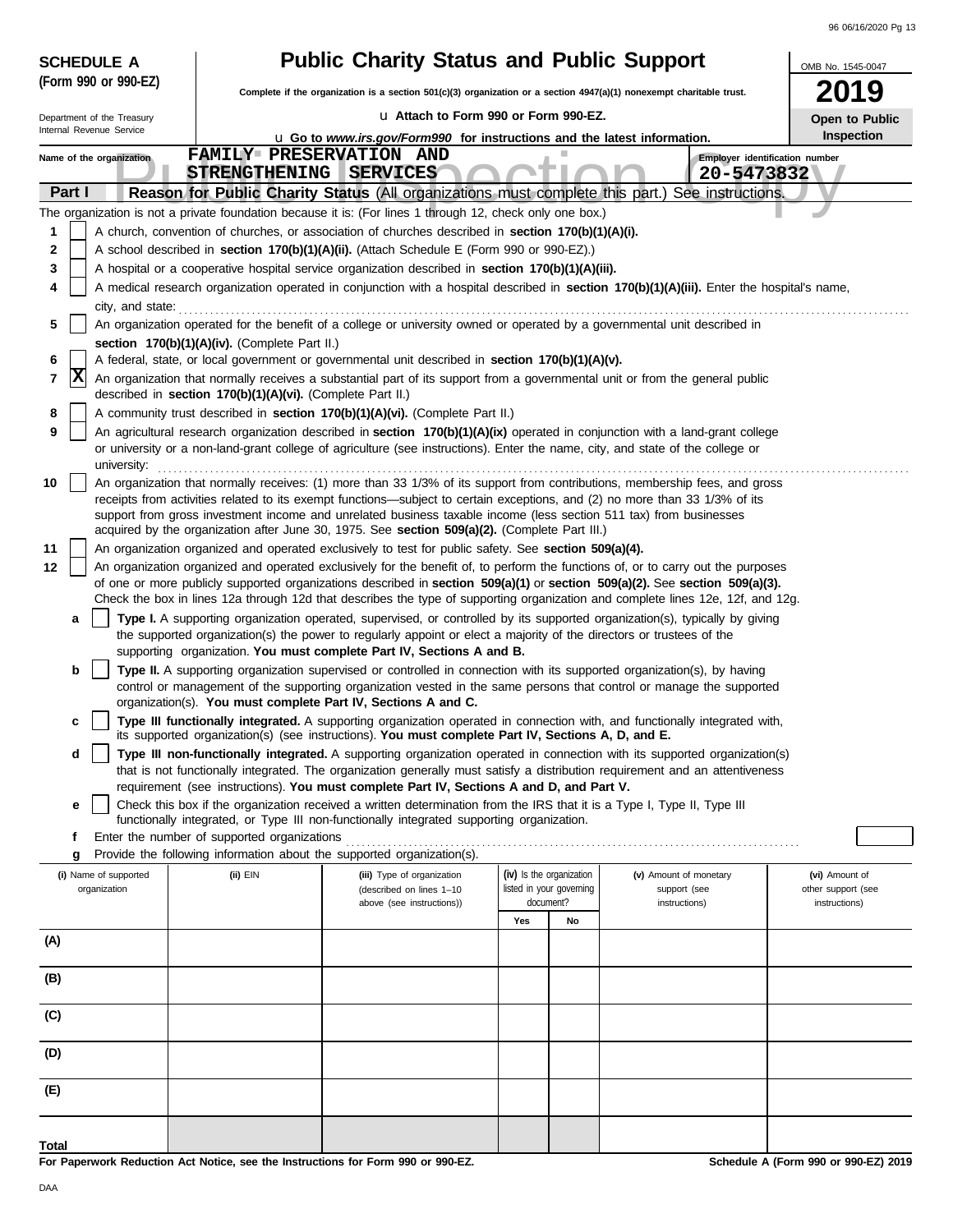|              | Schedule A (Form 990 or 990-EZ) 2019                                                                                                                                                                               | FAMILY PRESERVATION AND |          |            |            | 20-5473832      | Page 2                          |
|--------------|--------------------------------------------------------------------------------------------------------------------------------------------------------------------------------------------------------------------|-------------------------|----------|------------|------------|-----------------|---------------------------------|
|              | Support Schedule for Organizations Described in Sections 170(b)(1)(A)(iv) and 170(b)(1)(A)(vi)<br>Part II                                                                                                          |                         |          |            |            |                 |                                 |
|              | (Complete only if you checked the box on line 5, 7, or 8 of Part I or if the organization failed to qualify under                                                                                                  |                         |          |            |            |                 |                                 |
|              | Part III. If the organization fails to qualify under the tests listed below, please complete Part III.)                                                                                                            |                         |          |            |            |                 |                                 |
|              | <b>Section A. Public Support</b>                                                                                                                                                                                   |                         |          |            |            |                 |                                 |
|              | Calendar year (or fiscal year beginning in)<br>$\mathbf{u}$                                                                                                                                                        | (a) 2015                | (b) 2016 | $(c)$ 2017 | $(d)$ 2018 | (e) 2019        | (f) Total                       |
| 1            | Gifts, grants, contributions, and<br>membership fees received. (Do not                                                                                                                                             |                         |          |            |            |                 |                                 |
|              | include any "unusual grants.")                                                                                                                                                                                     | 412,984                 | 373,298  | 342,305    | 423,839    | 329,565         | 1,881,991                       |
| $\mathbf{2}$ | Tax revenues levied for the<br>organization's benefit and either paid<br>to or expended on its behalf                                                                                                              |                         |          |            |            |                 |                                 |
| 3            | The value of services or facilities<br>furnished by a governmental unit to the<br>organization without charge<br><u>.</u><br>1986 - Paul Barbara, president                                                        |                         |          |            |            |                 |                                 |
| 4            | Total. Add lines 1 through 3                                                                                                                                                                                       | 412,984                 | 373,298  | 342,305    | 423,839    | 329,565         | 1,881,991                       |
| 5            | The portion of total contributions by<br>each person (other than a<br>governmental unit or publicly<br>supported organization) included on<br>line 1 that exceeds 2% of the amount<br>shown on line 11, column (f) |                         |          |            |            |                 |                                 |
| 6            | Public support. Subtract line 5 from line 4                                                                                                                                                                        |                         |          |            |            |                 | 1,881,991                       |
|              | <b>Section B. Total Support</b>                                                                                                                                                                                    |                         |          |            |            |                 |                                 |
|              | Calendar year (or fiscal year beginning in)<br>$\mathbf{u}$                                                                                                                                                        | (a) 2015                | (b) 2016 | (c) 2017   | $(d)$ 2018 | $(e)$ 2019      | (f) Total                       |
| 7            | Amounts from line 4                                                                                                                                                                                                | 412,984                 | 373,298  | 342,305    | 423,839    | 329,565         | 1,881,991                       |
| 8            | Gross income from interest, dividends,<br>payments received on securities loans,<br>rents, royalties, and income from<br>similar sources                                                                           |                         |          | 246        | 720        | 525             | 1,491                           |
| 9            | Net income from unrelated business<br>activities, whether or not the business<br>is regularly carried on $\ldots$ , $\ldots$ , $\ldots$                                                                            |                         |          |            |            |                 |                                 |
| 10           | Other income. Do not include gain or<br>loss from the sale of capital assets<br>(Explain in Part VI.)                                                                                                              |                         |          |            |            |                 |                                 |
| 11           | Total support. Add lines 7 through 10                                                                                                                                                                              |                         |          |            |            |                 | 1,883,482                       |
| 12           | Gross receipts from related activities, etc. (see instructions)                                                                                                                                                    |                         |          |            |            | $12 \,$         | 141,586                         |
| 13           | First five years. If the Form 990 is for the organization's first, second, third, fourth, or fifth tax year as a section 501(c)(3)                                                                                 |                         |          |            |            |                 |                                 |
|              |                                                                                                                                                                                                                    |                         |          |            |            |                 |                                 |
|              | Section C. Computation of Public Support Percentage                                                                                                                                                                |                         |          |            |            |                 |                                 |
| 14           | Public support percentage for 2019 (line 6, column (f) divided by line 11, column (f)) [[[[[[[[[[[[[[[[[[[[[[                                                                                                      |                         |          |            |            | 14              | 99.92%                          |
| 15           | Public support percentage from 2018 Schedule A, Part II, line 14                                                                                                                                                   |                         |          |            |            | 15 <sub>1</sub> | 99.95%                          |
| 16a          | 33 1/3% support test-2019. If the organization did not check the box on line 13, and line 14 is 33 1/3% or more, check this                                                                                        |                         |          |            |            |                 |                                 |
|              | box and stop here. The organization qualifies as a publicly supported organization                                                                                                                                 |                         |          |            |            |                 | $\blacktriangleright$ $\vert$ X |
| b            | 33 1/3% support test-2018. If the organization did not check a box on line 13 or 16a, and line 15 is 33 1/3% or more, check                                                                                        |                         |          |            |            |                 |                                 |
|              | this box and stop here. The organization qualifies as a publicly supported organization                                                                                                                            |                         |          |            |            |                 |                                 |
|              | 17a 10%-facts-and-circumstances test-2019. If the organization did not check a box on line 13, 16a, or 16b, and line 14 is                                                                                         |                         |          |            |            |                 |                                 |
|              | 10% or more, and if the organization meets the "facts-and-circumstances" test, check this box and stop here. Explain in                                                                                            |                         |          |            |            |                 |                                 |
|              | Part VI how the organization meets the "facts-and-circumstances" test. The organization qualifies as a publicly supported                                                                                          |                         |          |            |            |                 |                                 |
|              | organization                                                                                                                                                                                                       |                         |          |            |            |                 |                                 |
| b            | 10%-facts-and-circumstances test-2018. If the organization did not check a box on line 13, 16a, 16b, or 17a, and line                                                                                              |                         |          |            |            |                 |                                 |
|              | 15 is 10% or more, and if the organization meets the "facts-and-circumstances" test, check this box and stop here.                                                                                                 |                         |          |            |            |                 |                                 |
|              | Explain in Part VI how the organization meets the "facts-and-circumstances" test. The organization qualifies as a publicly                                                                                         |                         |          |            |            |                 |                                 |
|              | supported organization                                                                                                                                                                                             |                         |          |            |            |                 |                                 |
| 18           | Private foundation. If the organization did not check a box on line 13, 16a, 16b, 17a, or 17b, check this box and see<br>instructions                                                                              |                         |          |            |            |                 |                                 |
|              |                                                                                                                                                                                                                    |                         |          |            |            |                 |                                 |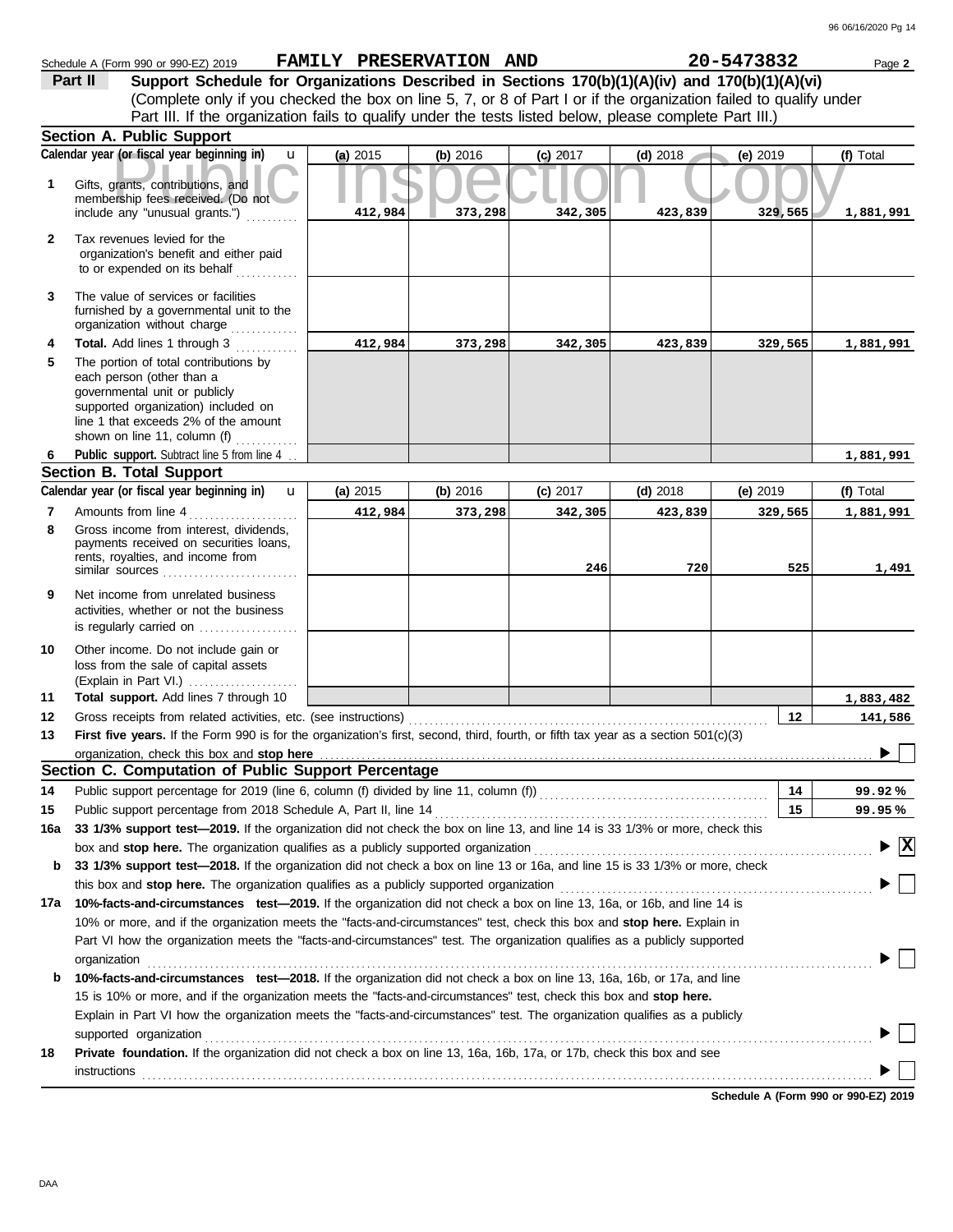| Schedule A (Form 990 or 990-EZ) 2019 | <b>FAMILY PRESERVATION</b> | AND | 20-5473832 | Page 3 |
|--------------------------------------|----------------------------|-----|------------|--------|

| Part III | Support Schedule for Organizations Described in Section 509(a)(2)                                                  |
|----------|--------------------------------------------------------------------------------------------------------------------|
|          | (Complete only if you checked the box on line 10 of Part I or if the organization failed to qualify under Part II. |
|          | If the organization fails to qualify under the tests listed below, please complete Part II.)                       |

|              | <b>Section A. Public Support</b>                                                                                                                                                  |            |            |            |            |            |                |
|--------------|-----------------------------------------------------------------------------------------------------------------------------------------------------------------------------------|------------|------------|------------|------------|------------|----------------|
|              | Calendar year (or fiscal year beginning in)<br>u                                                                                                                                  | $(a)$ 2015 | (b) 2016   | $(c)$ 2017 | $(d)$ 2018 | (e) 2019   | (f) Total      |
| 1            | Gifts, grants, contributions, and membership fees<br>received. (Do not include any "unusual grants.")                                                                             |            |            |            |            |            |                |
| $\mathbf{2}$ | Gross receipts from admissions, merchandise<br>sold or services performed, or facilities<br>furnished in any activity that is related to the<br>organization's tax-exempt purpose |            |            |            |            |            |                |
| 3            | Gross receipts from activities that are not an<br>unrelated trade or business under section 513                                                                                   |            |            |            |            |            |                |
| 4            | Tax revenues levied for the<br>organization's benefit and either paid<br>to or expended on its behalf<br>. <b>.</b>                                                               |            |            |            |            |            |                |
| 5            | The value of services or facilities<br>furnished by a governmental unit to the<br>organization without charge                                                                     |            |            |            |            |            |                |
| 6            | Total. Add lines 1 through 5<br>.                                                                                                                                                 |            |            |            |            |            |                |
| 7a           | Amounts included on lines 1, 2, and 3<br>received from disqualified persons                                                                                                       |            |            |            |            |            |                |
| b            | Amounts included on lines 2 and 3<br>received from other than disqualified<br>persons that exceed the greater of \$5,000<br>or 1% of the amount on line 13 for the year $\ldots$  |            |            |            |            |            |                |
| c            | Add lines 7a and 7b<br>.                                                                                                                                                          |            |            |            |            |            |                |
| 8            | Public support. (Subtract line 7c from<br>line $6.$ )                                                                                                                             |            |            |            |            |            |                |
|              | <b>Section B. Total Support</b>                                                                                                                                                   |            |            |            |            |            |                |
|              | Calendar year (or fiscal year beginning in)<br>$\mathbf{u}$                                                                                                                       | (a) $2015$ | (b) $2016$ | $(c)$ 2017 | (d) $2018$ | (e) $2019$ | (f) Total      |
| 9            | Amounts from line 6                                                                                                                                                               |            |            |            |            |            |                |
| 10a          | .<br>Gross income from interest, dividends,<br>payments received on securities loans, rents,<br>royalties, and income from similar sources                                        |            |            |            |            |            |                |
| b            | Unrelated business taxable income (less<br>section 511 taxes) from businesses<br>acquired after June 30, 1975                                                                     |            |            |            |            |            |                |
| c            | Add lines 10a and 10b $\ldots$ $\ldots$ $\ldots$                                                                                                                                  |            |            |            |            |            |                |
| 11           | Net income from unrelated business<br>activities not included in line 10b, whether<br>or not the business is regularly carried on                                                 |            |            |            |            |            |                |
| 12           | Other income. Do not include gain or<br>loss from the sale of capital assets<br>(Explain in Part VI.)<br>.                                                                        |            |            |            |            |            |                |
| 13           | Total support. (Add lines 9, 10c, 11,                                                                                                                                             |            |            |            |            |            |                |
|              | and $12.$ )                                                                                                                                                                       |            |            |            |            |            |                |
| 14           | First five years. If the Form 990 is for the organization's first, second, third, fourth, or fifth tax year as a section 501(c)(3)                                                |            |            |            |            |            |                |
|              | organization, check this box and stop here                                                                                                                                        |            |            |            |            |            |                |
|              | Section C. Computation of Public Support Percentage                                                                                                                               |            |            |            |            |            |                |
| 15           | Public support percentage for 2019 (line 8, column (f), divided by line 13, column (f) [[[[[[[[[[[[[[[[[[[[[[                                                                     |            |            |            |            | 15         | %              |
| 16           | Public support percentage from 2018 Schedule A, Part III, line 15                                                                                                                 |            |            |            |            | 16         | %              |
|              | Section D. Computation of Investment Income Percentage                                                                                                                            |            |            |            |            |            |                |
| 17           |                                                                                                                                                                                   |            |            |            |            | 17         | %              |
| 18           | Investment income percentage from 2018 Schedule A, Part III, line 17                                                                                                              |            |            |            |            | 18         | %              |
| 19a          | 33 1/3% support tests-2019. If the organization did not check the box on line 14, and line 15 is more than 33 1/3%, and line                                                      |            |            |            |            |            | $\mathbb{R}^n$ |
|              | 17 is not more than 33 1/3%, check this box and stop here. The organization qualifies as a publicly supported organization                                                        |            |            |            |            |            |                |
| b            | 33 1/3% support tests-2018. If the organization did not check a box on line 14 or line 19a, and line 16 is more than 33 1/3%, and                                                 |            |            |            |            |            |                |
| 20           |                                                                                                                                                                                   |            |            |            |            |            |                |
|              |                                                                                                                                                                                   |            |            |            |            |            |                |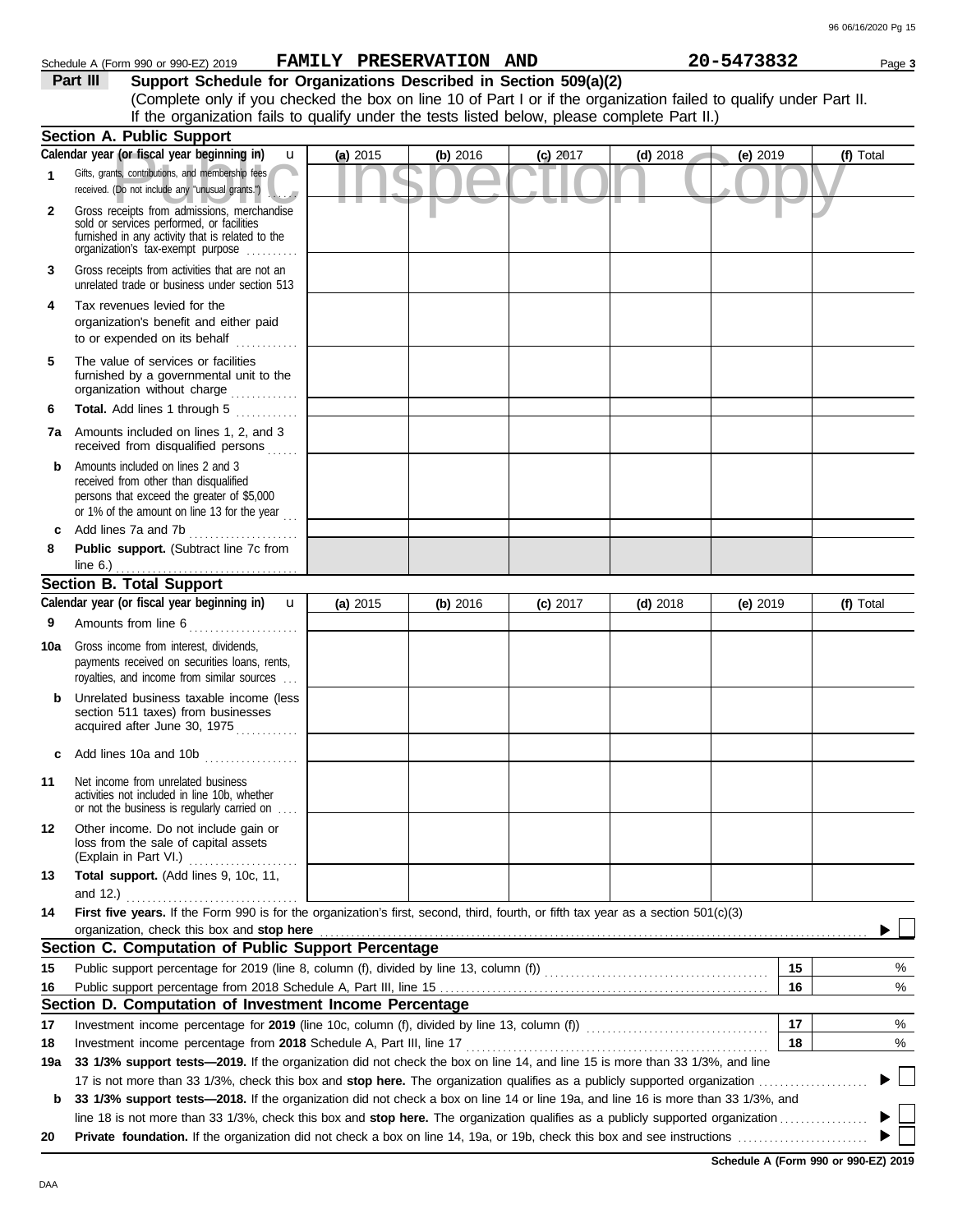| Part IV<br><b>Supporting Organizations</b><br>(Complete only if you checked a box in line 12 on Part I. If you checked 12a of Part I, complete Sections A<br>and B. If you checked 12b of Part I, complete Sections A and C. If you checked 12c of Part I, complete<br>Sections A, D, and E. If you checked 12d of Part I, complete Sections A and D, and complete Part V.)<br>Section A. All Supporting Organizations<br><b>Yes</b><br>No<br>Are all of the organization's supported organizations listed by name in the organization's governing<br>1<br>documents? If "No," describe in Part VI how the supported organizations are designated. If designated by<br>class or purpose, describe the designation. If historic and continuing relationship, explain.<br>1<br>2<br>Did the organization have any supported organization that does not have an IRS determination of status<br>under section 509(a)(1) or (2)? If "Yes," explain in Part VI how the organization determined that the supported<br>organization was described in section 509(a)(1) or (2).<br>$\mathbf{2}$<br>Did the organization have a supported organization described in section $501(c)(4)$ , (5), or (6)? If "Yes," answer<br>За<br>$(b)$ and $(c)$ below.<br>3a<br>Did the organization confirm that each supported organization qualified under section $501(c)(4)$ , $(5)$ , or $(6)$ and<br>b<br>satisfied the public support tests under section 509(a)(2)? If "Yes," describe in Part VI when and how the<br>organization made the determination.<br>3b<br>Did the organization ensure that all support to such organizations was used exclusively for section $170(c)(2)(B)$<br>c<br>3c<br>purposes? If "Yes," explain in Part VI what controls the organization put in place to ensure such use.<br>Was any supported organization not organized in the United States ("foreign supported organization")? If<br>4a<br>"Yes," and if you checked 12a or 12b in Part I, answer (b) and (c) below.<br>4a<br>Did the organization have ultimate control and discretion in deciding whether to make grants to the foreign<br>b<br>supported organization? If "Yes," describe in Part VI how the organization had such control and discretion<br>despite being controlled or supervised by or in connection with its supported organizations.<br>4b<br>Did the organization support any foreign supported organization that does not have an IRS determination<br>c<br>under sections $501(c)(3)$ and $509(a)(1)$ or (2)? If "Yes," explain in Part VI what controls the organization used<br>to ensure that all support to the foreign supported organization was used exclusively for section $170(c)(2)(B)$<br>4c<br>purposes.<br>Did the organization add, substitute, or remove any supported organizations during the tax year? If "Yes,"<br>5a<br>answer (b) and (c) below (if applicable). Also, provide detail in Part VI, including (i) the names and EIN<br>numbers of the supported organizations added, substituted, or removed; (ii) the reasons for each such action;<br>(iii) the authority under the organization's organizing document authorizing such action; and (iv) how the action<br>was accomplished (such as by amendment to the organizing document).<br>5а<br>Type I or Type II only. Was any added or substituted supported organization part of a class already<br>b<br>designated in the organization's organizing document?<br>5b<br>Substitutions only. Was the substitution the result of an event beyond the organization's control?<br>5c<br>c<br>6<br>Did the organization provide support (whether in the form of grants or the provision of services or facilities) to<br>anyone other than (i) its supported organizations, (ii) individuals that are part of the charitable class benefited<br>by one or more of its supported organizations, or (iii) other supporting organizations that also support or<br>benefit one or more of the filing organization's supported organizations? If "Yes," provide detail in Part VI.<br>6<br>Did the organization provide a grant, loan, compensation, or other similar payment to a substantial contributor<br>7<br>(as defined in section $4958(c)(3)(C)$ ), a family member of a substantial contributor, or a 35% controlled entity<br>with regard to a substantial contributor? If "Yes," complete Part I of Schedule L (Form 990 or 990-EZ).<br>7<br>8<br>Did the organization make a loan to a disqualified person (as defined in section 4958) not described in line 7?<br>If "Yes," complete Part I of Schedule L (Form 990 or 990-EZ).<br>8<br>Was the organization controlled directly or indirectly at any time during the tax year by one or more<br>9а<br>disqualified persons as defined in section 4946 (other than foundation managers and organizations described<br>in section $509(a)(1)$ or (2))? If "Yes," provide detail in Part VI.<br>9а<br>Did one or more disqualified persons (as defined in line 9a) hold a controlling interest in any entity in which<br>b<br>the supporting organization had an interest? If "Yes," provide detail in Part VI.<br>9b<br>Did a disqualified person (as defined in line 9a) have an ownership interest in, or derive any personal benefit<br>c<br>from, assets in which the supporting organization also had an interest? If "Yes," provide detail in Part VI.<br>9с<br>Was the organization subject to the excess business holdings rules of section 4943 because of section<br>10a<br>4943(f) (regarding certain Type II supporting organizations, and all Type III non-functionally integrated<br>supporting organizations)? If "Yes," answer 10b below.<br>10a<br>Did the organization have any excess business holdings in the tax year? (Use Schedule C, Form 4720, to<br>b<br>10 <sub>b</sub><br>determine whether the organization had excess business holdings.)<br>Schedule A (Form 990 or 990-EZ) 2019 | Schedule A (Form 990 or 990-EZ) 2019 | FAMILY PRESERVATION AND | 20-5473832 | Page 4 |
|-------------------------------------------------------------------------------------------------------------------------------------------------------------------------------------------------------------------------------------------------------------------------------------------------------------------------------------------------------------------------------------------------------------------------------------------------------------------------------------------------------------------------------------------------------------------------------------------------------------------------------------------------------------------------------------------------------------------------------------------------------------------------------------------------------------------------------------------------------------------------------------------------------------------------------------------------------------------------------------------------------------------------------------------------------------------------------------------------------------------------------------------------------------------------------------------------------------------------------------------------------------------------------------------------------------------------------------------------------------------------------------------------------------------------------------------------------------------------------------------------------------------------------------------------------------------------------------------------------------------------------------------------------------------------------------------------------------------------------------------------------------------------------------------------------------------------------------------------------------------------------------------------------------------------------------------------------------------------------------------------------------------------------------------------------------------------------------------------------------------------------------------------------------------------------------------------------------------------------------------------------------------------------------------------------------------------------------------------------------------------------------------------------------------------------------------------------------------------------------------------------------------------------------------------------------------------------------------------------------------------------------------------------------------------------------------------------------------------------------------------------------------------------------------------------------------------------------------------------------------------------------------------------------------------------------------------------------------------------------------------------------------------------------------------------------------------------------------------------------------------------------------------------------------------------------------------------------------------------------------------------------------------------------------------------------------------------------------------------------------------------------------------------------------------------------------------------------------------------------------------------------------------------------------------------------------------------------------------------------------------------------------------------------------------------------------------------------------------------------------------------------------------------------------------------------------------------------------------------------------------------------------------------------------------------------------------------------------------------------------------------------------------------------------------------------------------------------------------------------------------------------------------------------------------------------------------------------------------------------------------------------------------------------------------------------------------------------------------------------------------------------------------------------------------------------------------------------------------------------------------------------------------------------------------------------------------------------------------------------------------------------------------------------------------------------------------------------------------------------------------------------------------------------------------------------------------------------------------------------------------------------------------------------------------------------------------------------------------------------------------------------------------------------------------------------------------------------------------------------------------------------------------------------------------------------------------------------------------------------------------------------------------------------------------------------------------------------------------------------------------------------------------------------------------------------------------------------------------------------------------------------------------------------------------------------------------------------------------------------------------------------------------------------------------------------------------------------------------------------------------------------------------------------------------------------------------------------------------------------------------------------------------------------------------------------------------------|--------------------------------------|-------------------------|------------|--------|
|                                                                                                                                                                                                                                                                                                                                                                                                                                                                                                                                                                                                                                                                                                                                                                                                                                                                                                                                                                                                                                                                                                                                                                                                                                                                                                                                                                                                                                                                                                                                                                                                                                                                                                                                                                                                                                                                                                                                                                                                                                                                                                                                                                                                                                                                                                                                                                                                                                                                                                                                                                                                                                                                                                                                                                                                                                                                                                                                                                                                                                                                                                                                                                                                                                                                                                                                                                                                                                                                                                                                                                                                                                                                                                                                                                                                                                                                                                                                                                                                                                                                                                                                                                                                                                                                                                                                                                                                                                                                                                                                                                                                                                                                                                                                                                                                                                                                                                                                                                                                                                                                                                                                                                                                                                                                                                                                                                                                                                                                                                                                                                                                                                                                                                                                                                                                                                                                                                                                                       |                                      |                         |            |        |
|                                                                                                                                                                                                                                                                                                                                                                                                                                                                                                                                                                                                                                                                                                                                                                                                                                                                                                                                                                                                                                                                                                                                                                                                                                                                                                                                                                                                                                                                                                                                                                                                                                                                                                                                                                                                                                                                                                                                                                                                                                                                                                                                                                                                                                                                                                                                                                                                                                                                                                                                                                                                                                                                                                                                                                                                                                                                                                                                                                                                                                                                                                                                                                                                                                                                                                                                                                                                                                                                                                                                                                                                                                                                                                                                                                                                                                                                                                                                                                                                                                                                                                                                                                                                                                                                                                                                                                                                                                                                                                                                                                                                                                                                                                                                                                                                                                                                                                                                                                                                                                                                                                                                                                                                                                                                                                                                                                                                                                                                                                                                                                                                                                                                                                                                                                                                                                                                                                                                                       |                                      |                         |            |        |
|                                                                                                                                                                                                                                                                                                                                                                                                                                                                                                                                                                                                                                                                                                                                                                                                                                                                                                                                                                                                                                                                                                                                                                                                                                                                                                                                                                                                                                                                                                                                                                                                                                                                                                                                                                                                                                                                                                                                                                                                                                                                                                                                                                                                                                                                                                                                                                                                                                                                                                                                                                                                                                                                                                                                                                                                                                                                                                                                                                                                                                                                                                                                                                                                                                                                                                                                                                                                                                                                                                                                                                                                                                                                                                                                                                                                                                                                                                                                                                                                                                                                                                                                                                                                                                                                                                                                                                                                                                                                                                                                                                                                                                                                                                                                                                                                                                                                                                                                                                                                                                                                                                                                                                                                                                                                                                                                                                                                                                                                                                                                                                                                                                                                                                                                                                                                                                                                                                                                                       |                                      |                         |            |        |
|                                                                                                                                                                                                                                                                                                                                                                                                                                                                                                                                                                                                                                                                                                                                                                                                                                                                                                                                                                                                                                                                                                                                                                                                                                                                                                                                                                                                                                                                                                                                                                                                                                                                                                                                                                                                                                                                                                                                                                                                                                                                                                                                                                                                                                                                                                                                                                                                                                                                                                                                                                                                                                                                                                                                                                                                                                                                                                                                                                                                                                                                                                                                                                                                                                                                                                                                                                                                                                                                                                                                                                                                                                                                                                                                                                                                                                                                                                                                                                                                                                                                                                                                                                                                                                                                                                                                                                                                                                                                                                                                                                                                                                                                                                                                                                                                                                                                                                                                                                                                                                                                                                                                                                                                                                                                                                                                                                                                                                                                                                                                                                                                                                                                                                                                                                                                                                                                                                                                                       |                                      |                         |            |        |
|                                                                                                                                                                                                                                                                                                                                                                                                                                                                                                                                                                                                                                                                                                                                                                                                                                                                                                                                                                                                                                                                                                                                                                                                                                                                                                                                                                                                                                                                                                                                                                                                                                                                                                                                                                                                                                                                                                                                                                                                                                                                                                                                                                                                                                                                                                                                                                                                                                                                                                                                                                                                                                                                                                                                                                                                                                                                                                                                                                                                                                                                                                                                                                                                                                                                                                                                                                                                                                                                                                                                                                                                                                                                                                                                                                                                                                                                                                                                                                                                                                                                                                                                                                                                                                                                                                                                                                                                                                                                                                                                                                                                                                                                                                                                                                                                                                                                                                                                                                                                                                                                                                                                                                                                                                                                                                                                                                                                                                                                                                                                                                                                                                                                                                                                                                                                                                                                                                                                                       |                                      |                         |            |        |
|                                                                                                                                                                                                                                                                                                                                                                                                                                                                                                                                                                                                                                                                                                                                                                                                                                                                                                                                                                                                                                                                                                                                                                                                                                                                                                                                                                                                                                                                                                                                                                                                                                                                                                                                                                                                                                                                                                                                                                                                                                                                                                                                                                                                                                                                                                                                                                                                                                                                                                                                                                                                                                                                                                                                                                                                                                                                                                                                                                                                                                                                                                                                                                                                                                                                                                                                                                                                                                                                                                                                                                                                                                                                                                                                                                                                                                                                                                                                                                                                                                                                                                                                                                                                                                                                                                                                                                                                                                                                                                                                                                                                                                                                                                                                                                                                                                                                                                                                                                                                                                                                                                                                                                                                                                                                                                                                                                                                                                                                                                                                                                                                                                                                                                                                                                                                                                                                                                                                                       |                                      |                         |            |        |
|                                                                                                                                                                                                                                                                                                                                                                                                                                                                                                                                                                                                                                                                                                                                                                                                                                                                                                                                                                                                                                                                                                                                                                                                                                                                                                                                                                                                                                                                                                                                                                                                                                                                                                                                                                                                                                                                                                                                                                                                                                                                                                                                                                                                                                                                                                                                                                                                                                                                                                                                                                                                                                                                                                                                                                                                                                                                                                                                                                                                                                                                                                                                                                                                                                                                                                                                                                                                                                                                                                                                                                                                                                                                                                                                                                                                                                                                                                                                                                                                                                                                                                                                                                                                                                                                                                                                                                                                                                                                                                                                                                                                                                                                                                                                                                                                                                                                                                                                                                                                                                                                                                                                                                                                                                                                                                                                                                                                                                                                                                                                                                                                                                                                                                                                                                                                                                                                                                                                                       |                                      |                         |            |        |
|                                                                                                                                                                                                                                                                                                                                                                                                                                                                                                                                                                                                                                                                                                                                                                                                                                                                                                                                                                                                                                                                                                                                                                                                                                                                                                                                                                                                                                                                                                                                                                                                                                                                                                                                                                                                                                                                                                                                                                                                                                                                                                                                                                                                                                                                                                                                                                                                                                                                                                                                                                                                                                                                                                                                                                                                                                                                                                                                                                                                                                                                                                                                                                                                                                                                                                                                                                                                                                                                                                                                                                                                                                                                                                                                                                                                                                                                                                                                                                                                                                                                                                                                                                                                                                                                                                                                                                                                                                                                                                                                                                                                                                                                                                                                                                                                                                                                                                                                                                                                                                                                                                                                                                                                                                                                                                                                                                                                                                                                                                                                                                                                                                                                                                                                                                                                                                                                                                                                                       |                                      |                         |            |        |
|                                                                                                                                                                                                                                                                                                                                                                                                                                                                                                                                                                                                                                                                                                                                                                                                                                                                                                                                                                                                                                                                                                                                                                                                                                                                                                                                                                                                                                                                                                                                                                                                                                                                                                                                                                                                                                                                                                                                                                                                                                                                                                                                                                                                                                                                                                                                                                                                                                                                                                                                                                                                                                                                                                                                                                                                                                                                                                                                                                                                                                                                                                                                                                                                                                                                                                                                                                                                                                                                                                                                                                                                                                                                                                                                                                                                                                                                                                                                                                                                                                                                                                                                                                                                                                                                                                                                                                                                                                                                                                                                                                                                                                                                                                                                                                                                                                                                                                                                                                                                                                                                                                                                                                                                                                                                                                                                                                                                                                                                                                                                                                                                                                                                                                                                                                                                                                                                                                                                                       |                                      |                         |            |        |
|                                                                                                                                                                                                                                                                                                                                                                                                                                                                                                                                                                                                                                                                                                                                                                                                                                                                                                                                                                                                                                                                                                                                                                                                                                                                                                                                                                                                                                                                                                                                                                                                                                                                                                                                                                                                                                                                                                                                                                                                                                                                                                                                                                                                                                                                                                                                                                                                                                                                                                                                                                                                                                                                                                                                                                                                                                                                                                                                                                                                                                                                                                                                                                                                                                                                                                                                                                                                                                                                                                                                                                                                                                                                                                                                                                                                                                                                                                                                                                                                                                                                                                                                                                                                                                                                                                                                                                                                                                                                                                                                                                                                                                                                                                                                                                                                                                                                                                                                                                                                                                                                                                                                                                                                                                                                                                                                                                                                                                                                                                                                                                                                                                                                                                                                                                                                                                                                                                                                                       |                                      |                         |            |        |
|                                                                                                                                                                                                                                                                                                                                                                                                                                                                                                                                                                                                                                                                                                                                                                                                                                                                                                                                                                                                                                                                                                                                                                                                                                                                                                                                                                                                                                                                                                                                                                                                                                                                                                                                                                                                                                                                                                                                                                                                                                                                                                                                                                                                                                                                                                                                                                                                                                                                                                                                                                                                                                                                                                                                                                                                                                                                                                                                                                                                                                                                                                                                                                                                                                                                                                                                                                                                                                                                                                                                                                                                                                                                                                                                                                                                                                                                                                                                                                                                                                                                                                                                                                                                                                                                                                                                                                                                                                                                                                                                                                                                                                                                                                                                                                                                                                                                                                                                                                                                                                                                                                                                                                                                                                                                                                                                                                                                                                                                                                                                                                                                                                                                                                                                                                                                                                                                                                                                                       |                                      |                         |            |        |
|                                                                                                                                                                                                                                                                                                                                                                                                                                                                                                                                                                                                                                                                                                                                                                                                                                                                                                                                                                                                                                                                                                                                                                                                                                                                                                                                                                                                                                                                                                                                                                                                                                                                                                                                                                                                                                                                                                                                                                                                                                                                                                                                                                                                                                                                                                                                                                                                                                                                                                                                                                                                                                                                                                                                                                                                                                                                                                                                                                                                                                                                                                                                                                                                                                                                                                                                                                                                                                                                                                                                                                                                                                                                                                                                                                                                                                                                                                                                                                                                                                                                                                                                                                                                                                                                                                                                                                                                                                                                                                                                                                                                                                                                                                                                                                                                                                                                                                                                                                                                                                                                                                                                                                                                                                                                                                                                                                                                                                                                                                                                                                                                                                                                                                                                                                                                                                                                                                                                                       |                                      |                         |            |        |
|                                                                                                                                                                                                                                                                                                                                                                                                                                                                                                                                                                                                                                                                                                                                                                                                                                                                                                                                                                                                                                                                                                                                                                                                                                                                                                                                                                                                                                                                                                                                                                                                                                                                                                                                                                                                                                                                                                                                                                                                                                                                                                                                                                                                                                                                                                                                                                                                                                                                                                                                                                                                                                                                                                                                                                                                                                                                                                                                                                                                                                                                                                                                                                                                                                                                                                                                                                                                                                                                                                                                                                                                                                                                                                                                                                                                                                                                                                                                                                                                                                                                                                                                                                                                                                                                                                                                                                                                                                                                                                                                                                                                                                                                                                                                                                                                                                                                                                                                                                                                                                                                                                                                                                                                                                                                                                                                                                                                                                                                                                                                                                                                                                                                                                                                                                                                                                                                                                                                                       |                                      |                         |            |        |
|                                                                                                                                                                                                                                                                                                                                                                                                                                                                                                                                                                                                                                                                                                                                                                                                                                                                                                                                                                                                                                                                                                                                                                                                                                                                                                                                                                                                                                                                                                                                                                                                                                                                                                                                                                                                                                                                                                                                                                                                                                                                                                                                                                                                                                                                                                                                                                                                                                                                                                                                                                                                                                                                                                                                                                                                                                                                                                                                                                                                                                                                                                                                                                                                                                                                                                                                                                                                                                                                                                                                                                                                                                                                                                                                                                                                                                                                                                                                                                                                                                                                                                                                                                                                                                                                                                                                                                                                                                                                                                                                                                                                                                                                                                                                                                                                                                                                                                                                                                                                                                                                                                                                                                                                                                                                                                                                                                                                                                                                                                                                                                                                                                                                                                                                                                                                                                                                                                                                                       |                                      |                         |            |        |
|                                                                                                                                                                                                                                                                                                                                                                                                                                                                                                                                                                                                                                                                                                                                                                                                                                                                                                                                                                                                                                                                                                                                                                                                                                                                                                                                                                                                                                                                                                                                                                                                                                                                                                                                                                                                                                                                                                                                                                                                                                                                                                                                                                                                                                                                                                                                                                                                                                                                                                                                                                                                                                                                                                                                                                                                                                                                                                                                                                                                                                                                                                                                                                                                                                                                                                                                                                                                                                                                                                                                                                                                                                                                                                                                                                                                                                                                                                                                                                                                                                                                                                                                                                                                                                                                                                                                                                                                                                                                                                                                                                                                                                                                                                                                                                                                                                                                                                                                                                                                                                                                                                                                                                                                                                                                                                                                                                                                                                                                                                                                                                                                                                                                                                                                                                                                                                                                                                                                                       |                                      |                         |            |        |
|                                                                                                                                                                                                                                                                                                                                                                                                                                                                                                                                                                                                                                                                                                                                                                                                                                                                                                                                                                                                                                                                                                                                                                                                                                                                                                                                                                                                                                                                                                                                                                                                                                                                                                                                                                                                                                                                                                                                                                                                                                                                                                                                                                                                                                                                                                                                                                                                                                                                                                                                                                                                                                                                                                                                                                                                                                                                                                                                                                                                                                                                                                                                                                                                                                                                                                                                                                                                                                                                                                                                                                                                                                                                                                                                                                                                                                                                                                                                                                                                                                                                                                                                                                                                                                                                                                                                                                                                                                                                                                                                                                                                                                                                                                                                                                                                                                                                                                                                                                                                                                                                                                                                                                                                                                                                                                                                                                                                                                                                                                                                                                                                                                                                                                                                                                                                                                                                                                                                                       |                                      |                         |            |        |
|                                                                                                                                                                                                                                                                                                                                                                                                                                                                                                                                                                                                                                                                                                                                                                                                                                                                                                                                                                                                                                                                                                                                                                                                                                                                                                                                                                                                                                                                                                                                                                                                                                                                                                                                                                                                                                                                                                                                                                                                                                                                                                                                                                                                                                                                                                                                                                                                                                                                                                                                                                                                                                                                                                                                                                                                                                                                                                                                                                                                                                                                                                                                                                                                                                                                                                                                                                                                                                                                                                                                                                                                                                                                                                                                                                                                                                                                                                                                                                                                                                                                                                                                                                                                                                                                                                                                                                                                                                                                                                                                                                                                                                                                                                                                                                                                                                                                                                                                                                                                                                                                                                                                                                                                                                                                                                                                                                                                                                                                                                                                                                                                                                                                                                                                                                                                                                                                                                                                                       |                                      |                         |            |        |
|                                                                                                                                                                                                                                                                                                                                                                                                                                                                                                                                                                                                                                                                                                                                                                                                                                                                                                                                                                                                                                                                                                                                                                                                                                                                                                                                                                                                                                                                                                                                                                                                                                                                                                                                                                                                                                                                                                                                                                                                                                                                                                                                                                                                                                                                                                                                                                                                                                                                                                                                                                                                                                                                                                                                                                                                                                                                                                                                                                                                                                                                                                                                                                                                                                                                                                                                                                                                                                                                                                                                                                                                                                                                                                                                                                                                                                                                                                                                                                                                                                                                                                                                                                                                                                                                                                                                                                                                                                                                                                                                                                                                                                                                                                                                                                                                                                                                                                                                                                                                                                                                                                                                                                                                                                                                                                                                                                                                                                                                                                                                                                                                                                                                                                                                                                                                                                                                                                                                                       |                                      |                         |            |        |
|                                                                                                                                                                                                                                                                                                                                                                                                                                                                                                                                                                                                                                                                                                                                                                                                                                                                                                                                                                                                                                                                                                                                                                                                                                                                                                                                                                                                                                                                                                                                                                                                                                                                                                                                                                                                                                                                                                                                                                                                                                                                                                                                                                                                                                                                                                                                                                                                                                                                                                                                                                                                                                                                                                                                                                                                                                                                                                                                                                                                                                                                                                                                                                                                                                                                                                                                                                                                                                                                                                                                                                                                                                                                                                                                                                                                                                                                                                                                                                                                                                                                                                                                                                                                                                                                                                                                                                                                                                                                                                                                                                                                                                                                                                                                                                                                                                                                                                                                                                                                                                                                                                                                                                                                                                                                                                                                                                                                                                                                                                                                                                                                                                                                                                                                                                                                                                                                                                                                                       |                                      |                         |            |        |
|                                                                                                                                                                                                                                                                                                                                                                                                                                                                                                                                                                                                                                                                                                                                                                                                                                                                                                                                                                                                                                                                                                                                                                                                                                                                                                                                                                                                                                                                                                                                                                                                                                                                                                                                                                                                                                                                                                                                                                                                                                                                                                                                                                                                                                                                                                                                                                                                                                                                                                                                                                                                                                                                                                                                                                                                                                                                                                                                                                                                                                                                                                                                                                                                                                                                                                                                                                                                                                                                                                                                                                                                                                                                                                                                                                                                                                                                                                                                                                                                                                                                                                                                                                                                                                                                                                                                                                                                                                                                                                                                                                                                                                                                                                                                                                                                                                                                                                                                                                                                                                                                                                                                                                                                                                                                                                                                                                                                                                                                                                                                                                                                                                                                                                                                                                                                                                                                                                                                                       |                                      |                         |            |        |
|                                                                                                                                                                                                                                                                                                                                                                                                                                                                                                                                                                                                                                                                                                                                                                                                                                                                                                                                                                                                                                                                                                                                                                                                                                                                                                                                                                                                                                                                                                                                                                                                                                                                                                                                                                                                                                                                                                                                                                                                                                                                                                                                                                                                                                                                                                                                                                                                                                                                                                                                                                                                                                                                                                                                                                                                                                                                                                                                                                                                                                                                                                                                                                                                                                                                                                                                                                                                                                                                                                                                                                                                                                                                                                                                                                                                                                                                                                                                                                                                                                                                                                                                                                                                                                                                                                                                                                                                                                                                                                                                                                                                                                                                                                                                                                                                                                                                                                                                                                                                                                                                                                                                                                                                                                                                                                                                                                                                                                                                                                                                                                                                                                                                                                                                                                                                                                                                                                                                                       |                                      |                         |            |        |
|                                                                                                                                                                                                                                                                                                                                                                                                                                                                                                                                                                                                                                                                                                                                                                                                                                                                                                                                                                                                                                                                                                                                                                                                                                                                                                                                                                                                                                                                                                                                                                                                                                                                                                                                                                                                                                                                                                                                                                                                                                                                                                                                                                                                                                                                                                                                                                                                                                                                                                                                                                                                                                                                                                                                                                                                                                                                                                                                                                                                                                                                                                                                                                                                                                                                                                                                                                                                                                                                                                                                                                                                                                                                                                                                                                                                                                                                                                                                                                                                                                                                                                                                                                                                                                                                                                                                                                                                                                                                                                                                                                                                                                                                                                                                                                                                                                                                                                                                                                                                                                                                                                                                                                                                                                                                                                                                                                                                                                                                                                                                                                                                                                                                                                                                                                                                                                                                                                                                                       |                                      |                         |            |        |
|                                                                                                                                                                                                                                                                                                                                                                                                                                                                                                                                                                                                                                                                                                                                                                                                                                                                                                                                                                                                                                                                                                                                                                                                                                                                                                                                                                                                                                                                                                                                                                                                                                                                                                                                                                                                                                                                                                                                                                                                                                                                                                                                                                                                                                                                                                                                                                                                                                                                                                                                                                                                                                                                                                                                                                                                                                                                                                                                                                                                                                                                                                                                                                                                                                                                                                                                                                                                                                                                                                                                                                                                                                                                                                                                                                                                                                                                                                                                                                                                                                                                                                                                                                                                                                                                                                                                                                                                                                                                                                                                                                                                                                                                                                                                                                                                                                                                                                                                                                                                                                                                                                                                                                                                                                                                                                                                                                                                                                                                                                                                                                                                                                                                                                                                                                                                                                                                                                                                                       |                                      |                         |            |        |
|                                                                                                                                                                                                                                                                                                                                                                                                                                                                                                                                                                                                                                                                                                                                                                                                                                                                                                                                                                                                                                                                                                                                                                                                                                                                                                                                                                                                                                                                                                                                                                                                                                                                                                                                                                                                                                                                                                                                                                                                                                                                                                                                                                                                                                                                                                                                                                                                                                                                                                                                                                                                                                                                                                                                                                                                                                                                                                                                                                                                                                                                                                                                                                                                                                                                                                                                                                                                                                                                                                                                                                                                                                                                                                                                                                                                                                                                                                                                                                                                                                                                                                                                                                                                                                                                                                                                                                                                                                                                                                                                                                                                                                                                                                                                                                                                                                                                                                                                                                                                                                                                                                                                                                                                                                                                                                                                                                                                                                                                                                                                                                                                                                                                                                                                                                                                                                                                                                                                                       |                                      |                         |            |        |
|                                                                                                                                                                                                                                                                                                                                                                                                                                                                                                                                                                                                                                                                                                                                                                                                                                                                                                                                                                                                                                                                                                                                                                                                                                                                                                                                                                                                                                                                                                                                                                                                                                                                                                                                                                                                                                                                                                                                                                                                                                                                                                                                                                                                                                                                                                                                                                                                                                                                                                                                                                                                                                                                                                                                                                                                                                                                                                                                                                                                                                                                                                                                                                                                                                                                                                                                                                                                                                                                                                                                                                                                                                                                                                                                                                                                                                                                                                                                                                                                                                                                                                                                                                                                                                                                                                                                                                                                                                                                                                                                                                                                                                                                                                                                                                                                                                                                                                                                                                                                                                                                                                                                                                                                                                                                                                                                                                                                                                                                                                                                                                                                                                                                                                                                                                                                                                                                                                                                                       |                                      |                         |            |        |
|                                                                                                                                                                                                                                                                                                                                                                                                                                                                                                                                                                                                                                                                                                                                                                                                                                                                                                                                                                                                                                                                                                                                                                                                                                                                                                                                                                                                                                                                                                                                                                                                                                                                                                                                                                                                                                                                                                                                                                                                                                                                                                                                                                                                                                                                                                                                                                                                                                                                                                                                                                                                                                                                                                                                                                                                                                                                                                                                                                                                                                                                                                                                                                                                                                                                                                                                                                                                                                                                                                                                                                                                                                                                                                                                                                                                                                                                                                                                                                                                                                                                                                                                                                                                                                                                                                                                                                                                                                                                                                                                                                                                                                                                                                                                                                                                                                                                                                                                                                                                                                                                                                                                                                                                                                                                                                                                                                                                                                                                                                                                                                                                                                                                                                                                                                                                                                                                                                                                                       |                                      |                         |            |        |
|                                                                                                                                                                                                                                                                                                                                                                                                                                                                                                                                                                                                                                                                                                                                                                                                                                                                                                                                                                                                                                                                                                                                                                                                                                                                                                                                                                                                                                                                                                                                                                                                                                                                                                                                                                                                                                                                                                                                                                                                                                                                                                                                                                                                                                                                                                                                                                                                                                                                                                                                                                                                                                                                                                                                                                                                                                                                                                                                                                                                                                                                                                                                                                                                                                                                                                                                                                                                                                                                                                                                                                                                                                                                                                                                                                                                                                                                                                                                                                                                                                                                                                                                                                                                                                                                                                                                                                                                                                                                                                                                                                                                                                                                                                                                                                                                                                                                                                                                                                                                                                                                                                                                                                                                                                                                                                                                                                                                                                                                                                                                                                                                                                                                                                                                                                                                                                                                                                                                                       |                                      |                         |            |        |
|                                                                                                                                                                                                                                                                                                                                                                                                                                                                                                                                                                                                                                                                                                                                                                                                                                                                                                                                                                                                                                                                                                                                                                                                                                                                                                                                                                                                                                                                                                                                                                                                                                                                                                                                                                                                                                                                                                                                                                                                                                                                                                                                                                                                                                                                                                                                                                                                                                                                                                                                                                                                                                                                                                                                                                                                                                                                                                                                                                                                                                                                                                                                                                                                                                                                                                                                                                                                                                                                                                                                                                                                                                                                                                                                                                                                                                                                                                                                                                                                                                                                                                                                                                                                                                                                                                                                                                                                                                                                                                                                                                                                                                                                                                                                                                                                                                                                                                                                                                                                                                                                                                                                                                                                                                                                                                                                                                                                                                                                                                                                                                                                                                                                                                                                                                                                                                                                                                                                                       |                                      |                         |            |        |
|                                                                                                                                                                                                                                                                                                                                                                                                                                                                                                                                                                                                                                                                                                                                                                                                                                                                                                                                                                                                                                                                                                                                                                                                                                                                                                                                                                                                                                                                                                                                                                                                                                                                                                                                                                                                                                                                                                                                                                                                                                                                                                                                                                                                                                                                                                                                                                                                                                                                                                                                                                                                                                                                                                                                                                                                                                                                                                                                                                                                                                                                                                                                                                                                                                                                                                                                                                                                                                                                                                                                                                                                                                                                                                                                                                                                                                                                                                                                                                                                                                                                                                                                                                                                                                                                                                                                                                                                                                                                                                                                                                                                                                                                                                                                                                                                                                                                                                                                                                                                                                                                                                                                                                                                                                                                                                                                                                                                                                                                                                                                                                                                                                                                                                                                                                                                                                                                                                                                                       |                                      |                         |            |        |
|                                                                                                                                                                                                                                                                                                                                                                                                                                                                                                                                                                                                                                                                                                                                                                                                                                                                                                                                                                                                                                                                                                                                                                                                                                                                                                                                                                                                                                                                                                                                                                                                                                                                                                                                                                                                                                                                                                                                                                                                                                                                                                                                                                                                                                                                                                                                                                                                                                                                                                                                                                                                                                                                                                                                                                                                                                                                                                                                                                                                                                                                                                                                                                                                                                                                                                                                                                                                                                                                                                                                                                                                                                                                                                                                                                                                                                                                                                                                                                                                                                                                                                                                                                                                                                                                                                                                                                                                                                                                                                                                                                                                                                                                                                                                                                                                                                                                                                                                                                                                                                                                                                                                                                                                                                                                                                                                                                                                                                                                                                                                                                                                                                                                                                                                                                                                                                                                                                                                                       |                                      |                         |            |        |
|                                                                                                                                                                                                                                                                                                                                                                                                                                                                                                                                                                                                                                                                                                                                                                                                                                                                                                                                                                                                                                                                                                                                                                                                                                                                                                                                                                                                                                                                                                                                                                                                                                                                                                                                                                                                                                                                                                                                                                                                                                                                                                                                                                                                                                                                                                                                                                                                                                                                                                                                                                                                                                                                                                                                                                                                                                                                                                                                                                                                                                                                                                                                                                                                                                                                                                                                                                                                                                                                                                                                                                                                                                                                                                                                                                                                                                                                                                                                                                                                                                                                                                                                                                                                                                                                                                                                                                                                                                                                                                                                                                                                                                                                                                                                                                                                                                                                                                                                                                                                                                                                                                                                                                                                                                                                                                                                                                                                                                                                                                                                                                                                                                                                                                                                                                                                                                                                                                                                                       |                                      |                         |            |        |
|                                                                                                                                                                                                                                                                                                                                                                                                                                                                                                                                                                                                                                                                                                                                                                                                                                                                                                                                                                                                                                                                                                                                                                                                                                                                                                                                                                                                                                                                                                                                                                                                                                                                                                                                                                                                                                                                                                                                                                                                                                                                                                                                                                                                                                                                                                                                                                                                                                                                                                                                                                                                                                                                                                                                                                                                                                                                                                                                                                                                                                                                                                                                                                                                                                                                                                                                                                                                                                                                                                                                                                                                                                                                                                                                                                                                                                                                                                                                                                                                                                                                                                                                                                                                                                                                                                                                                                                                                                                                                                                                                                                                                                                                                                                                                                                                                                                                                                                                                                                                                                                                                                                                                                                                                                                                                                                                                                                                                                                                                                                                                                                                                                                                                                                                                                                                                                                                                                                                                       |                                      |                         |            |        |
|                                                                                                                                                                                                                                                                                                                                                                                                                                                                                                                                                                                                                                                                                                                                                                                                                                                                                                                                                                                                                                                                                                                                                                                                                                                                                                                                                                                                                                                                                                                                                                                                                                                                                                                                                                                                                                                                                                                                                                                                                                                                                                                                                                                                                                                                                                                                                                                                                                                                                                                                                                                                                                                                                                                                                                                                                                                                                                                                                                                                                                                                                                                                                                                                                                                                                                                                                                                                                                                                                                                                                                                                                                                                                                                                                                                                                                                                                                                                                                                                                                                                                                                                                                                                                                                                                                                                                                                                                                                                                                                                                                                                                                                                                                                                                                                                                                                                                                                                                                                                                                                                                                                                                                                                                                                                                                                                                                                                                                                                                                                                                                                                                                                                                                                                                                                                                                                                                                                                                       |                                      |                         |            |        |
|                                                                                                                                                                                                                                                                                                                                                                                                                                                                                                                                                                                                                                                                                                                                                                                                                                                                                                                                                                                                                                                                                                                                                                                                                                                                                                                                                                                                                                                                                                                                                                                                                                                                                                                                                                                                                                                                                                                                                                                                                                                                                                                                                                                                                                                                                                                                                                                                                                                                                                                                                                                                                                                                                                                                                                                                                                                                                                                                                                                                                                                                                                                                                                                                                                                                                                                                                                                                                                                                                                                                                                                                                                                                                                                                                                                                                                                                                                                                                                                                                                                                                                                                                                                                                                                                                                                                                                                                                                                                                                                                                                                                                                                                                                                                                                                                                                                                                                                                                                                                                                                                                                                                                                                                                                                                                                                                                                                                                                                                                                                                                                                                                                                                                                                                                                                                                                                                                                                                                       |                                      |                         |            |        |
|                                                                                                                                                                                                                                                                                                                                                                                                                                                                                                                                                                                                                                                                                                                                                                                                                                                                                                                                                                                                                                                                                                                                                                                                                                                                                                                                                                                                                                                                                                                                                                                                                                                                                                                                                                                                                                                                                                                                                                                                                                                                                                                                                                                                                                                                                                                                                                                                                                                                                                                                                                                                                                                                                                                                                                                                                                                                                                                                                                                                                                                                                                                                                                                                                                                                                                                                                                                                                                                                                                                                                                                                                                                                                                                                                                                                                                                                                                                                                                                                                                                                                                                                                                                                                                                                                                                                                                                                                                                                                                                                                                                                                                                                                                                                                                                                                                                                                                                                                                                                                                                                                                                                                                                                                                                                                                                                                                                                                                                                                                                                                                                                                                                                                                                                                                                                                                                                                                                                                       |                                      |                         |            |        |
|                                                                                                                                                                                                                                                                                                                                                                                                                                                                                                                                                                                                                                                                                                                                                                                                                                                                                                                                                                                                                                                                                                                                                                                                                                                                                                                                                                                                                                                                                                                                                                                                                                                                                                                                                                                                                                                                                                                                                                                                                                                                                                                                                                                                                                                                                                                                                                                                                                                                                                                                                                                                                                                                                                                                                                                                                                                                                                                                                                                                                                                                                                                                                                                                                                                                                                                                                                                                                                                                                                                                                                                                                                                                                                                                                                                                                                                                                                                                                                                                                                                                                                                                                                                                                                                                                                                                                                                                                                                                                                                                                                                                                                                                                                                                                                                                                                                                                                                                                                                                                                                                                                                                                                                                                                                                                                                                                                                                                                                                                                                                                                                                                                                                                                                                                                                                                                                                                                                                                       |                                      |                         |            |        |
|                                                                                                                                                                                                                                                                                                                                                                                                                                                                                                                                                                                                                                                                                                                                                                                                                                                                                                                                                                                                                                                                                                                                                                                                                                                                                                                                                                                                                                                                                                                                                                                                                                                                                                                                                                                                                                                                                                                                                                                                                                                                                                                                                                                                                                                                                                                                                                                                                                                                                                                                                                                                                                                                                                                                                                                                                                                                                                                                                                                                                                                                                                                                                                                                                                                                                                                                                                                                                                                                                                                                                                                                                                                                                                                                                                                                                                                                                                                                                                                                                                                                                                                                                                                                                                                                                                                                                                                                                                                                                                                                                                                                                                                                                                                                                                                                                                                                                                                                                                                                                                                                                                                                                                                                                                                                                                                                                                                                                                                                                                                                                                                                                                                                                                                                                                                                                                                                                                                                                       |                                      |                         |            |        |
|                                                                                                                                                                                                                                                                                                                                                                                                                                                                                                                                                                                                                                                                                                                                                                                                                                                                                                                                                                                                                                                                                                                                                                                                                                                                                                                                                                                                                                                                                                                                                                                                                                                                                                                                                                                                                                                                                                                                                                                                                                                                                                                                                                                                                                                                                                                                                                                                                                                                                                                                                                                                                                                                                                                                                                                                                                                                                                                                                                                                                                                                                                                                                                                                                                                                                                                                                                                                                                                                                                                                                                                                                                                                                                                                                                                                                                                                                                                                                                                                                                                                                                                                                                                                                                                                                                                                                                                                                                                                                                                                                                                                                                                                                                                                                                                                                                                                                                                                                                                                                                                                                                                                                                                                                                                                                                                                                                                                                                                                                                                                                                                                                                                                                                                                                                                                                                                                                                                                                       |                                      |                         |            |        |
|                                                                                                                                                                                                                                                                                                                                                                                                                                                                                                                                                                                                                                                                                                                                                                                                                                                                                                                                                                                                                                                                                                                                                                                                                                                                                                                                                                                                                                                                                                                                                                                                                                                                                                                                                                                                                                                                                                                                                                                                                                                                                                                                                                                                                                                                                                                                                                                                                                                                                                                                                                                                                                                                                                                                                                                                                                                                                                                                                                                                                                                                                                                                                                                                                                                                                                                                                                                                                                                                                                                                                                                                                                                                                                                                                                                                                                                                                                                                                                                                                                                                                                                                                                                                                                                                                                                                                                                                                                                                                                                                                                                                                                                                                                                                                                                                                                                                                                                                                                                                                                                                                                                                                                                                                                                                                                                                                                                                                                                                                                                                                                                                                                                                                                                                                                                                                                                                                                                                                       |                                      |                         |            |        |
|                                                                                                                                                                                                                                                                                                                                                                                                                                                                                                                                                                                                                                                                                                                                                                                                                                                                                                                                                                                                                                                                                                                                                                                                                                                                                                                                                                                                                                                                                                                                                                                                                                                                                                                                                                                                                                                                                                                                                                                                                                                                                                                                                                                                                                                                                                                                                                                                                                                                                                                                                                                                                                                                                                                                                                                                                                                                                                                                                                                                                                                                                                                                                                                                                                                                                                                                                                                                                                                                                                                                                                                                                                                                                                                                                                                                                                                                                                                                                                                                                                                                                                                                                                                                                                                                                                                                                                                                                                                                                                                                                                                                                                                                                                                                                                                                                                                                                                                                                                                                                                                                                                                                                                                                                                                                                                                                                                                                                                                                                                                                                                                                                                                                                                                                                                                                                                                                                                                                                       |                                      |                         |            |        |
|                                                                                                                                                                                                                                                                                                                                                                                                                                                                                                                                                                                                                                                                                                                                                                                                                                                                                                                                                                                                                                                                                                                                                                                                                                                                                                                                                                                                                                                                                                                                                                                                                                                                                                                                                                                                                                                                                                                                                                                                                                                                                                                                                                                                                                                                                                                                                                                                                                                                                                                                                                                                                                                                                                                                                                                                                                                                                                                                                                                                                                                                                                                                                                                                                                                                                                                                                                                                                                                                                                                                                                                                                                                                                                                                                                                                                                                                                                                                                                                                                                                                                                                                                                                                                                                                                                                                                                                                                                                                                                                                                                                                                                                                                                                                                                                                                                                                                                                                                                                                                                                                                                                                                                                                                                                                                                                                                                                                                                                                                                                                                                                                                                                                                                                                                                                                                                                                                                                                                       |                                      |                         |            |        |
|                                                                                                                                                                                                                                                                                                                                                                                                                                                                                                                                                                                                                                                                                                                                                                                                                                                                                                                                                                                                                                                                                                                                                                                                                                                                                                                                                                                                                                                                                                                                                                                                                                                                                                                                                                                                                                                                                                                                                                                                                                                                                                                                                                                                                                                                                                                                                                                                                                                                                                                                                                                                                                                                                                                                                                                                                                                                                                                                                                                                                                                                                                                                                                                                                                                                                                                                                                                                                                                                                                                                                                                                                                                                                                                                                                                                                                                                                                                                                                                                                                                                                                                                                                                                                                                                                                                                                                                                                                                                                                                                                                                                                                                                                                                                                                                                                                                                                                                                                                                                                                                                                                                                                                                                                                                                                                                                                                                                                                                                                                                                                                                                                                                                                                                                                                                                                                                                                                                                                       |                                      |                         |            |        |
|                                                                                                                                                                                                                                                                                                                                                                                                                                                                                                                                                                                                                                                                                                                                                                                                                                                                                                                                                                                                                                                                                                                                                                                                                                                                                                                                                                                                                                                                                                                                                                                                                                                                                                                                                                                                                                                                                                                                                                                                                                                                                                                                                                                                                                                                                                                                                                                                                                                                                                                                                                                                                                                                                                                                                                                                                                                                                                                                                                                                                                                                                                                                                                                                                                                                                                                                                                                                                                                                                                                                                                                                                                                                                                                                                                                                                                                                                                                                                                                                                                                                                                                                                                                                                                                                                                                                                                                                                                                                                                                                                                                                                                                                                                                                                                                                                                                                                                                                                                                                                                                                                                                                                                                                                                                                                                                                                                                                                                                                                                                                                                                                                                                                                                                                                                                                                                                                                                                                                       |                                      |                         |            |        |
|                                                                                                                                                                                                                                                                                                                                                                                                                                                                                                                                                                                                                                                                                                                                                                                                                                                                                                                                                                                                                                                                                                                                                                                                                                                                                                                                                                                                                                                                                                                                                                                                                                                                                                                                                                                                                                                                                                                                                                                                                                                                                                                                                                                                                                                                                                                                                                                                                                                                                                                                                                                                                                                                                                                                                                                                                                                                                                                                                                                                                                                                                                                                                                                                                                                                                                                                                                                                                                                                                                                                                                                                                                                                                                                                                                                                                                                                                                                                                                                                                                                                                                                                                                                                                                                                                                                                                                                                                                                                                                                                                                                                                                                                                                                                                                                                                                                                                                                                                                                                                                                                                                                                                                                                                                                                                                                                                                                                                                                                                                                                                                                                                                                                                                                                                                                                                                                                                                                                                       |                                      |                         |            |        |
|                                                                                                                                                                                                                                                                                                                                                                                                                                                                                                                                                                                                                                                                                                                                                                                                                                                                                                                                                                                                                                                                                                                                                                                                                                                                                                                                                                                                                                                                                                                                                                                                                                                                                                                                                                                                                                                                                                                                                                                                                                                                                                                                                                                                                                                                                                                                                                                                                                                                                                                                                                                                                                                                                                                                                                                                                                                                                                                                                                                                                                                                                                                                                                                                                                                                                                                                                                                                                                                                                                                                                                                                                                                                                                                                                                                                                                                                                                                                                                                                                                                                                                                                                                                                                                                                                                                                                                                                                                                                                                                                                                                                                                                                                                                                                                                                                                                                                                                                                                                                                                                                                                                                                                                                                                                                                                                                                                                                                                                                                                                                                                                                                                                                                                                                                                                                                                                                                                                                                       |                                      |                         |            |        |
|                                                                                                                                                                                                                                                                                                                                                                                                                                                                                                                                                                                                                                                                                                                                                                                                                                                                                                                                                                                                                                                                                                                                                                                                                                                                                                                                                                                                                                                                                                                                                                                                                                                                                                                                                                                                                                                                                                                                                                                                                                                                                                                                                                                                                                                                                                                                                                                                                                                                                                                                                                                                                                                                                                                                                                                                                                                                                                                                                                                                                                                                                                                                                                                                                                                                                                                                                                                                                                                                                                                                                                                                                                                                                                                                                                                                                                                                                                                                                                                                                                                                                                                                                                                                                                                                                                                                                                                                                                                                                                                                                                                                                                                                                                                                                                                                                                                                                                                                                                                                                                                                                                                                                                                                                                                                                                                                                                                                                                                                                                                                                                                                                                                                                                                                                                                                                                                                                                                                                       |                                      |                         |            |        |
|                                                                                                                                                                                                                                                                                                                                                                                                                                                                                                                                                                                                                                                                                                                                                                                                                                                                                                                                                                                                                                                                                                                                                                                                                                                                                                                                                                                                                                                                                                                                                                                                                                                                                                                                                                                                                                                                                                                                                                                                                                                                                                                                                                                                                                                                                                                                                                                                                                                                                                                                                                                                                                                                                                                                                                                                                                                                                                                                                                                                                                                                                                                                                                                                                                                                                                                                                                                                                                                                                                                                                                                                                                                                                                                                                                                                                                                                                                                                                                                                                                                                                                                                                                                                                                                                                                                                                                                                                                                                                                                                                                                                                                                                                                                                                                                                                                                                                                                                                                                                                                                                                                                                                                                                                                                                                                                                                                                                                                                                                                                                                                                                                                                                                                                                                                                                                                                                                                                                                       |                                      |                         |            |        |
|                                                                                                                                                                                                                                                                                                                                                                                                                                                                                                                                                                                                                                                                                                                                                                                                                                                                                                                                                                                                                                                                                                                                                                                                                                                                                                                                                                                                                                                                                                                                                                                                                                                                                                                                                                                                                                                                                                                                                                                                                                                                                                                                                                                                                                                                                                                                                                                                                                                                                                                                                                                                                                                                                                                                                                                                                                                                                                                                                                                                                                                                                                                                                                                                                                                                                                                                                                                                                                                                                                                                                                                                                                                                                                                                                                                                                                                                                                                                                                                                                                                                                                                                                                                                                                                                                                                                                                                                                                                                                                                                                                                                                                                                                                                                                                                                                                                                                                                                                                                                                                                                                                                                                                                                                                                                                                                                                                                                                                                                                                                                                                                                                                                                                                                                                                                                                                                                                                                                                       |                                      |                         |            |        |
|                                                                                                                                                                                                                                                                                                                                                                                                                                                                                                                                                                                                                                                                                                                                                                                                                                                                                                                                                                                                                                                                                                                                                                                                                                                                                                                                                                                                                                                                                                                                                                                                                                                                                                                                                                                                                                                                                                                                                                                                                                                                                                                                                                                                                                                                                                                                                                                                                                                                                                                                                                                                                                                                                                                                                                                                                                                                                                                                                                                                                                                                                                                                                                                                                                                                                                                                                                                                                                                                                                                                                                                                                                                                                                                                                                                                                                                                                                                                                                                                                                                                                                                                                                                                                                                                                                                                                                                                                                                                                                                                                                                                                                                                                                                                                                                                                                                                                                                                                                                                                                                                                                                                                                                                                                                                                                                                                                                                                                                                                                                                                                                                                                                                                                                                                                                                                                                                                                                                                       |                                      |                         |            |        |
|                                                                                                                                                                                                                                                                                                                                                                                                                                                                                                                                                                                                                                                                                                                                                                                                                                                                                                                                                                                                                                                                                                                                                                                                                                                                                                                                                                                                                                                                                                                                                                                                                                                                                                                                                                                                                                                                                                                                                                                                                                                                                                                                                                                                                                                                                                                                                                                                                                                                                                                                                                                                                                                                                                                                                                                                                                                                                                                                                                                                                                                                                                                                                                                                                                                                                                                                                                                                                                                                                                                                                                                                                                                                                                                                                                                                                                                                                                                                                                                                                                                                                                                                                                                                                                                                                                                                                                                                                                                                                                                                                                                                                                                                                                                                                                                                                                                                                                                                                                                                                                                                                                                                                                                                                                                                                                                                                                                                                                                                                                                                                                                                                                                                                                                                                                                                                                                                                                                                                       |                                      |                         |            |        |
|                                                                                                                                                                                                                                                                                                                                                                                                                                                                                                                                                                                                                                                                                                                                                                                                                                                                                                                                                                                                                                                                                                                                                                                                                                                                                                                                                                                                                                                                                                                                                                                                                                                                                                                                                                                                                                                                                                                                                                                                                                                                                                                                                                                                                                                                                                                                                                                                                                                                                                                                                                                                                                                                                                                                                                                                                                                                                                                                                                                                                                                                                                                                                                                                                                                                                                                                                                                                                                                                                                                                                                                                                                                                                                                                                                                                                                                                                                                                                                                                                                                                                                                                                                                                                                                                                                                                                                                                                                                                                                                                                                                                                                                                                                                                                                                                                                                                                                                                                                                                                                                                                                                                                                                                                                                                                                                                                                                                                                                                                                                                                                                                                                                                                                                                                                                                                                                                                                                                                       |                                      |                         |            |        |
|                                                                                                                                                                                                                                                                                                                                                                                                                                                                                                                                                                                                                                                                                                                                                                                                                                                                                                                                                                                                                                                                                                                                                                                                                                                                                                                                                                                                                                                                                                                                                                                                                                                                                                                                                                                                                                                                                                                                                                                                                                                                                                                                                                                                                                                                                                                                                                                                                                                                                                                                                                                                                                                                                                                                                                                                                                                                                                                                                                                                                                                                                                                                                                                                                                                                                                                                                                                                                                                                                                                                                                                                                                                                                                                                                                                                                                                                                                                                                                                                                                                                                                                                                                                                                                                                                                                                                                                                                                                                                                                                                                                                                                                                                                                                                                                                                                                                                                                                                                                                                                                                                                                                                                                                                                                                                                                                                                                                                                                                                                                                                                                                                                                                                                                                                                                                                                                                                                                                                       |                                      |                         |            |        |
|                                                                                                                                                                                                                                                                                                                                                                                                                                                                                                                                                                                                                                                                                                                                                                                                                                                                                                                                                                                                                                                                                                                                                                                                                                                                                                                                                                                                                                                                                                                                                                                                                                                                                                                                                                                                                                                                                                                                                                                                                                                                                                                                                                                                                                                                                                                                                                                                                                                                                                                                                                                                                                                                                                                                                                                                                                                                                                                                                                                                                                                                                                                                                                                                                                                                                                                                                                                                                                                                                                                                                                                                                                                                                                                                                                                                                                                                                                                                                                                                                                                                                                                                                                                                                                                                                                                                                                                                                                                                                                                                                                                                                                                                                                                                                                                                                                                                                                                                                                                                                                                                                                                                                                                                                                                                                                                                                                                                                                                                                                                                                                                                                                                                                                                                                                                                                                                                                                                                                       |                                      |                         |            |        |
|                                                                                                                                                                                                                                                                                                                                                                                                                                                                                                                                                                                                                                                                                                                                                                                                                                                                                                                                                                                                                                                                                                                                                                                                                                                                                                                                                                                                                                                                                                                                                                                                                                                                                                                                                                                                                                                                                                                                                                                                                                                                                                                                                                                                                                                                                                                                                                                                                                                                                                                                                                                                                                                                                                                                                                                                                                                                                                                                                                                                                                                                                                                                                                                                                                                                                                                                                                                                                                                                                                                                                                                                                                                                                                                                                                                                                                                                                                                                                                                                                                                                                                                                                                                                                                                                                                                                                                                                                                                                                                                                                                                                                                                                                                                                                                                                                                                                                                                                                                                                                                                                                                                                                                                                                                                                                                                                                                                                                                                                                                                                                                                                                                                                                                                                                                                                                                                                                                                                                       |                                      |                         |            |        |
|                                                                                                                                                                                                                                                                                                                                                                                                                                                                                                                                                                                                                                                                                                                                                                                                                                                                                                                                                                                                                                                                                                                                                                                                                                                                                                                                                                                                                                                                                                                                                                                                                                                                                                                                                                                                                                                                                                                                                                                                                                                                                                                                                                                                                                                                                                                                                                                                                                                                                                                                                                                                                                                                                                                                                                                                                                                                                                                                                                                                                                                                                                                                                                                                                                                                                                                                                                                                                                                                                                                                                                                                                                                                                                                                                                                                                                                                                                                                                                                                                                                                                                                                                                                                                                                                                                                                                                                                                                                                                                                                                                                                                                                                                                                                                                                                                                                                                                                                                                                                                                                                                                                                                                                                                                                                                                                                                                                                                                                                                                                                                                                                                                                                                                                                                                                                                                                                                                                                                       |                                      |                         |            |        |
|                                                                                                                                                                                                                                                                                                                                                                                                                                                                                                                                                                                                                                                                                                                                                                                                                                                                                                                                                                                                                                                                                                                                                                                                                                                                                                                                                                                                                                                                                                                                                                                                                                                                                                                                                                                                                                                                                                                                                                                                                                                                                                                                                                                                                                                                                                                                                                                                                                                                                                                                                                                                                                                                                                                                                                                                                                                                                                                                                                                                                                                                                                                                                                                                                                                                                                                                                                                                                                                                                                                                                                                                                                                                                                                                                                                                                                                                                                                                                                                                                                                                                                                                                                                                                                                                                                                                                                                                                                                                                                                                                                                                                                                                                                                                                                                                                                                                                                                                                                                                                                                                                                                                                                                                                                                                                                                                                                                                                                                                                                                                                                                                                                                                                                                                                                                                                                                                                                                                                       |                                      |                         |            |        |
|                                                                                                                                                                                                                                                                                                                                                                                                                                                                                                                                                                                                                                                                                                                                                                                                                                                                                                                                                                                                                                                                                                                                                                                                                                                                                                                                                                                                                                                                                                                                                                                                                                                                                                                                                                                                                                                                                                                                                                                                                                                                                                                                                                                                                                                                                                                                                                                                                                                                                                                                                                                                                                                                                                                                                                                                                                                                                                                                                                                                                                                                                                                                                                                                                                                                                                                                                                                                                                                                                                                                                                                                                                                                                                                                                                                                                                                                                                                                                                                                                                                                                                                                                                                                                                                                                                                                                                                                                                                                                                                                                                                                                                                                                                                                                                                                                                                                                                                                                                                                                                                                                                                                                                                                                                                                                                                                                                                                                                                                                                                                                                                                                                                                                                                                                                                                                                                                                                                                                       |                                      |                         |            |        |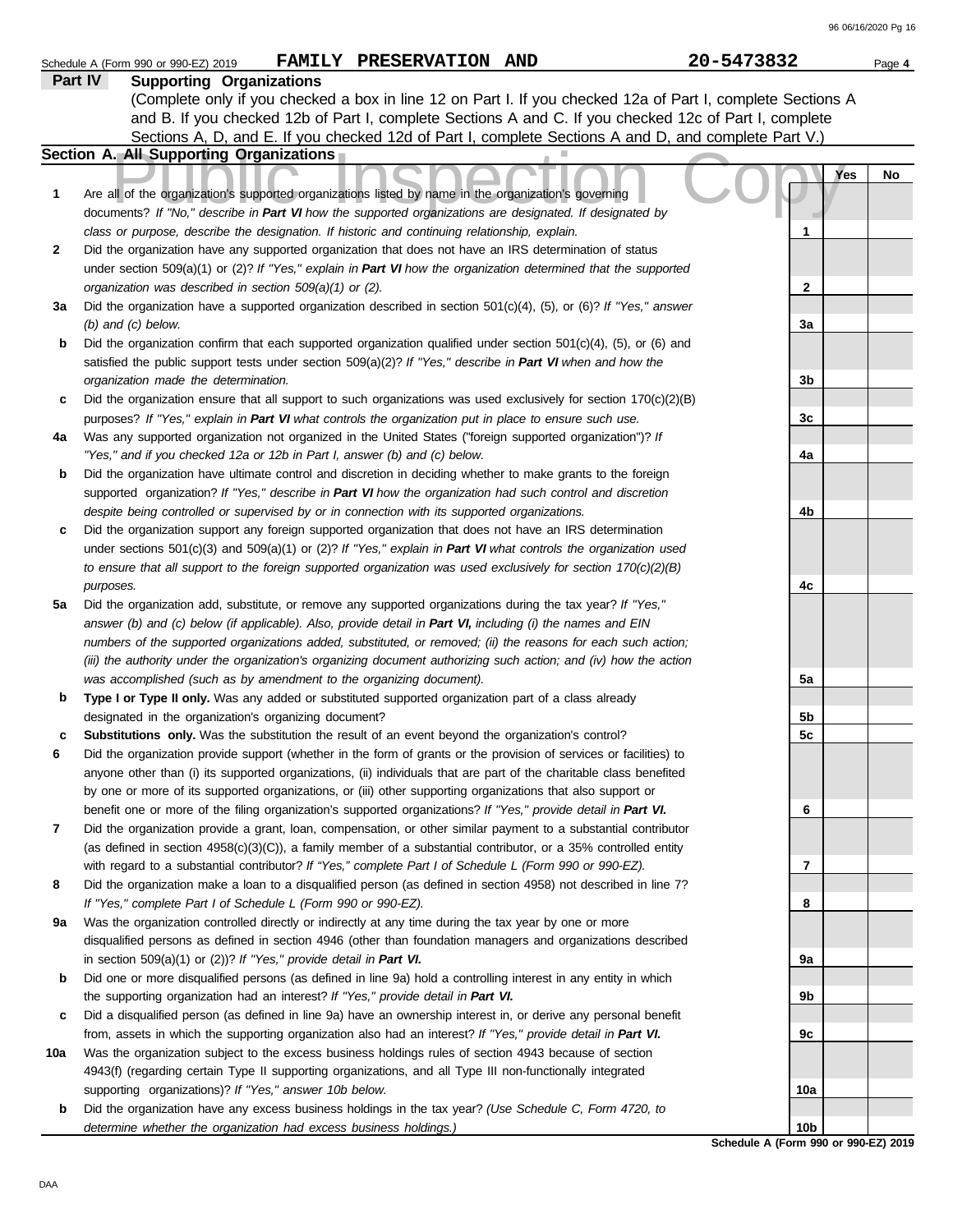|         | FAMILY PRESERVATION AND<br>Schedule A (Form 990 or 990-EZ) 2019                                                                                                                                                                            | 20-5473832             | Page 5 |
|---------|--------------------------------------------------------------------------------------------------------------------------------------------------------------------------------------------------------------------------------------------|------------------------|--------|
| Part IV | <b>Supporting Organizations (continued)</b>                                                                                                                                                                                                |                        |        |
|         |                                                                                                                                                                                                                                            | Yes                    | No     |
| 11      | Has the organization accepted a gift or contribution from any of the following persons?                                                                                                                                                    |                        |        |
| а       | A person who directly or indirectly controls, either alone or together with persons described in (b) and (c)                                                                                                                               |                        |        |
| b       | below, the governing body of a supported organization?<br>A family member of a person described in (a) above?                                                                                                                              | 11a<br>11 <sub>b</sub> |        |
| c       | A 35% controlled entity of a person described in (a) or (b) above? If "Yes" to a, b, or c, provide detail in Part VI                                                                                                                       | 11c                    |        |
|         | <b>Section B. Type I Supporting Organizations</b>                                                                                                                                                                                          |                        |        |
|         |                                                                                                                                                                                                                                            | Yes                    | No     |
| 1       | Did the directors, trustees, or membership of one or more supported organizations have the power to                                                                                                                                        |                        |        |
|         | regularly appoint or elect at least a majority of the organization's directors or trustees at all times during the                                                                                                                         |                        |        |
|         | tax year? If "No," describe in Part VI how the supported organization(s) effectively operated, supervised, or                                                                                                                              |                        |        |
|         | controlled the organization's activities. If the organization had more than one supported organization,                                                                                                                                    |                        |        |
|         | describe how the powers to appoint and/or remove directors or trustees were allocated among the supported                                                                                                                                  |                        |        |
|         | organizations and what conditions or restrictions, if any, applied to such powers during the tax year.                                                                                                                                     | 1                      |        |
| 2       | Did the organization operate for the benefit of any supported organization other than the supported                                                                                                                                        |                        |        |
|         | organization(s) that operated, supervised, or controlled the supporting organization? If "Yes," explain in Part                                                                                                                            |                        |        |
|         | VI how providing such benefit carried out the purposes of the supported organization(s) that operated,<br>supervised, or controlled the supporting organization.                                                                           | $\mathbf 2$            |        |
|         | Section C. Type II Supporting Organizations                                                                                                                                                                                                |                        |        |
|         |                                                                                                                                                                                                                                            | Yes                    | No     |
| 1       | Were a majority of the organization's directors or trustees during the tax year also a majority of the directors                                                                                                                           |                        |        |
|         | or trustees of each of the organization's supported organization(s)? If "No," describe in Part VI how control                                                                                                                              |                        |        |
|         | or management of the supporting organization was vested in the same persons that controlled or managed                                                                                                                                     |                        |        |
|         | the supported organization(s).                                                                                                                                                                                                             | 1                      |        |
|         | Section D. All Type III Supporting Organizations                                                                                                                                                                                           |                        |        |
|         |                                                                                                                                                                                                                                            | Yes                    | No     |
| 1       | Did the organization provide to each of its supported organizations, by the last day of the fifth month of the                                                                                                                             |                        |        |
|         | organization's tax year, (i) a written notice describing the type and amount of support provided during the prior tax                                                                                                                      |                        |        |
|         | year, (ii) a copy of the Form 990 that was most recently filed as of the date of notification, and (iii) copies of the<br>organization's governing documents in effect on the date of notification, to the extent not previously provided? | 1                      |        |
| 2       | Were any of the organization's officers, directors, or trustees either (i) appointed or elected by the supported                                                                                                                           |                        |        |
|         | organization(s) or (ii) serving on the governing body of a supported organization? If "No," explain in Part VI how                                                                                                                         |                        |        |
|         | the organization maintained a close and continuous working relationship with the supported organization(s).                                                                                                                                | 2                      |        |
| 3       | By reason of the relationship described in (2), did the organization's supported organizations have a                                                                                                                                      |                        |        |
|         | significant voice in the organization's investment policies and in directing the use of the organization's                                                                                                                                 |                        |        |
|         | income or assets at all times during the tax year? If "Yes," describe in Part VI the role the organization's                                                                                                                               |                        |        |
|         | supported organizations played in this regard.                                                                                                                                                                                             | 3                      |        |
|         | Section E. Type III Functionally-Integrated Supporting Organizations                                                                                                                                                                       |                        |        |
| 1       | Check the box next to the method that the organization used to satisfy the Integral Part Test during the year (see instructions).<br>The organization satisfied the Activities Test. Complete line 2 below.                                |                        |        |
| a<br>b  | The organization is the parent of each of its supported organizations. Complete line 3 below.                                                                                                                                              |                        |        |
| C       | The organization supported a governmental entity. Describe in Part VI how you supported a government entity (see instructions).                                                                                                            |                        |        |
|         |                                                                                                                                                                                                                                            |                        |        |
| 2       | Activities Test. Answer (a) and (b) below.                                                                                                                                                                                                 | Yes                    | No     |
| а       | Did substantially all of the organization's activities during the tax year directly further the exempt purposes of                                                                                                                         |                        |        |
|         | the supported organization(s) to which the organization was responsive? If "Yes," then in Part VI identify                                                                                                                                 |                        |        |
|         | those supported organizations and explain how these activities directly furthered their exempt purposes,                                                                                                                                   |                        |        |
|         | how the organization was responsive to those supported organizations, and how the organization determined                                                                                                                                  |                        |        |
|         | that these activities constituted substantially all of its activities.                                                                                                                                                                     | 2a                     |        |
| b       | Did the activities described in (a) constitute activities that, but for the organization's involvement, one or more                                                                                                                        |                        |        |
|         | of the organization's supported organization(s) would have been engaged in? If "Yes," explain in Part VI the                                                                                                                               |                        |        |
|         | reasons for the organization's position that its supported organization(s) would have engaged in these                                                                                                                                     |                        |        |
| 3       | activities but for the organization's involvement.<br>Parent of Supported Organizations. Answer (a) and (b) below.                                                                                                                         | 2b                     |        |
| а       | Did the organization have the power to regularly appoint or elect a majority of the officers, directors, or                                                                                                                                |                        |        |
|         | trustees of each of the supported organizations? Provide details in Part VI.                                                                                                                                                               | За                     |        |
| b       | Did the organization exercise a substantial degree of direction over the policies, programs, and activities of each                                                                                                                        |                        |        |

of its supported organizations? *If "Yes," describe in Part VI the role played by the organization in this regard.*

DAA **Schedule A (Form 990 or 990-EZ) 2019**  $|3b|$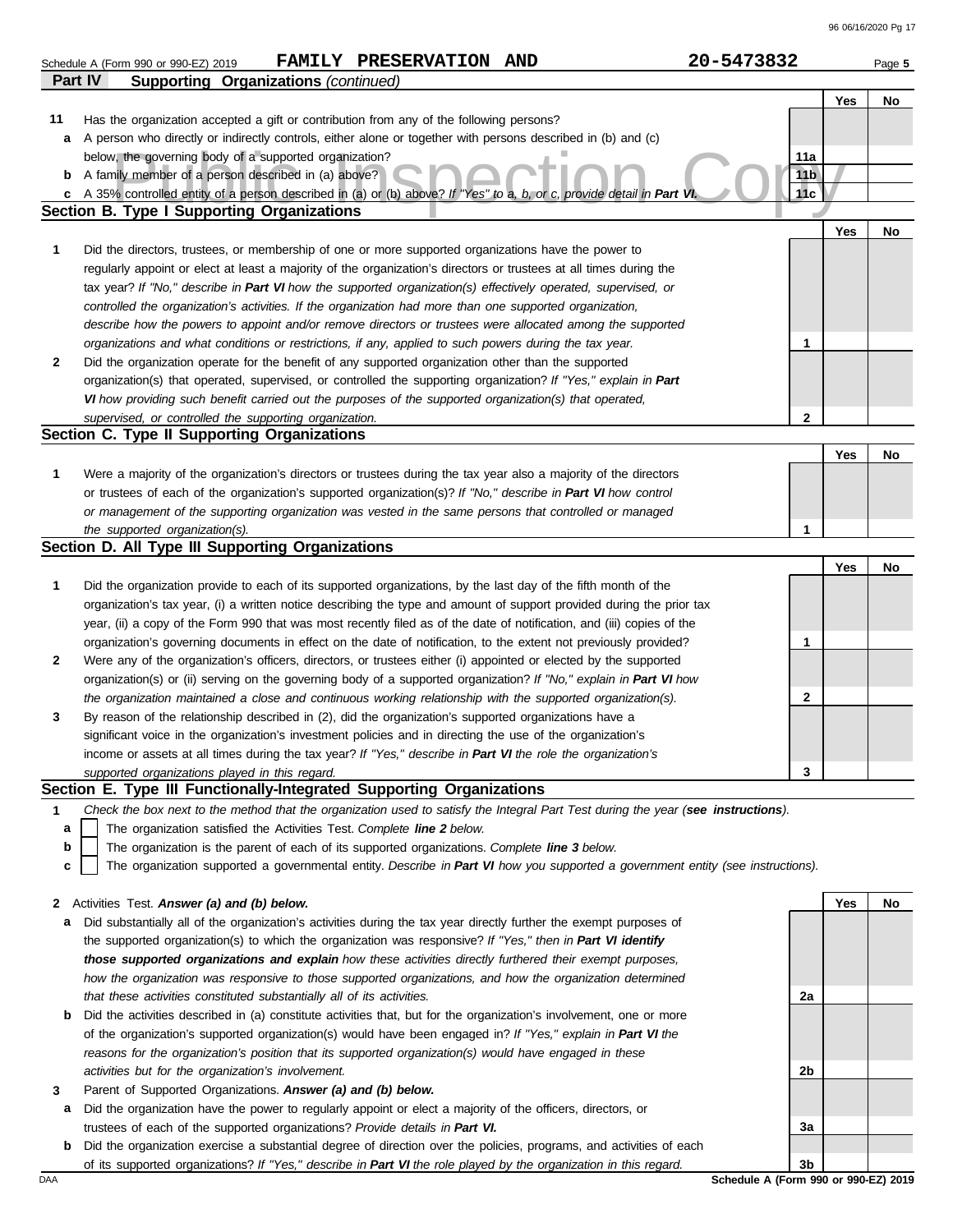| FAMILY PRESERVATION AND<br>Schedule A (Form 990 or 990-EZ) 2019                                                                       |                | 20-5473832     | Page 6                         |
|---------------------------------------------------------------------------------------------------------------------------------------|----------------|----------------|--------------------------------|
| Type III Non-Functionally Integrated 509(a)(3) Supporting Organizations<br>Part V                                                     |                |                |                                |
| Check here if the organization satisfied the Integral Part Test as a qualifying trust on Nov. 20, 1970 (explain in Part VI). See<br>1 |                |                |                                |
| instructions. All other Type III non-functionally integrated supporting organizations must complete Sections A through E              |                |                |                                |
|                                                                                                                                       |                |                | (B) Current Year               |
| Section A - Adjusted Net Income                                                                                                       |                | (A) Prior Year | (optional)                     |
| Net short-term capital gain<br>1                                                                                                      | $\mathbf{1}$   |                |                                |
| $\mathbf{2}$<br>Recoveries of prior-year distributions                                                                                | $\overline{2}$ |                |                                |
| 3<br>Other gross income (see instructions)                                                                                            | 3              |                |                                |
| 4<br>Add lines 1 through 3.                                                                                                           | 4              |                |                                |
| 5<br>Depreciation and depletion                                                                                                       | 5              |                |                                |
| Portion of operating expenses paid or incurred for production or<br>6                                                                 |                |                |                                |
| collection of gross income or for management, conservation, or                                                                        |                |                |                                |
| maintenance of property held for production of income (see instructions)                                                              | 6              |                |                                |
| 7<br>Other expenses (see instructions)                                                                                                | $\overline{7}$ |                |                                |
| 8<br>Adjusted Net Income (subtract lines 5, 6, and 7 from line 4)                                                                     | 8              |                |                                |
| <b>Section B - Minimum Asset Amount</b>                                                                                               |                | (A) Prior Year | (B) Current Year<br>(optional) |
| Aggregate fair market value of all non-exempt-use assets (see<br>1                                                                    |                |                |                                |
| instructions for short tax year or assets held for part of year):                                                                     |                |                |                                |
| Average monthly value of securities<br>a                                                                                              | 1a             |                |                                |
| b<br>Average monthly cash balances                                                                                                    | 1 <sub>b</sub> |                |                                |
| Fair market value of other non-exempt-use assets<br>c                                                                                 | 1c             |                |                                |
| <b>Total</b> (add lines 1a, 1b, and 1c)<br>d                                                                                          | 1d             |                |                                |
| Discount claimed for blockage or other<br>е                                                                                           |                |                |                                |
| factors (explain in detail in Part VI):                                                                                               |                |                |                                |
| $\mathbf{2}$<br>Acquisition indebtedness applicable to non-exempt-use assets                                                          | $\mathbf{2}$   |                |                                |
| Subtract line 2 from line 1d.<br>3                                                                                                    | 3              |                |                                |
| Cash deemed held for exempt use. Enter 1-1/2% of line 3 (for greater amount,<br>4                                                     |                |                |                                |
| see instructions)                                                                                                                     | 4              |                |                                |
| 5<br>Net value of non-exempt-use assets (subtract line 4 from line 3)                                                                 | 5              |                |                                |
| Multiply line 5 by .035.<br>6                                                                                                         | 6              |                |                                |
| 7<br>Recoveries of prior-year distributions                                                                                           | $\overline{7}$ |                |                                |
| 8<br>Minimum Asset Amount (add line 7 to line 6)                                                                                      | 8              |                |                                |
| Section C - Distributable Amount                                                                                                      |                |                | <b>Current Year</b>            |
| 1<br>Adjusted net income for prior year (from Section A, line 8, Column A)                                                            | 1              |                |                                |
| $\mathbf{2}$<br>Enter 85% of line 1.                                                                                                  | $\mathbf{2}$   |                |                                |
| 3<br>Minimum asset amount for prior year (from Section B, line 8, Column A)                                                           | 3              |                |                                |
| 4<br>Enter greater of line 2 or line 3.                                                                                               | 4              |                |                                |
| 5<br>Income tax imposed in prior year                                                                                                 | 5              |                |                                |
| <b>Distributable Amount.</b> Subtract line 5 from line 4, unless subject to<br>6                                                      |                |                |                                |
| emergency temporary reduction (see instructions).                                                                                     | 6              |                |                                |

**7** instructions). Check here if the current year is the organization's first as a non-functionally integrated Type III supporting organization (see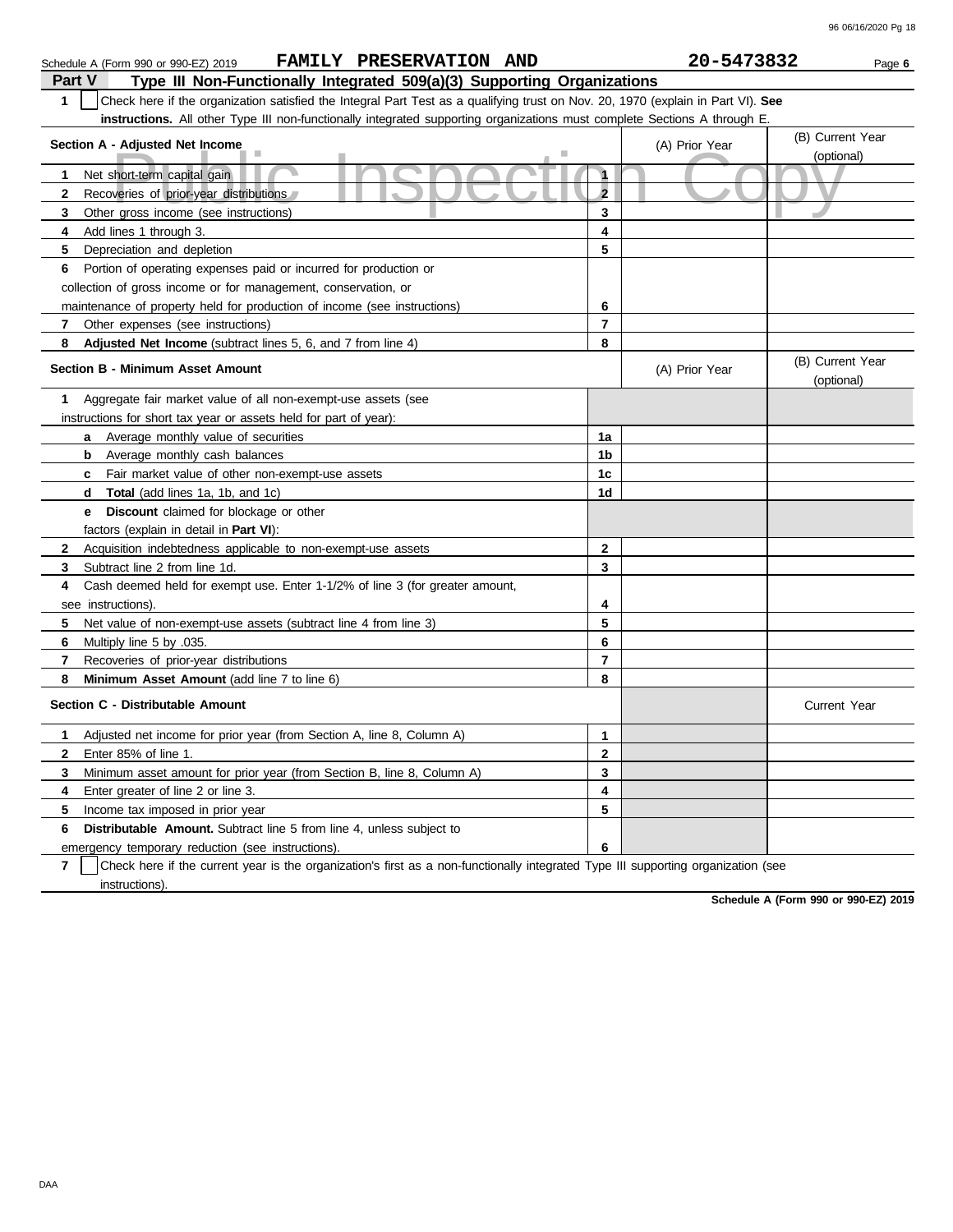| Part V<br>Type III Non-Functionally Integrated 509(a)(3) Supporting Organizations (continued) |                                                                                                                                          |                                    |                                               |                                                  |  |
|-----------------------------------------------------------------------------------------------|------------------------------------------------------------------------------------------------------------------------------------------|------------------------------------|-----------------------------------------------|--------------------------------------------------|--|
|                                                                                               | <b>Section D - Distributions</b>                                                                                                         |                                    |                                               | <b>Current Year</b>                              |  |
| 1                                                                                             | Amounts paid to supported organizations to accomplish exempt purposes                                                                    |                                    |                                               |                                                  |  |
| $\mathbf{2}$                                                                                  | Amounts paid to perform activity that directly furthers exempt purposes of supported<br>organizations, in excess of income from activity |                                    |                                               |                                                  |  |
| 3                                                                                             | Administrative expenses paid to accomplish exempt purposes of supported organizations                                                    |                                    |                                               |                                                  |  |
| 4                                                                                             | Amounts paid to acquire exempt-use assets                                                                                                |                                    |                                               |                                                  |  |
| 5                                                                                             | Qualified set-aside amounts (prior IRS approval required)                                                                                |                                    |                                               |                                                  |  |
| 6                                                                                             | Other distributions (describe in Part VI). See instructions.                                                                             |                                    |                                               |                                                  |  |
| 7                                                                                             | <b>Total annual distributions.</b> Add lines 1 through 6.                                                                                |                                    |                                               |                                                  |  |
| 8                                                                                             | Distributions to attentive supported organizations to which the organization is responsive                                               |                                    |                                               |                                                  |  |
|                                                                                               | (provide details in Part VI). See instructions.                                                                                          |                                    |                                               |                                                  |  |
| 9                                                                                             | Distributable amount for 2019 from Section C, line 6                                                                                     |                                    |                                               |                                                  |  |
| 10                                                                                            | Line 8 amount divided by line 9 amount                                                                                                   |                                    |                                               |                                                  |  |
|                                                                                               | <b>Section E - Distribution Allocations (see instructions)</b>                                                                           | (i)<br><b>Excess Distributions</b> | (ii)<br><b>Underdistributions</b><br>Pre-2019 | (iii)<br><b>Distributable</b><br>Amount for 2019 |  |
| 1                                                                                             | Distributable amount for 2019 from Section C, line 6                                                                                     |                                    |                                               |                                                  |  |
| $\mathbf{2}$                                                                                  | Underdistributions, if any, for years prior to 2019                                                                                      |                                    |                                               |                                                  |  |
|                                                                                               | (reasonable cause required-explain in Part VI). See                                                                                      |                                    |                                               |                                                  |  |
|                                                                                               | instructions.                                                                                                                            |                                    |                                               |                                                  |  |
| 3                                                                                             | Excess distributions carryover, if any, to 2019                                                                                          |                                    |                                               |                                                  |  |
|                                                                                               |                                                                                                                                          |                                    |                                               |                                                  |  |
|                                                                                               |                                                                                                                                          |                                    |                                               |                                                  |  |
|                                                                                               |                                                                                                                                          |                                    |                                               |                                                  |  |
|                                                                                               |                                                                                                                                          |                                    |                                               |                                                  |  |
|                                                                                               |                                                                                                                                          |                                    |                                               |                                                  |  |
|                                                                                               | f Total of lines 3a through e                                                                                                            |                                    |                                               |                                                  |  |
|                                                                                               | <b>g</b> Applied to underdistributions of prior years                                                                                    |                                    |                                               |                                                  |  |
|                                                                                               | <b>h</b> Applied to 2019 distributable amount                                                                                            |                                    |                                               |                                                  |  |
|                                                                                               | <i>i</i> Carryover from 2014 not applied (see instructions)                                                                              |                                    |                                               |                                                  |  |
|                                                                                               | Remainder. Subtract lines 3g, 3h, and 3i from 3f.                                                                                        |                                    |                                               |                                                  |  |
| 4                                                                                             | Distributions for 2019 from                                                                                                              |                                    |                                               |                                                  |  |
|                                                                                               | \$<br>Section D, line 7:                                                                                                                 |                                    |                                               |                                                  |  |
|                                                                                               | <b>a</b> Applied to underdistributions of prior years                                                                                    |                                    |                                               |                                                  |  |
|                                                                                               | <b>b</b> Applied to 2019 distributable amount                                                                                            |                                    |                                               |                                                  |  |
|                                                                                               | c Remainder. Subtract lines 4a and 4b from 4.                                                                                            |                                    |                                               |                                                  |  |
| 5                                                                                             | Remaining underdistributions for years prior to 2019, if                                                                                 |                                    |                                               |                                                  |  |
|                                                                                               | any. Subtract lines 3g and 4a from line 2. For result                                                                                    |                                    |                                               |                                                  |  |
|                                                                                               | greater than zero, explain in <b>Part VI</b> . See instructions.                                                                         |                                    |                                               |                                                  |  |
| 6                                                                                             | Remaining underdistributions for 2019. Subtract lines 3h                                                                                 |                                    |                                               |                                                  |  |
|                                                                                               | and 4b from line 1. For result greater than zero, explain in                                                                             |                                    |                                               |                                                  |  |
|                                                                                               | <b>Part VI.</b> See instructions.                                                                                                        |                                    |                                               |                                                  |  |
| 7                                                                                             | Excess distributions carryover to 2020. Add lines 3j                                                                                     |                                    |                                               |                                                  |  |
| 8                                                                                             | and 4c.<br>Breakdown of line 7:                                                                                                          |                                    |                                               |                                                  |  |
|                                                                                               | a Excess from 2015                                                                                                                       |                                    |                                               |                                                  |  |
|                                                                                               |                                                                                                                                          |                                    |                                               |                                                  |  |
|                                                                                               | <b>c</b> Excess from 2017                                                                                                                |                                    |                                               |                                                  |  |
|                                                                                               | d Excess from 2018                                                                                                                       |                                    |                                               |                                                  |  |
|                                                                                               | e Excess from 2019                                                                                                                       |                                    |                                               |                                                  |  |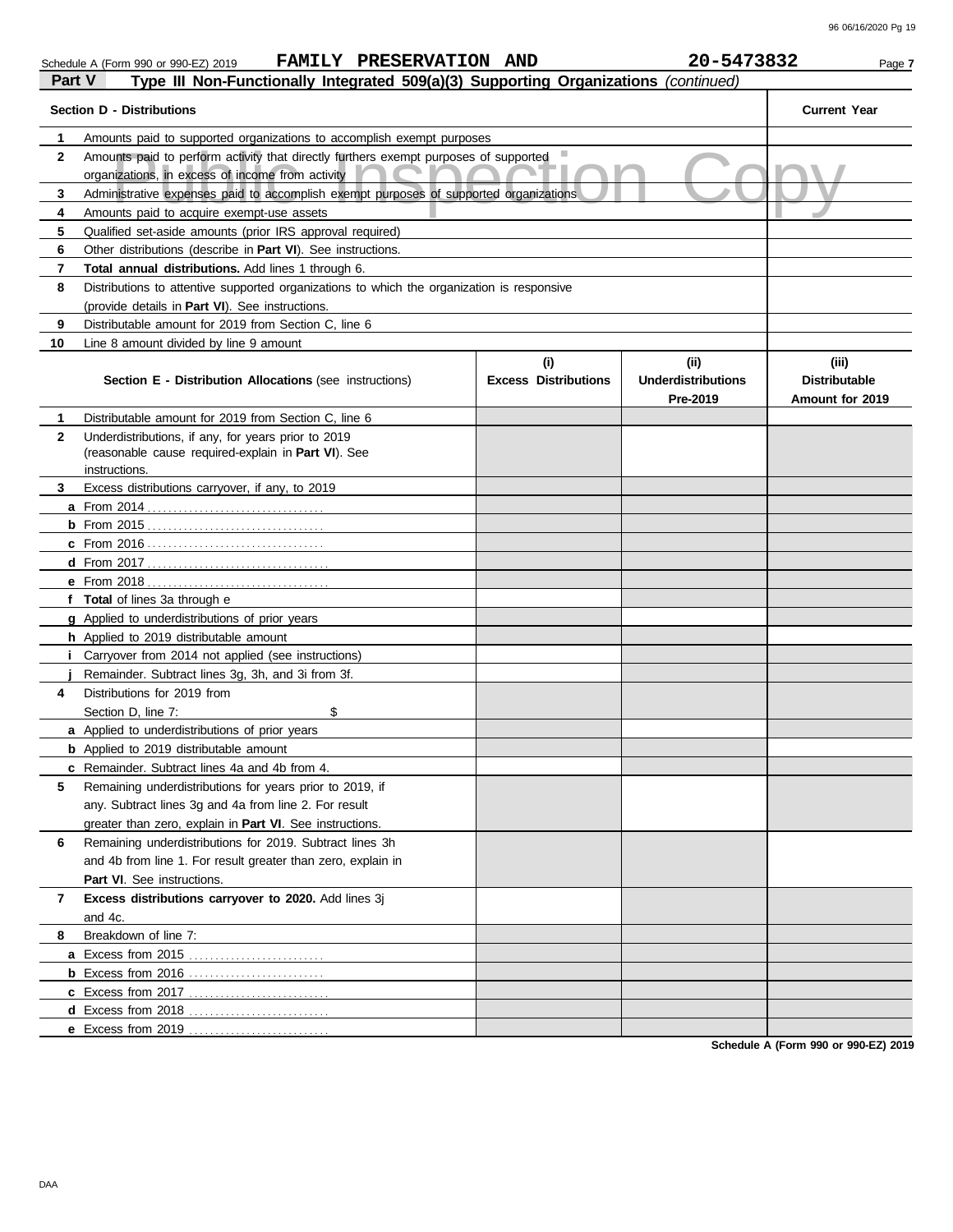|         | Schedule A (Form 990 or 990-EZ) 2019 | FAMILY PRESERVATION AND |                                                                                                | 20-5473832                                                                                                                                                                                                                                                                                                                                                        | Page 8 |
|---------|--------------------------------------|-------------------------|------------------------------------------------------------------------------------------------|-------------------------------------------------------------------------------------------------------------------------------------------------------------------------------------------------------------------------------------------------------------------------------------------------------------------------------------------------------------------|--------|
| Part VI |                                      |                         |                                                                                                | Supplemental Information. Provide the explanations required by Part II, line 10; Part II, line 17a or 17b; Part<br>III, line 12; Part IV, Section A, lines 1, 2, 3b, 3c, 4b, 4c, 5a, 6, 9a, 9b, 9c, 11a, 11b, and 11c; Part IV, Section<br>B, lines 1 and 2; Part IV, Section C, line 1; Part IV, Section D, lines 2 and 3; Part IV, Section E, lines 1c, 2a, 2b, |        |
|         |                                      |                         | lines 2, 5, and 6. Also complete this part for any additional information. (See instructions.) | 3a, and 3b; Part V, line 1; Part V, Section B, line 1e; Part V, Section D, lines 5, 6, and 8; and Part V, Section E,                                                                                                                                                                                                                                              |        |
|         |                                      |                         |                                                                                                |                                                                                                                                                                                                                                                                                                                                                                   |        |
|         |                                      |                         |                                                                                                |                                                                                                                                                                                                                                                                                                                                                                   |        |
|         |                                      |                         |                                                                                                |                                                                                                                                                                                                                                                                                                                                                                   |        |
|         |                                      |                         |                                                                                                |                                                                                                                                                                                                                                                                                                                                                                   |        |
|         |                                      |                         |                                                                                                |                                                                                                                                                                                                                                                                                                                                                                   |        |
|         |                                      |                         |                                                                                                |                                                                                                                                                                                                                                                                                                                                                                   |        |
|         |                                      |                         |                                                                                                |                                                                                                                                                                                                                                                                                                                                                                   |        |
|         |                                      |                         |                                                                                                |                                                                                                                                                                                                                                                                                                                                                                   |        |
|         |                                      |                         |                                                                                                |                                                                                                                                                                                                                                                                                                                                                                   |        |
|         |                                      |                         |                                                                                                |                                                                                                                                                                                                                                                                                                                                                                   |        |
|         |                                      |                         |                                                                                                |                                                                                                                                                                                                                                                                                                                                                                   |        |
|         |                                      |                         |                                                                                                |                                                                                                                                                                                                                                                                                                                                                                   |        |
|         |                                      |                         |                                                                                                |                                                                                                                                                                                                                                                                                                                                                                   |        |
|         |                                      |                         |                                                                                                |                                                                                                                                                                                                                                                                                                                                                                   |        |
|         |                                      |                         |                                                                                                |                                                                                                                                                                                                                                                                                                                                                                   |        |
|         |                                      |                         |                                                                                                |                                                                                                                                                                                                                                                                                                                                                                   |        |
|         |                                      |                         |                                                                                                |                                                                                                                                                                                                                                                                                                                                                                   |        |
|         |                                      |                         |                                                                                                |                                                                                                                                                                                                                                                                                                                                                                   |        |
|         |                                      |                         |                                                                                                |                                                                                                                                                                                                                                                                                                                                                                   |        |
|         |                                      |                         |                                                                                                |                                                                                                                                                                                                                                                                                                                                                                   |        |
|         |                                      |                         |                                                                                                |                                                                                                                                                                                                                                                                                                                                                                   |        |
|         |                                      |                         |                                                                                                |                                                                                                                                                                                                                                                                                                                                                                   |        |
|         |                                      |                         |                                                                                                |                                                                                                                                                                                                                                                                                                                                                                   |        |
|         |                                      |                         |                                                                                                |                                                                                                                                                                                                                                                                                                                                                                   |        |
|         |                                      |                         |                                                                                                |                                                                                                                                                                                                                                                                                                                                                                   |        |
|         |                                      |                         |                                                                                                |                                                                                                                                                                                                                                                                                                                                                                   |        |
|         |                                      |                         |                                                                                                |                                                                                                                                                                                                                                                                                                                                                                   |        |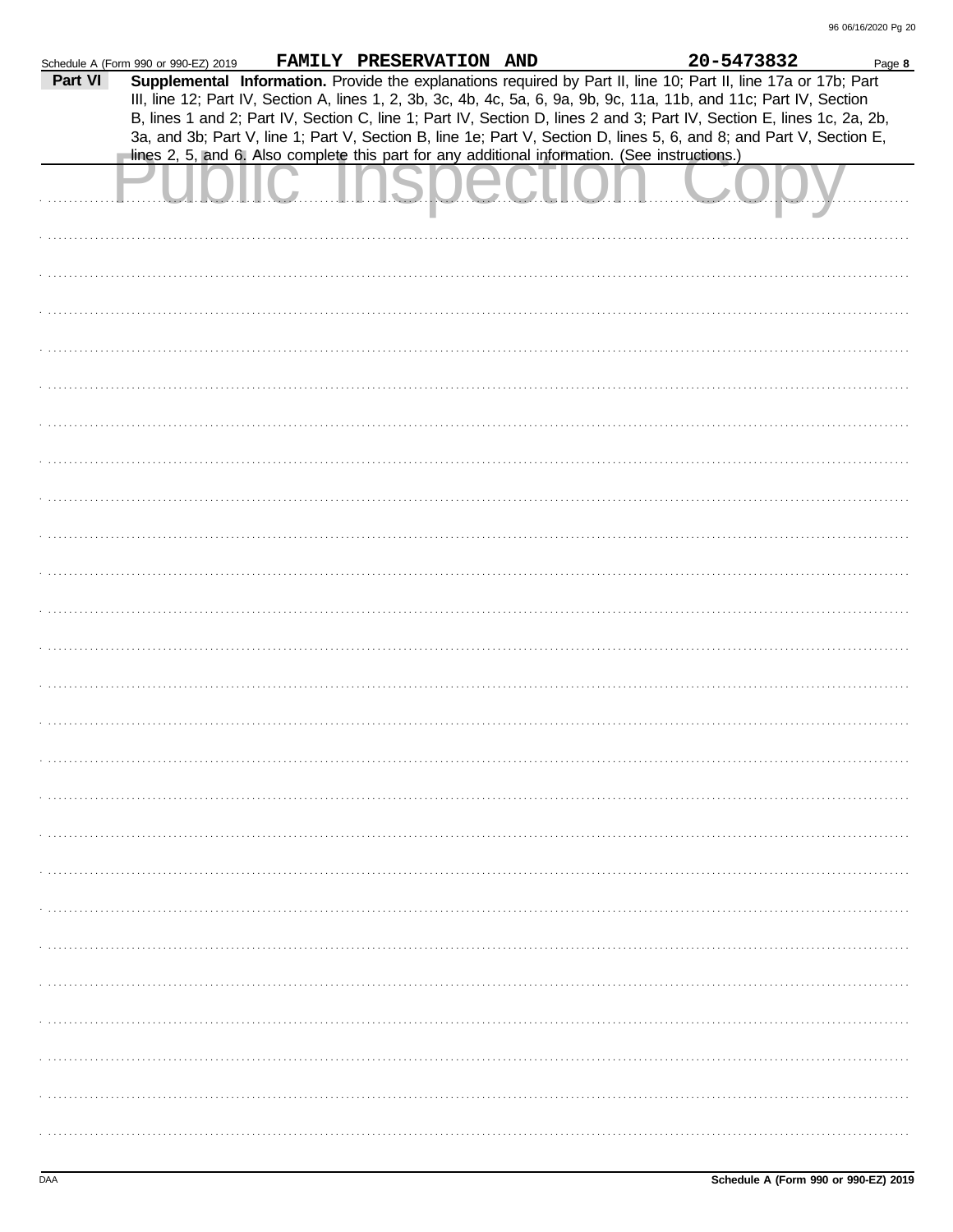|                                                                                                                                                                                                                                                                                     |                                                                                                                                                                                                                                                                                                                                                                                                                                                                                                                            | 96 06/16/2020 Pg 21            |  |  |  |  |  |
|-------------------------------------------------------------------------------------------------------------------------------------------------------------------------------------------------------------------------------------------------------------------------------------|----------------------------------------------------------------------------------------------------------------------------------------------------------------------------------------------------------------------------------------------------------------------------------------------------------------------------------------------------------------------------------------------------------------------------------------------------------------------------------------------------------------------------|--------------------------------|--|--|--|--|--|
| <b>Schedule B</b><br>(Form 990, 990-EZ,                                                                                                                                                                                                                                             | <b>Schedule of Contributors</b>                                                                                                                                                                                                                                                                                                                                                                                                                                                                                            | OMB No. 1545-0047              |  |  |  |  |  |
| or 990-PF)<br>Department of the Treasury<br>Internal Revenue Service                                                                                                                                                                                                                | u Attach to Form 990, Form 990-EZ, or Form 990-PF.<br>u Go to www.irs.gov/Form990 for the latest information.                                                                                                                                                                                                                                                                                                                                                                                                              | 2019                           |  |  |  |  |  |
| Name of the organization<br>FAMILY PRESERVATION AND<br><b>STRENGTHENING</b><br>Organization type (check one):                                                                                                                                                                       | 20-5473832<br><b>SERVICES</b>                                                                                                                                                                                                                                                                                                                                                                                                                                                                                              | Employer identification number |  |  |  |  |  |
| Filers of:                                                                                                                                                                                                                                                                          | Section:                                                                                                                                                                                                                                                                                                                                                                                                                                                                                                                   |                                |  |  |  |  |  |
| Form 990 or 990-EZ                                                                                                                                                                                                                                                                  | ΙXΙ<br>) (enter number) organization<br>501(c)<br>3                                                                                                                                                                                                                                                                                                                                                                                                                                                                        |                                |  |  |  |  |  |
|                                                                                                                                                                                                                                                                                     | $4947(a)(1)$ nonexempt charitable trust not treated as a private foundation                                                                                                                                                                                                                                                                                                                                                                                                                                                |                                |  |  |  |  |  |
|                                                                                                                                                                                                                                                                                     | 527 political organization                                                                                                                                                                                                                                                                                                                                                                                                                                                                                                 |                                |  |  |  |  |  |
| Form 990-PF                                                                                                                                                                                                                                                                         | 501(c)(3) exempt private foundation                                                                                                                                                                                                                                                                                                                                                                                                                                                                                        |                                |  |  |  |  |  |
|                                                                                                                                                                                                                                                                                     | 4947(a)(1) nonexempt charitable trust treated as a private foundation                                                                                                                                                                                                                                                                                                                                                                                                                                                      |                                |  |  |  |  |  |
|                                                                                                                                                                                                                                                                                     | 501(c)(3) taxable private foundation                                                                                                                                                                                                                                                                                                                                                                                                                                                                                       |                                |  |  |  |  |  |
|                                                                                                                                                                                                                                                                                     |                                                                                                                                                                                                                                                                                                                                                                                                                                                                                                                            |                                |  |  |  |  |  |
| instructions.                                                                                                                                                                                                                                                                       | Check if your organization is covered by the General Rule or a Special Rule.<br><b>Note:</b> Only a section 501(c)(7), (8), or (10) organization can check boxes for both the General Rule and a Special Rule. See                                                                                                                                                                                                                                                                                                         |                                |  |  |  |  |  |
| <b>General Rule</b>                                                                                                                                                                                                                                                                 |                                                                                                                                                                                                                                                                                                                                                                                                                                                                                                                            |                                |  |  |  |  |  |
| For an organization filing Form 990, 990-EZ, or 990-PF that received, during the year, contributions totaling \$5,000<br>or more (in money or property) from any one contributor. Complete Parts I and II. See instructions for determining a<br>contributor's total contributions. |                                                                                                                                                                                                                                                                                                                                                                                                                                                                                                                            |                                |  |  |  |  |  |
| <b>Special Rules</b>                                                                                                                                                                                                                                                                |                                                                                                                                                                                                                                                                                                                                                                                                                                                                                                                            |                                |  |  |  |  |  |
| x                                                                                                                                                                                                                                                                                   | For an organization described in section 501(c)(3) filing Form 990 or 990-EZ that met the 33 <sup>1</sup> /3% support test of the<br>regulations under sections $509(a)(1)$ and $170(b)(1)(A)(vi)$ , that checked Schedule A (Form 990 or 990-EZ), Part II, line<br>13, 16a, or 16b, and that received from any one contributor, during the year, total contributions of the greater of (1)<br>\$5,000; or (2) 2% of the amount on (i) Form 990, Part VIII, line 1h; or (ii) Form 990-EZ, line 1. Complete Parts I and II. |                                |  |  |  |  |  |

literary, or educational purposes, or for the prevention of cruelty to children or animals. Complete Parts I (entering For an organization described in section  $501(c)(7)$ ,  $(8)$ , or  $(10)$  filing Form 990 or 990-EZ that received from any one contributor, during the year, total contributions of more than \$1,000 *exclusively* for religious, charitable, scientific, "N/A" in column (b) instead of the contributor name and address), II, and III.

For an organization described in section 501(c)(7), (8), or (10) filing Form 990 or 990-EZ that received from any one contributor, during the year, contributions *exclusively* for religious, charitable, etc., purposes, but no such contributions totaled more than \$1,000. If this box is checked, enter here the total contributions that were received during the year for an *exclusively* religious, charitable, etc., purpose. Don't complete any of the parts unless the **General Rule** applies to this organization because it received *nonexclusively* religious, charitable, etc., contributions totaling \$5,000 or more during the year . . . . . . . . . . . . . . . . . . . . . . . . . . . . . . . . . . . . . . . . . . . . . . . . . . . . . . . . . . . . . . . . . . . . . . . . . . . . . . . .

990-EZ, or 990-PF), but it **must** answer "No" on Part IV, line 2, of its Form 990; or check the box on line H of its Form 990-EZ or on its Form 990-PF, Part I, line 2, to certify that it doesn't meet the filing requirements of Schedule B (Form 990, 990-EZ, or 990-PF). **Caution:** An organization that isn't covered by the General Rule and/or the Special Rules doesn't file Schedule B (Form 990,

**For Paperwork Reduction Act Notice, see the instructions for Form 990, 990-EZ, or 990-PF.**

 $\triangleright$  \$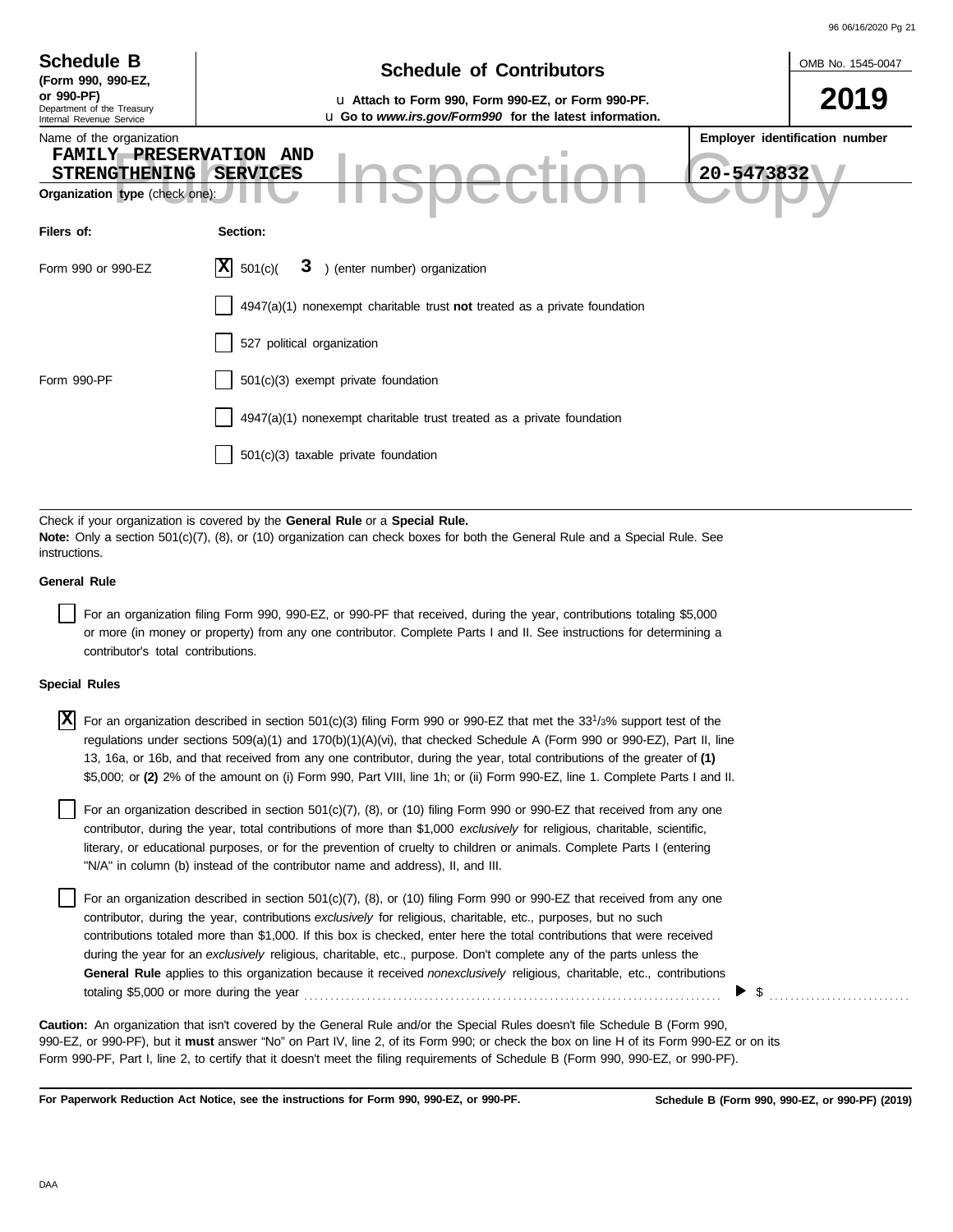Schedule B (Form 990, 990-EZ, or 990-PF) (2019)

Name of organization **Employer identification number Employer identification number** Page **2 PAGE 1 OF 1**

|                            | 20-5473832<br><b>FAMILY</b><br><b>PRESERVATION</b><br><b>AND</b>                               |                                                    |                                                                                                                       |  |  |  |  |
|----------------------------|------------------------------------------------------------------------------------------------|----------------------------------------------------|-----------------------------------------------------------------------------------------------------------------------|--|--|--|--|
| Part I                     | Contributors (see instructions). Use duplicate copies of Part I if additional space is needed. |                                                    |                                                                                                                       |  |  |  |  |
| (a)<br>No.<br>$\mathbf{1}$ | (b)<br>Name, address, and $ZIP + 4$                                                            | (c)<br><b>Total contributions</b><br>187,288<br>\$ | (d)<br>Type of contribution<br>Ιx<br>Person<br>Payroll<br>Noncash<br>(Complete Part II for<br>noncash contributions.) |  |  |  |  |
| (a)<br>No.                 | (b)<br>Name, address, and ZIP + 4                                                              | (c)<br><b>Total contributions</b>                  | (d)<br>Type of contribution                                                                                           |  |  |  |  |
| $\frac{2}{\cdot}$          |                                                                                                | 15,265<br>\$                                       | X<br>Person<br>Payroll<br>Noncash<br>(Complete Part II for<br>noncash contributions.)                                 |  |  |  |  |
| (a)<br>No.                 | (b)<br>Name, address, and ZIP + 4                                                              | (c)<br><b>Total contributions</b>                  | (d)<br>Type of contribution                                                                                           |  |  |  |  |
| $\mathbf{3}$               |                                                                                                | 10,000<br>\$                                       | х<br>Person<br>Payroll<br>Noncash<br>(Complete Part II for<br>noncash contributions.)                                 |  |  |  |  |
| (a)<br>No.                 | (b)<br>Name, address, and ZIP + 4                                                              | (c)<br><b>Total contributions</b>                  | (d)<br>Type of contribution                                                                                           |  |  |  |  |
| 4                          |                                                                                                | 10,000<br>\$                                       | x<br>Person<br>Payroll<br>Noncash<br>(Complete Part II for<br>noncash contributions.)                                 |  |  |  |  |
| (a)                        | (b)                                                                                            | (c)                                                | (d)                                                                                                                   |  |  |  |  |
| No.                        | Name, address, and ZIP + 4                                                                     | <b>Total contributions</b>                         | Type of contribution                                                                                                  |  |  |  |  |
| $\overline{5}$             |                                                                                                | 7,500<br>\$                                        | х<br>Person<br>Payroll<br>Noncash<br>(Complete Part II for<br>noncash contributions.)                                 |  |  |  |  |
| (a)                        | (b)                                                                                            | (c)                                                | (d)                                                                                                                   |  |  |  |  |
| No.<br>$6\overline{6}$     | Name, address, and ZIP + 4                                                                     | <b>Total contributions</b><br>7,500<br>\$          | Type of contribution<br>X<br>Person<br>Payroll<br>Noncash<br>(Complete Part II for<br>noncash contributions.)         |  |  |  |  |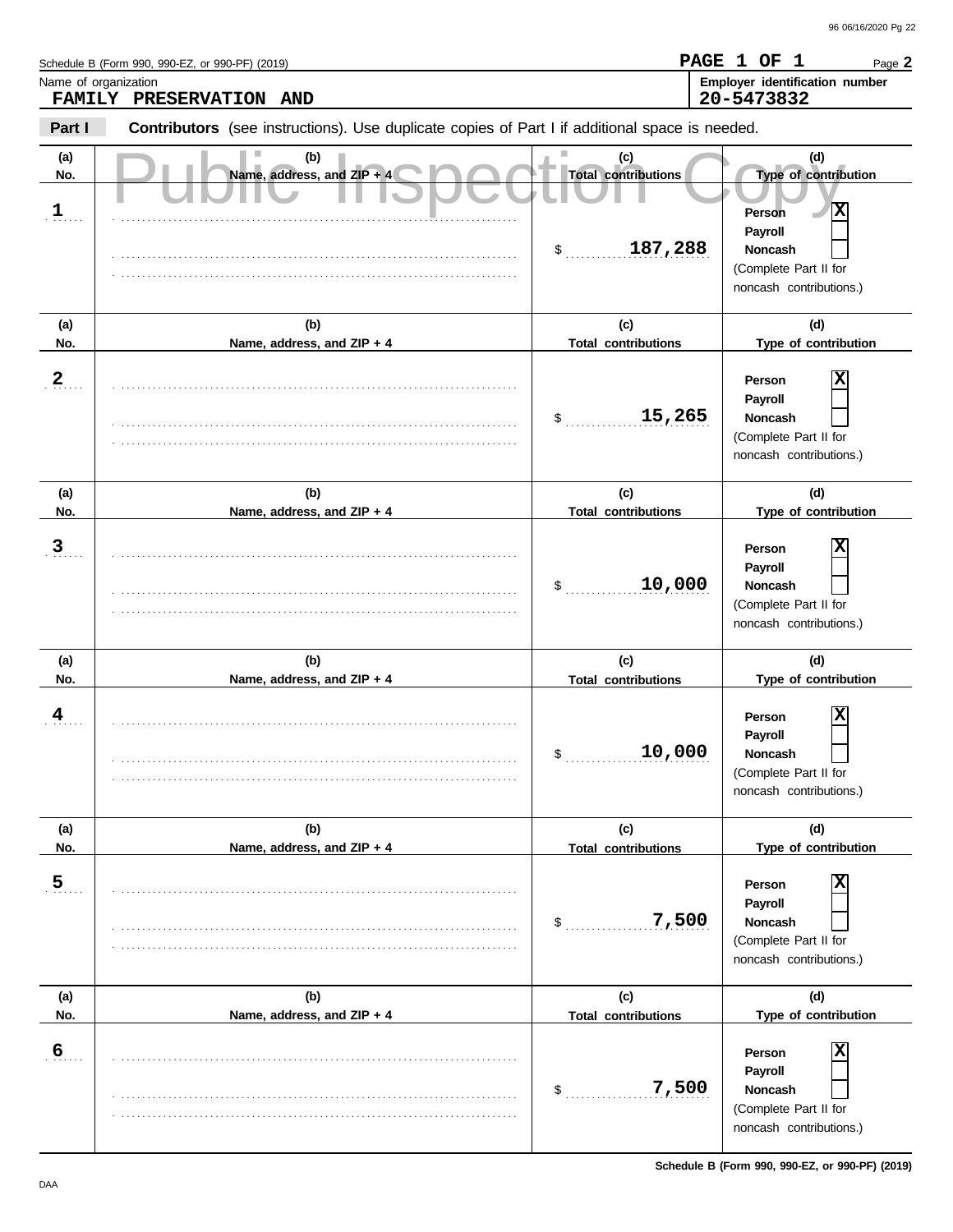| 96 06/16/2020 Pg 23 |
|---------------------|
|                     |

|     | <b>SCHEDULE D</b><br>(Form 990)           | <b>Supplemental Financial Statements</b><br>u Complete if the organization answered "Yes" on Form 990,                                                                                  |       |                                | OMB No. 1545-0047<br>9                   |
|-----|-------------------------------------------|-----------------------------------------------------------------------------------------------------------------------------------------------------------------------------------------|-------|--------------------------------|------------------------------------------|
|     | Department of the Treasury                | Part IV, line 6, 7, 8, 9, 10, 11a, 11b, 11c, 11d, 11e, 11f, 12a, or 12b.<br>u Attach to Form 990.                                                                                       |       |                                | Open to Public                           |
|     | Internal Revenue Service                  | <b>u</b> Go to www.irs.gov/Form990 for instructions and the latest information.                                                                                                         |       |                                | <b>Inspection</b>                        |
|     | Name of the organization                  |                                                                                                                                                                                         |       | Employer identification number |                                          |
|     | <b>FAMILY PRESERVATION AND</b>            |                                                                                                                                                                                         |       |                                |                                          |
|     | STRENGTHENING SERVICES                    |                                                                                                                                                                                         |       | 20-5473832                     |                                          |
|     | Part I                                    | Organizations Maintaining Donor Advised Funds or Other Similar Funds or Accounts.<br>Complete if the organization answered "Yes" on Form 990, Part IV, line 6.                          |       |                                |                                          |
|     |                                           | (a) Donor advised funds                                                                                                                                                                 |       |                                | (b) Funds and other accounts             |
| 1   | Total number at end of year               |                                                                                                                                                                                         |       |                                |                                          |
| 2   |                                           |                                                                                                                                                                                         |       |                                |                                          |
| 3   |                                           | Aggregate value of grants from (during year)                                                                                                                                            |       |                                |                                          |
| 4   |                                           |                                                                                                                                                                                         |       |                                |                                          |
| 5   |                                           | Did the organization inform all donors and donor advisors in writing that the assets held in donor advised                                                                              |       |                                |                                          |
|     |                                           |                                                                                                                                                                                         |       |                                | Yes<br>No                                |
| 6   |                                           | Did the organization inform all grantees, donors, and donor advisors in writing that grant funds can be used                                                                            |       |                                |                                          |
|     |                                           | only for charitable purposes and not for the benefit of the donor or donor advisor, or for any other purpose                                                                            |       |                                |                                          |
|     |                                           |                                                                                                                                                                                         |       |                                | Yes<br>No                                |
|     | Part II                                   | <b>Conservation Easements.</b>                                                                                                                                                          |       |                                |                                          |
|     |                                           | Complete if the organization answered "Yes" on Form 990, Part IV, line 7.                                                                                                               |       |                                |                                          |
| 1   |                                           | Purpose(s) of conservation easements held by the organization (check all that apply).                                                                                                   |       |                                |                                          |
|     |                                           | Preservation of land for public use (for example, recreation or education)<br>Preservation of a historically important land area                                                        |       |                                |                                          |
|     | Protection of natural habitat             | Preservation of a certified historic structure                                                                                                                                          |       |                                |                                          |
|     | Preservation of open space                |                                                                                                                                                                                         |       |                                |                                          |
| 2   |                                           | Complete lines 2a through 2d if the organization held a qualified conservation contribution in the form of a conservation                                                               |       |                                |                                          |
|     | easement on the last day of the tax year. |                                                                                                                                                                                         |       |                                | Held at the End of the Tax Year          |
| а   |                                           |                                                                                                                                                                                         | 2a    |                                |                                          |
| b   |                                           |                                                                                                                                                                                         | 2b    |                                |                                          |
|     |                                           |                                                                                                                                                                                         | 2c    |                                |                                          |
| d   |                                           | Number of conservation easements included in (c) acquired after 7/25/06, and not on a                                                                                                   |       |                                |                                          |
|     |                                           | historic structure listed in the National Register                                                                                                                                      | 2d    |                                |                                          |
| 3   |                                           | Number of conservation easements modified, transferred, released, extinguished, or terminated by the organization during the                                                            |       |                                |                                          |
|     | tax year $\mathbf u$                      |                                                                                                                                                                                         |       |                                |                                          |
| 5   |                                           | Number of states where property subject to conservation easement is located u<br>Does the organization have a written policy regarding the periodic monitoring, inspection, handling of |       |                                |                                          |
|     |                                           | violations, and enforcement of the conservation easements it holds?                                                                                                                     |       |                                | <b>Yes</b><br>No                         |
| 6   |                                           | Staff and volunteer hours devoted to monitoring, inspecting, handling of violations, and enforcing conservation easements during the year                                               |       |                                |                                          |
|     |                                           |                                                                                                                                                                                         |       |                                |                                          |
| 7   | $\mathbf{u}_{\text{}}$                    | Amount of expenses incurred in monitoring, inspecting, handling of violations, and enforcing conservation easements during the year                                                     |       |                                |                                          |
|     | u\$                                       |                                                                                                                                                                                         |       |                                |                                          |
| 8   |                                           | Does each conservation easement reported on line 2(d) above satisfy the requirements of section 170(h)(4)(B)(i)                                                                         |       |                                |                                          |
|     |                                           |                                                                                                                                                                                         |       |                                | Yes<br>No                                |
| 9   |                                           | In Part XIII, describe how the organization reports conservation easements in its revenue and expense statement and                                                                     |       |                                |                                          |
|     |                                           | balance sheet, and include, if applicable, the text of the footnote to the organization's financial statements that describes the                                                       |       |                                |                                          |
|     |                                           | organization's accounting for conservation easements.                                                                                                                                   |       |                                |                                          |
|     | Part III                                  | Organizations Maintaining Collections of Art, Historical Treasures, or Other Similar Assets.                                                                                            |       |                                |                                          |
|     |                                           | Complete if the organization answered "Yes" on Form 990, Part IV, line 8.                                                                                                               |       |                                |                                          |
|     |                                           | 1a If the organization elected, as permitted under FASB ASC 958, not to report in its revenue statement and balance sheet works                                                         |       |                                |                                          |
|     |                                           | of art, historical treasures, or other similar assets held for public exhibition, education, or research in furtherance of public                                                       |       |                                |                                          |
|     |                                           | service, provide in Part XIII the text of the footnote to its financial statements that describes these items.                                                                          |       |                                |                                          |
|     |                                           | <b>b</b> If the organization elected, as permitted under FASB ASC 958, to report in its revenue statement and balance sheet works of                                                    |       |                                |                                          |
|     |                                           | art, historical treasures, or other similar assets held for public exhibition, education, or research in furtherance of public service,                                                 |       |                                |                                          |
|     |                                           | provide the following amounts relating to these items:                                                                                                                                  |       |                                |                                          |
|     |                                           |                                                                                                                                                                                         |       |                                | $\mathbf{u}$ \$                          |
|     |                                           | If the organization received or held works of art, historical treasures, or other similar assets for financial gain, provide the                                                        |       |                                | $\mathbf{u}$ \$ $\ldots$                 |
| 2   |                                           | following amounts required to be reported under FASB ASC 958 relating to these items:                                                                                                   |       |                                |                                          |
| a   |                                           |                                                                                                                                                                                         |       |                                |                                          |
|     |                                           |                                                                                                                                                                                         | $u \$ |                                |                                          |
|     |                                           | For Paperwork Reduction Act Notice, see the Instructions for Form 990.                                                                                                                  |       |                                | $\frac{1}{2}$ Schedule D (Form 990) 2019 |
| DAA |                                           |                                                                                                                                                                                         |       |                                |                                          |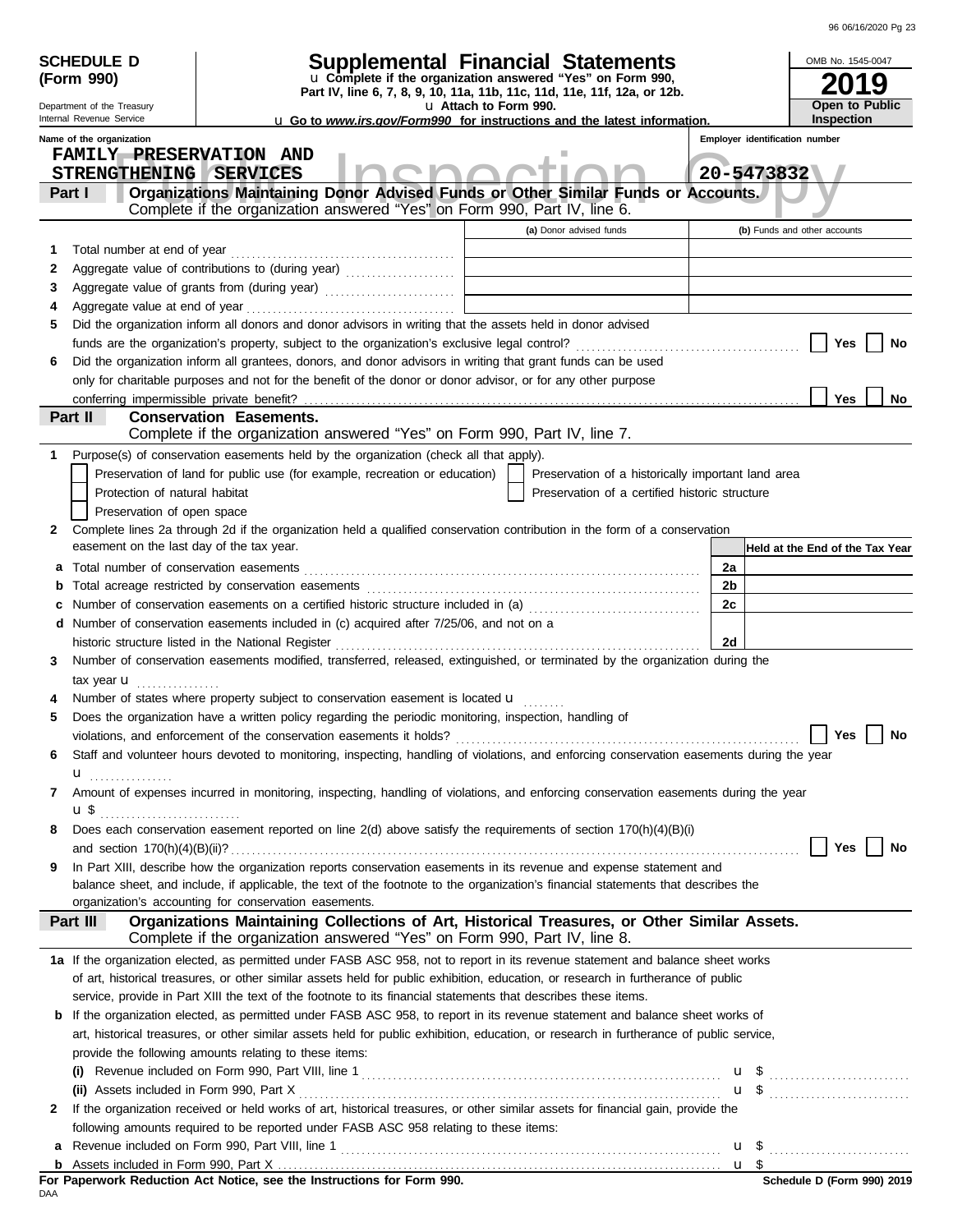| Schedule D (Form 990) 2019 FAMILY PRESERVATION AND                                                                                                                                                                                   |                                                                                                                                |                          |                         | 20-5473832      |                      |                | Page 2              |
|--------------------------------------------------------------------------------------------------------------------------------------------------------------------------------------------------------------------------------------|--------------------------------------------------------------------------------------------------------------------------------|--------------------------|-------------------------|-----------------|----------------------|----------------|---------------------|
| Organizations Maintaining Collections of Art, Historical Treasures, or Other Similar Assets (continued)<br>Part III                                                                                                                  |                                                                                                                                |                          |                         |                 |                      |                |                     |
| Using the organization's acquisition, accession, and other records, check any of the following that make significant use of its<br>3<br>collection items (check all that apply):                                                     |                                                                                                                                |                          |                         |                 |                      |                |                     |
| Public exhibition<br>a                                                                                                                                                                                                               | d                                                                                                                              | Loan or exchange program |                         |                 |                      |                |                     |
| Scholarly research<br>b                                                                                                                                                                                                              | Other Change of Times<br>e                                                                                                     |                          |                         |                 |                      |                |                     |
| Preservation for future generations<br>c                                                                                                                                                                                             |                                                                                                                                |                          |                         |                 |                      |                |                     |
|                                                                                                                                                                                                                                      | Provide a description of the organization's collections and explain how they further the organization's exempt purpose in Part |                          |                         |                 |                      |                |                     |
| XIII.                                                                                                                                                                                                                                |                                                                                                                                |                          |                         |                 |                      |                |                     |
| During the year, did the organization solicit or receive donations of art, historical treasures, or other similar<br>5.                                                                                                              |                                                                                                                                |                          |                         |                 |                      |                |                     |
|                                                                                                                                                                                                                                      |                                                                                                                                |                          |                         |                 |                      | Yes            | No                  |
| <b>Part IV</b><br><b>Escrow and Custodial Arrangements.</b>                                                                                                                                                                          |                                                                                                                                |                          |                         |                 |                      |                |                     |
| Complete if the organization answered "Yes" on Form 990, Part IV, line 9, or reported an amount on Form                                                                                                                              |                                                                                                                                |                          |                         |                 |                      |                |                     |
| 990, Part X, line 21.                                                                                                                                                                                                                |                                                                                                                                |                          |                         |                 |                      |                |                     |
| 1a Is the organization an agent, trustee, custodian or other intermediary for contributions or other assets not                                                                                                                      |                                                                                                                                |                          |                         |                 |                      |                |                     |
|                                                                                                                                                                                                                                      |                                                                                                                                |                          |                         |                 |                      | Yes            |                     |
| <b>b</b> If "Yes," explain the arrangement in Part XIII and complete the following table:                                                                                                                                            |                                                                                                                                |                          |                         |                 |                      |                |                     |
|                                                                                                                                                                                                                                      |                                                                                                                                |                          |                         |                 |                      | Amount         |                     |
| c Beginning balance <b>contract to the contract of the set of the contract of the contract of the contract of the contract of the contract of the contract of the contract of the contract of the contract of the contract of th</b> |                                                                                                                                |                          |                         |                 | 1c                   |                |                     |
|                                                                                                                                                                                                                                      |                                                                                                                                |                          |                         |                 | 1d                   |                |                     |
| е                                                                                                                                                                                                                                    |                                                                                                                                |                          |                         |                 | 1е                   |                |                     |
| f                                                                                                                                                                                                                                    |                                                                                                                                |                          |                         |                 | 1f                   |                |                     |
| 2a Did the organization include an amount on Form 990, Part X, line 21, for escrow or custodial account liability?                                                                                                                   |                                                                                                                                |                          |                         |                 |                      | <b>Yes</b>     | No                  |
|                                                                                                                                                                                                                                      |                                                                                                                                |                          |                         |                 |                      |                |                     |
| Part V<br><b>Endowment Funds.</b>                                                                                                                                                                                                    |                                                                                                                                |                          |                         |                 |                      |                |                     |
| Complete if the organization answered "Yes" on Form 990, Part IV, line 10.                                                                                                                                                           |                                                                                                                                |                          |                         |                 |                      |                |                     |
|                                                                                                                                                                                                                                      | (a) Current year                                                                                                               | (b) Prior year           | (c) Two years back      |                 | (d) Three years back |                | (e) Four years back |
| 1a Beginning of year balance                                                                                                                                                                                                         |                                                                                                                                |                          |                         |                 |                      |                |                     |
| <b>b</b> Contributions                                                                                                                                                                                                               |                                                                                                                                |                          |                         |                 |                      |                |                     |
| c Net investment earnings, gains, and                                                                                                                                                                                                |                                                                                                                                |                          |                         |                 |                      |                |                     |
|                                                                                                                                                                                                                                      |                                                                                                                                |                          |                         |                 |                      |                |                     |
| d Grants or scholarships                                                                                                                                                                                                             |                                                                                                                                |                          |                         |                 |                      |                |                     |
| e Other expenditures for facilities and                                                                                                                                                                                              |                                                                                                                                |                          |                         |                 |                      |                |                     |
|                                                                                                                                                                                                                                      |                                                                                                                                |                          |                         |                 |                      |                |                     |
| f Administrative expenses                                                                                                                                                                                                            |                                                                                                                                |                          |                         |                 |                      |                |                     |
| End of year balance<br>g                                                                                                                                                                                                             |                                                                                                                                |                          |                         |                 |                      |                |                     |
| Provide the estimated percentage of the current year end balance (line 1g, column (a)) held as:<br>2<br>a Board designated or quasi-endowment u                                                                                      |                                                                                                                                |                          |                         |                 |                      |                |                     |
| <b>b</b> Permanent endowment <b>u</b> %                                                                                                                                                                                              |                                                                                                                                |                          |                         |                 |                      |                |                     |
| <b>c</b> Term endowment $\mathbf{u}$ %                                                                                                                                                                                               |                                                                                                                                |                          |                         |                 |                      |                |                     |
| The percentages on lines 2a, 2b, and 2c should equal 100%.                                                                                                                                                                           |                                                                                                                                |                          |                         |                 |                      |                |                     |
| 3a Are there endowment funds not in the possession of the organization that are held and administered for the                                                                                                                        |                                                                                                                                |                          |                         |                 |                      |                |                     |
| organization by:                                                                                                                                                                                                                     |                                                                                                                                |                          |                         |                 |                      |                | Yes<br>No           |
|                                                                                                                                                                                                                                      |                                                                                                                                |                          |                         |                 |                      | 3a(i)          |                     |
|                                                                                                                                                                                                                                      |                                                                                                                                |                          |                         |                 |                      | 3a(ii)         |                     |
|                                                                                                                                                                                                                                      |                                                                                                                                |                          |                         |                 |                      | 3b             |                     |
| Describe in Part XIII the intended uses of the organization's endowment funds.                                                                                                                                                       |                                                                                                                                |                          |                         |                 |                      |                |                     |
| Land, Buildings, and Equipment.<br><b>Part VI</b>                                                                                                                                                                                    |                                                                                                                                |                          |                         |                 |                      |                |                     |
| Complete if the organization answered "Yes" on Form 990, Part IV, line 11a. See Form 990, Part X, line 10.                                                                                                                           |                                                                                                                                |                          |                         |                 |                      |                |                     |
| Description of property                                                                                                                                                                                                              | (a) Cost or other basis                                                                                                        |                          | (b) Cost or other basis | (c) Accumulated |                      | (d) Book value |                     |
|                                                                                                                                                                                                                                      | (investment)                                                                                                                   |                          | (other)                 | depreciation    |                      |                |                     |
|                                                                                                                                                                                                                                      |                                                                                                                                |                          |                         |                 |                      |                |                     |
|                                                                                                                                                                                                                                      |                                                                                                                                |                          |                         |                 |                      |                |                     |
| c Leasehold improvements                                                                                                                                                                                                             |                                                                                                                                |                          |                         |                 |                      |                |                     |
|                                                                                                                                                                                                                                      |                                                                                                                                |                          | 14,343                  |                 | 12,453               |                | 1,890               |
|                                                                                                                                                                                                                                      |                                                                                                                                |                          |                         |                 |                      |                |                     |
| Total. Add lines 1a through 1e. (Column (d) must equal Form 990, Part X, column (B), line 10c.)                                                                                                                                      |                                                                                                                                |                          |                         |                 | u                    |                | 1,890               |

**Schedule D (Form 990) 2019**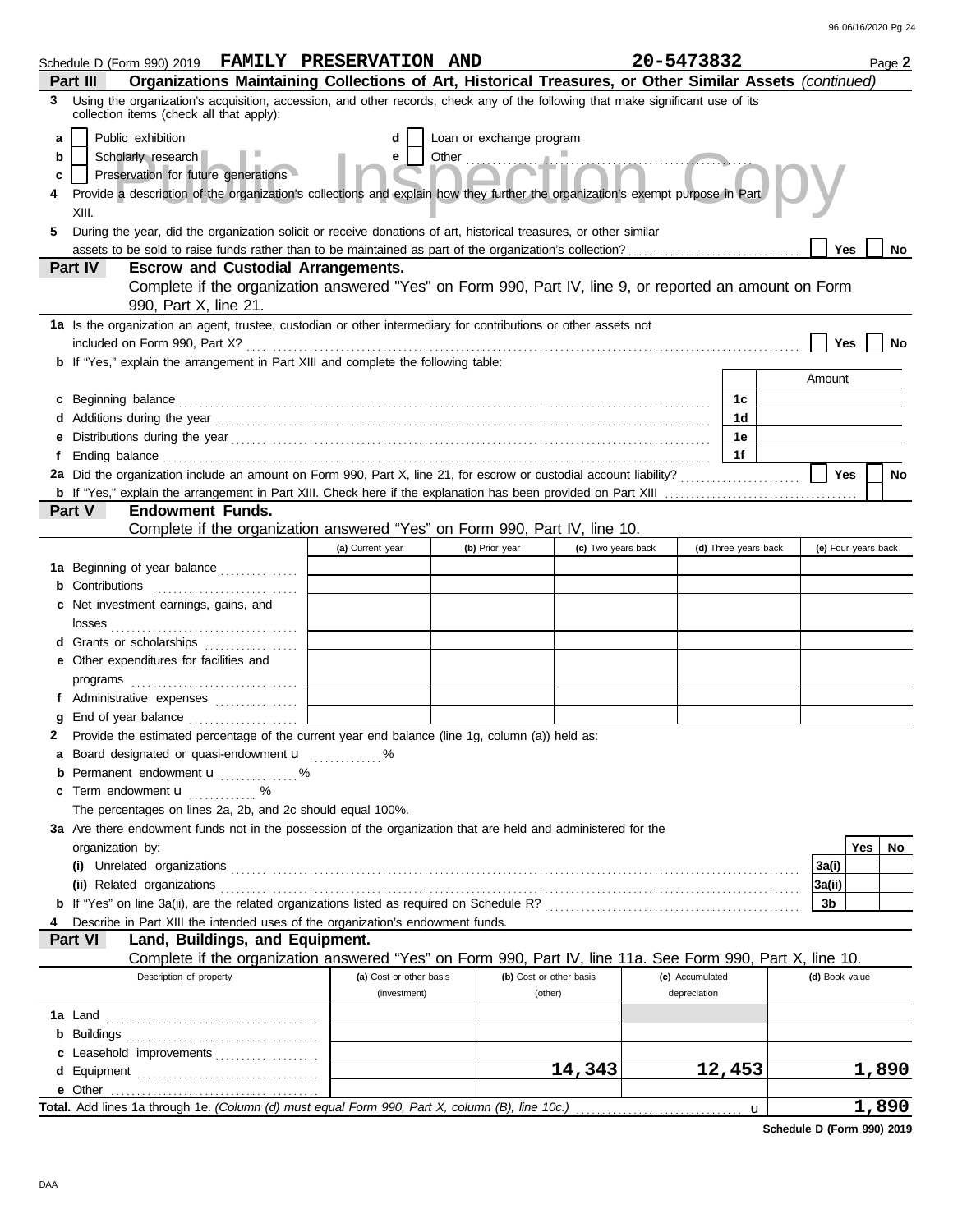|                           | FAMILY PRESERVATION AND<br>Schedule D (Form 990) 2019                                                      |                | 20-5473832                       | Page 3         |
|---------------------------|------------------------------------------------------------------------------------------------------------|----------------|----------------------------------|----------------|
| Part VII                  | <b>Investments - Other Securities.</b>                                                                     |                |                                  |                |
|                           | Complete if the organization answered "Yes" on Form 990, Part IV, line 11b. See Form 990, Part X, line 12. |                |                                  |                |
|                           | (a) Description of security or category                                                                    | (b) Book value | (c) Method of valuation:         |                |
|                           | (including name of security)                                                                               |                | Cost or end-of-year market value |                |
| (1) Financial derivatives |                                                                                                            | ш              |                                  |                |
|                           | (2) Closely held equity interests                                                                          |                |                                  |                |
| $(3)$ Other               |                                                                                                            |                |                                  |                |
| (A)                       |                                                                                                            |                |                                  |                |
| (B)                       |                                                                                                            |                |                                  |                |
| (C)                       |                                                                                                            |                |                                  |                |
| $\mathbb{C}$ $(D)$        |                                                                                                            |                |                                  |                |
| $\cdot$ $(E)$             |                                                                                                            |                |                                  |                |
| (F)                       |                                                                                                            |                |                                  |                |
| (G)                       |                                                                                                            |                |                                  |                |
| (H)                       |                                                                                                            |                |                                  |                |
|                           | Total. (Column (b) must equal Form 990, Part X, col. (B) line 12.)<br>u                                    |                |                                  |                |
| Part VIII                 | Investments - Program Related.                                                                             |                |                                  |                |
|                           | Complete if the organization answered "Yes" on Form 990, Part IV, line 11c. See Form 990, Part X, line 13. |                |                                  |                |
|                           | (a) Description of investment                                                                              | (b) Book value | (c) Method of valuation:         |                |
|                           |                                                                                                            |                | Cost or end-of-year market value |                |
| <u>(1)</u>                |                                                                                                            |                |                                  |                |
| (2)                       |                                                                                                            |                |                                  |                |
| (3)                       |                                                                                                            |                |                                  |                |
| (4)                       |                                                                                                            |                |                                  |                |
| (5)                       |                                                                                                            |                |                                  |                |
| (6)                       |                                                                                                            |                |                                  |                |
| (7)                       |                                                                                                            |                |                                  |                |
| (8)                       |                                                                                                            |                |                                  |                |
| (9)                       |                                                                                                            |                |                                  |                |
|                           | Total. (Column (b) must equal Form 990, Part X, col. (B) line 13.)<br>u                                    |                |                                  |                |
| Part IX                   | Other Assets.                                                                                              |                |                                  |                |
|                           | Complete if the organization answered "Yes" on Form 990, Part IV, line 11d. See Form 990, Part X, line 15. |                |                                  |                |
|                           | (a) Description                                                                                            |                |                                  | (b) Book value |
| <u>(1)</u>                |                                                                                                            |                |                                  |                |
| (2)                       |                                                                                                            |                |                                  |                |
| (3)                       |                                                                                                            |                |                                  |                |
| (4)                       |                                                                                                            |                |                                  |                |
| (5)                       |                                                                                                            |                |                                  |                |
| (6)                       |                                                                                                            |                |                                  |                |
| (7)                       |                                                                                                            |                |                                  |                |
| (8)                       |                                                                                                            |                |                                  |                |
| (9)                       |                                                                                                            |                |                                  |                |
|                           | Total. (Column (b) must equal Form 990, Part X, col. (B) line 15.)                                         |                | u                                |                |
| Part X                    | Other Liabilities.                                                                                         |                |                                  |                |
|                           | Complete if the organization answered "Yes" on Form 990, Part IV, line 11e or 11f. See Form 990, Part X,   |                |                                  |                |
|                           | line 25.                                                                                                   |                |                                  |                |
| 1.                        | (a) Description of liability                                                                               |                |                                  | (b) Book value |
| (1)                       | Federal income taxes                                                                                       |                |                                  |                |
| (2)                       |                                                                                                            |                |                                  |                |
| (3)                       |                                                                                                            |                |                                  |                |
| (4)                       |                                                                                                            |                |                                  |                |
| (5)                       |                                                                                                            |                |                                  |                |
| (6)                       |                                                                                                            |                |                                  |                |
| (7)                       |                                                                                                            |                |                                  |                |
| (8)                       |                                                                                                            |                |                                  |                |
| (9)                       |                                                                                                            |                |                                  |                |
|                           | Total. (Column (b) must equal Form 990, Part X, col. (B) line 25.)                                         |                | u                                |                |

Liability for uncertain tax positions. In Part XIII, provide the text of the footnote to the organization's financial statements that reports the **2.** organization's liability for uncertain tax positions under FASB ASC 740. Check here if the text of the footnote has been provided in Part XIII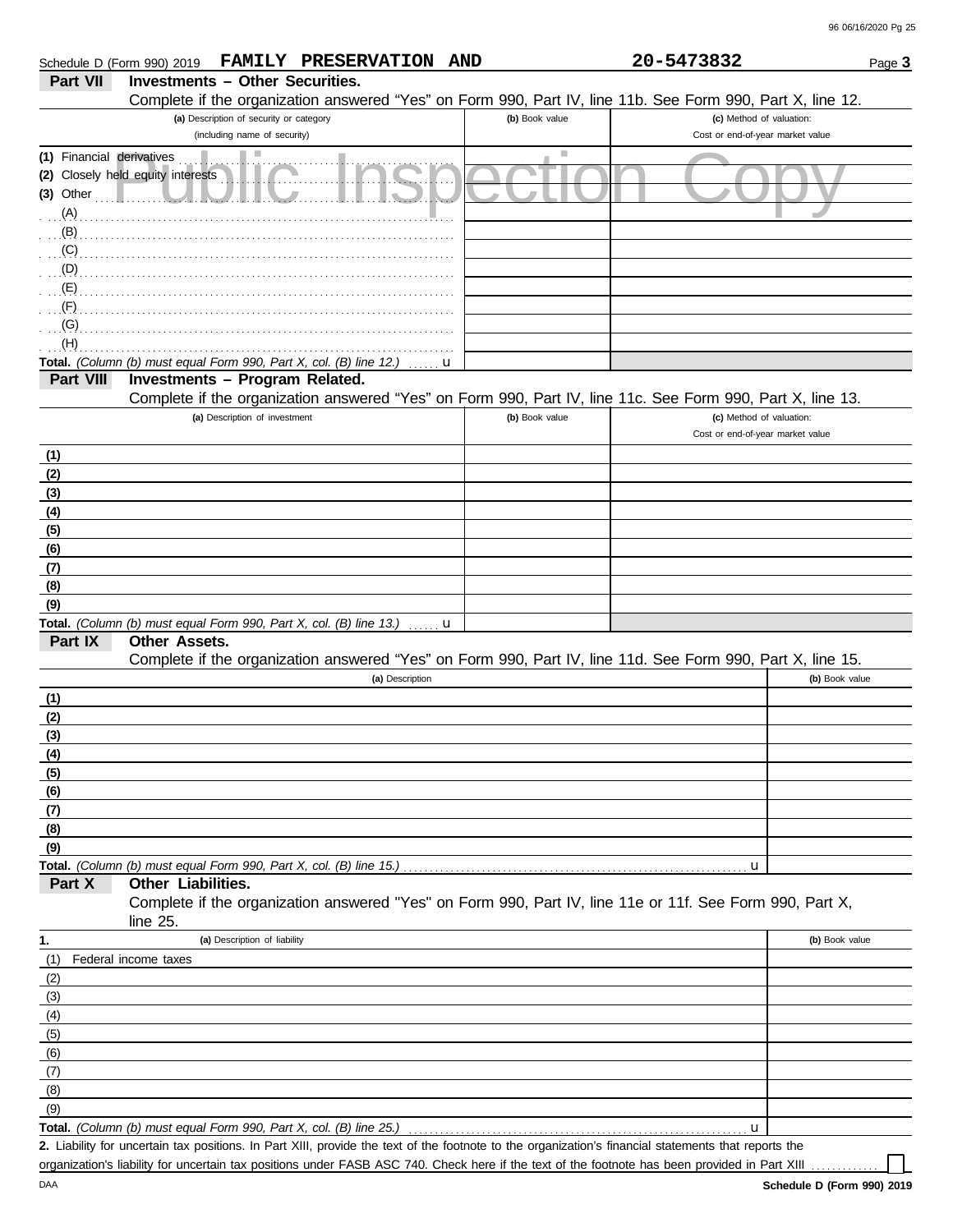|             | Schedule D (Form 990) 2019 FAMILY PRESERVATION AND                                                                                                                                                                             | 20-5473832     |              | Page 4   |
|-------------|--------------------------------------------------------------------------------------------------------------------------------------------------------------------------------------------------------------------------------|----------------|--------------|----------|
|             | Reconciliation of Revenue per Audited Financial Statements With Revenue per Return.<br>Part XI                                                                                                                                 |                |              |          |
|             | Complete if the organization answered "Yes" on Form 990, Part IV, line 12a.                                                                                                                                                    |                |              |          |
| 1.          | Total revenue, gains, and other support per audited financial statements                                                                                                                                                       |                | $\mathbf{1}$ | 362,346  |
| 2           | Amounts included on line 1 but not on Form 990, Part VIII, line 12:                                                                                                                                                            |                |              |          |
| а           |                                                                                                                                                                                                                                | 2a             |              |          |
| b           |                                                                                                                                                                                                                                | 2 <sub>b</sub> |              |          |
| с           |                                                                                                                                                                                                                                | 2c             |              |          |
| d           |                                                                                                                                                                                                                                | 2d             |              |          |
| е           | Add lines 2a through 2d [11] Add [12] Add lines 2a through 2d [12] Add lines 2a through 2d [12] Add lines 2.                                                                                                                   |                | 2e           |          |
| 3           |                                                                                                                                                                                                                                |                | 3            | 362, 346 |
|             | Amounts included on Form 990, Part VIII, line 12, but not on line 1:                                                                                                                                                           |                |              |          |
| а           | Investment expenses not included on Form 990, Part VIII, line 7b [100] [100] [100] [100] [100] [100] [100] [100] [100] [100] [100] [100] [100] [100] [100] [100] [100] [100] [100] [100] [100] [100] [100] [100] [100] [100] [ | 4a             |              |          |
| b           |                                                                                                                                                                                                                                | 4b             |              |          |
|             | Add lines 4a and 4b                                                                                                                                                                                                            |                | 4c           |          |
|             |                                                                                                                                                                                                                                |                | 5            | 362,346  |
|             | Reconciliation of Expenses per Audited Financial Statements With Expenses per Return.<br>Part XII                                                                                                                              |                |              |          |
|             | Complete if the organization answered "Yes" on Form 990, Part IV, line 12a.                                                                                                                                                    |                |              |          |
| 1           | Total expenses and losses per audited financial statements                                                                                                                                                                     |                | $\mathbf 1$  | 400,653  |
| 2           | Amounts included on line 1 but not on Form 990, Part IX, line 25:                                                                                                                                                              |                |              |          |
| а           |                                                                                                                                                                                                                                | 2a             |              |          |
| $\mathbf b$ |                                                                                                                                                                                                                                | 2 <sub>b</sub> |              |          |
| c           |                                                                                                                                                                                                                                | 2c             |              |          |
| d           |                                                                                                                                                                                                                                | 2d             |              |          |
| е           |                                                                                                                                                                                                                                |                | 2e           |          |
| 3           |                                                                                                                                                                                                                                |                | 3            | 400,653  |
|             | Amounts included on Form 990, Part IX, line 25, but not on line 1:                                                                                                                                                             |                |              |          |
| а           |                                                                                                                                                                                                                                | 4a             |              |          |
| b           |                                                                                                                                                                                                                                | 4 <sub>b</sub> |              |          |
|             | Add lines 4a and 4b                                                                                                                                                                                                            |                | 4c           |          |
| 5.          |                                                                                                                                                                                                                                |                | 5            | 400,653  |
|             | Part XIII Supplemental Information.                                                                                                                                                                                            |                |              |          |
|             | Provide the descriptions required for Part II, lines 3, 5, and 9; Part III, lines 1a and 4; Part IV, lines 1b and 2b; Part V, line 4; Part X, line                                                                             |                |              |          |
|             | 2; Part XI, lines 2d and 4b; and Part XII, lines 2d and 4b. Also complete this part to provide any additional information.                                                                                                     |                |              |          |
|             |                                                                                                                                                                                                                                |                |              |          |
|             |                                                                                                                                                                                                                                |                |              |          |
|             |                                                                                                                                                                                                                                |                |              |          |
|             |                                                                                                                                                                                                                                |                |              |          |
|             |                                                                                                                                                                                                                                |                |              |          |
|             |                                                                                                                                                                                                                                |                |              |          |
|             |                                                                                                                                                                                                                                |                |              |          |
|             |                                                                                                                                                                                                                                |                |              |          |
|             |                                                                                                                                                                                                                                |                |              |          |
|             |                                                                                                                                                                                                                                |                |              |          |
|             |                                                                                                                                                                                                                                |                |              |          |
|             |                                                                                                                                                                                                                                |                |              |          |
|             |                                                                                                                                                                                                                                |                |              |          |
|             |                                                                                                                                                                                                                                |                |              |          |
|             |                                                                                                                                                                                                                                |                |              |          |
|             |                                                                                                                                                                                                                                |                |              |          |
|             |                                                                                                                                                                                                                                |                |              |          |
|             |                                                                                                                                                                                                                                |                |              |          |
|             |                                                                                                                                                                                                                                |                |              |          |
|             |                                                                                                                                                                                                                                |                |              |          |
|             |                                                                                                                                                                                                                                |                |              |          |
|             |                                                                                                                                                                                                                                |                |              |          |
|             |                                                                                                                                                                                                                                |                |              |          |
|             |                                                                                                                                                                                                                                |                |              |          |
|             |                                                                                                                                                                                                                                |                |              |          |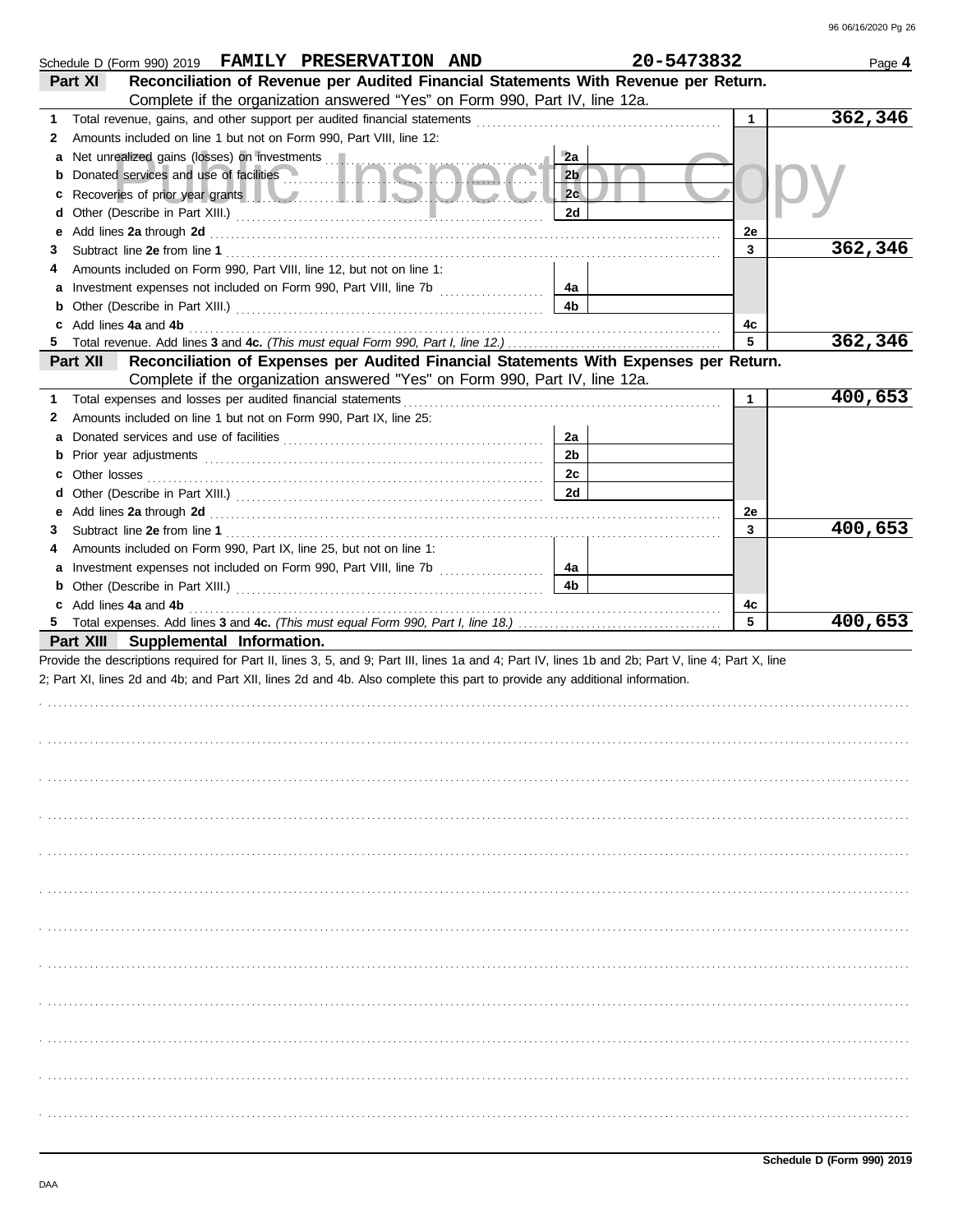20-5473832

|           |  | Schedule D (Form 990) 2019 FAMILY PRESERVATION AND | 20-5473832 | Page 5                 |
|-----------|--|----------------------------------------------------|------------|------------------------|
| Part XIII |  | Supplemental Information (continued)               |            |                        |
|           |  |                                                    |            |                        |
|           |  |                                                    |            |                        |
|           |  |                                                    |            |                        |
|           |  |                                                    |            | Public Inspection Copy |
|           |  |                                                    |            |                        |
|           |  |                                                    |            |                        |
|           |  |                                                    |            |                        |
|           |  |                                                    |            |                        |
|           |  |                                                    |            |                        |
|           |  |                                                    |            |                        |
|           |  |                                                    |            |                        |
|           |  |                                                    |            |                        |
|           |  |                                                    |            |                        |
|           |  |                                                    |            |                        |
|           |  |                                                    |            |                        |
|           |  |                                                    |            |                        |
|           |  |                                                    |            |                        |
|           |  |                                                    |            |                        |
|           |  |                                                    |            |                        |
|           |  |                                                    |            |                        |
|           |  |                                                    |            |                        |
|           |  |                                                    |            |                        |
|           |  |                                                    |            |                        |
|           |  |                                                    |            |                        |
|           |  |                                                    |            |                        |
|           |  |                                                    |            |                        |
|           |  |                                                    |            |                        |
|           |  |                                                    |            |                        |
|           |  |                                                    |            |                        |
|           |  |                                                    |            |                        |
|           |  |                                                    |            |                        |
|           |  |                                                    |            |                        |
|           |  |                                                    |            |                        |
|           |  |                                                    |            |                        |
|           |  |                                                    |            |                        |
|           |  |                                                    |            |                        |
|           |  |                                                    |            |                        |
|           |  |                                                    |            |                        |
|           |  |                                                    |            |                        |
|           |  |                                                    |            |                        |
|           |  |                                                    |            |                        |
|           |  |                                                    |            |                        |
|           |  |                                                    |            |                        |
|           |  |                                                    |            |                        |
|           |  |                                                    |            |                        |
|           |  |                                                    |            |                        |
|           |  |                                                    |            |                        |
|           |  |                                                    |            |                        |
|           |  |                                                    |            |                        |
|           |  |                                                    |            |                        |
|           |  |                                                    |            |                        |
|           |  |                                                    |            |                        |
|           |  |                                                    |            |                        |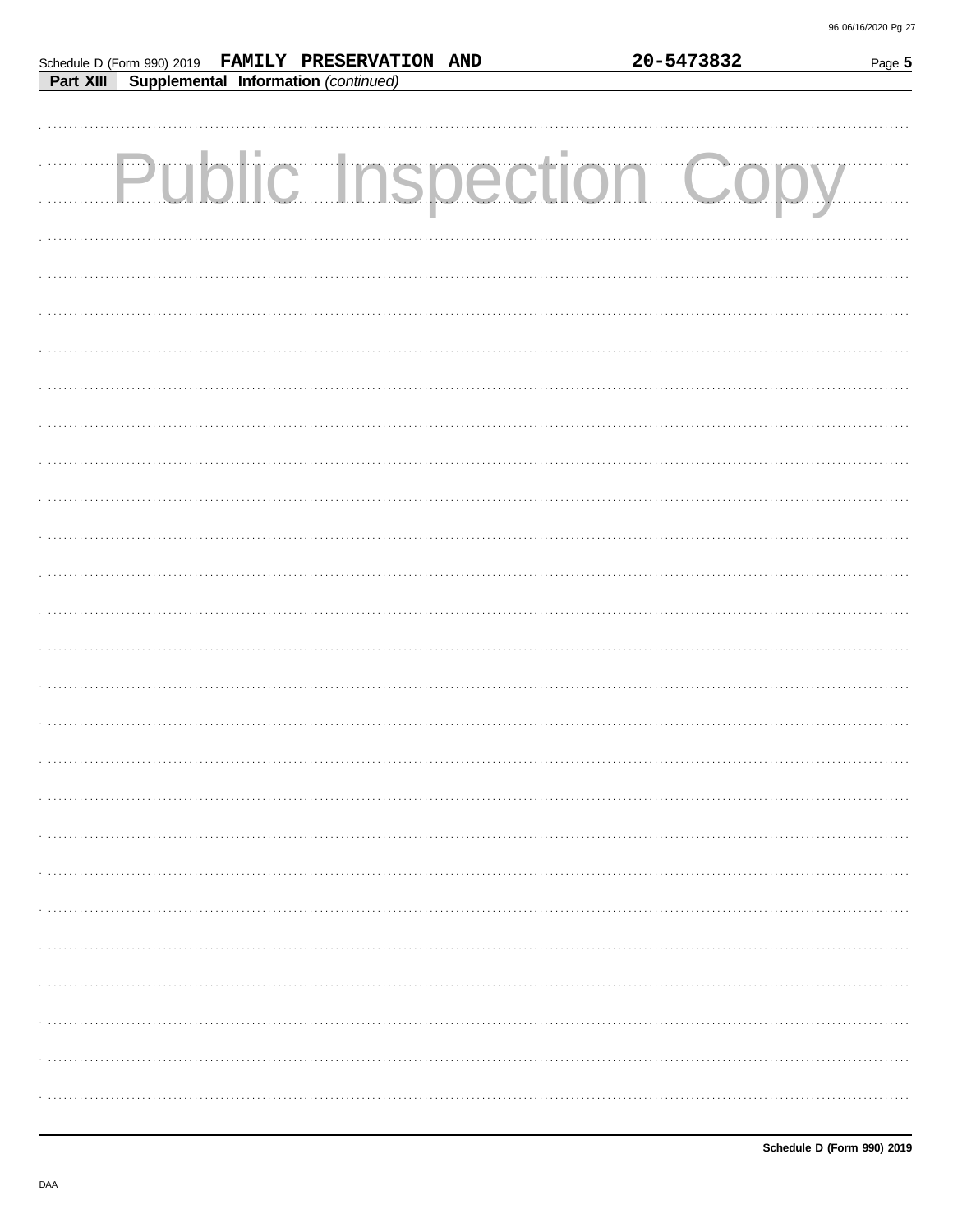| <b>SCHEDULE G</b>                                      |                                                   |                        |                      |                                                   |                                                                                                                          |                |                                                           | Supplemental Information Regarding Fundraising or Gaming Activities                                                                                                                                                                      |                                                                            | OMB No. 1545-0047                                       |
|--------------------------------------------------------|---------------------------------------------------|------------------------|----------------------|---------------------------------------------------|--------------------------------------------------------------------------------------------------------------------------|----------------|-----------------------------------------------------------|------------------------------------------------------------------------------------------------------------------------------------------------------------------------------------------------------------------------------------------|----------------------------------------------------------------------------|---------------------------------------------------------|
|                                                        | (Form 990 or 990-EZ)                              |                        |                      |                                                   |                                                                                                                          |                |                                                           | Complete if the organization answered "Yes" on Form 990, Part IV, line 17, 18, or 19, or if the<br>organization entered more than \$15,000 on Form 990-EZ, line 6a.                                                                      |                                                                            |                                                         |
| Department of the Treasury<br>Internal Revenue Service |                                                   |                        |                      |                                                   | La Attach to Form 990 or Form 990-EZ.<br><b>u</b> Go to www.irs.gov/Form990 for instructions and the latest information. |                | Open to Public                                            |                                                                                                                                                                                                                                          |                                                                            |                                                         |
| Name of the organization                               |                                                   |                        | <b>STRENGTHENING</b> | <b>FAMILY PRESERVATION AND</b><br><b>SERVICES</b> |                                                                                                                          |                |                                                           | $\mathcal{L}_{\mathcal{A}}$                                                                                                                                                                                                              | Employer identification number<br>20-5473832                               | <b>Inspection</b>                                       |
| Part I                                                 |                                                   |                        |                      |                                                   | Form 990-EZ filers are not required to complete this part.                                                               |                |                                                           | Fundraising Activities. Complete if the organization answered "Yes" on Form 990, Part IV, line 17.                                                                                                                                       |                                                                            |                                                         |
| 1                                                      |                                                   |                        |                      |                                                   |                                                                                                                          |                |                                                           | Indicate whether the organization raised funds through any of the following activities. Check all that apply.                                                                                                                            |                                                                            |                                                         |
| a                                                      | Mail solicitations                                |                        |                      |                                                   |                                                                                                                          |                |                                                           | Solicitation of non-government grants                                                                                                                                                                                                    |                                                                            |                                                         |
| b                                                      | Internet and email solicitations                  |                        |                      |                                                   |                                                                                                                          |                |                                                           | Solicitation of government grants                                                                                                                                                                                                        |                                                                            |                                                         |
|                                                        | Phone solicitations                               |                        |                      |                                                   | Special fundraising events<br>q                                                                                          |                |                                                           |                                                                                                                                                                                                                                          |                                                                            |                                                         |
| d                                                      | In-person solicitations                           |                        |                      |                                                   |                                                                                                                          |                |                                                           |                                                                                                                                                                                                                                          |                                                                            |                                                         |
|                                                        |                                                   |                        |                      |                                                   |                                                                                                                          |                |                                                           | 2a Did the organization have a written or oral agreement with any individual (including officers, directors, trustees,<br>or key employees listed in Form 990, Part VII) or entity in connection with professional fundraising services? |                                                                            | No<br>Yes                                               |
|                                                        | compensated at least \$5,000 by the organization. |                        |                      |                                                   |                                                                                                                          |                |                                                           | <b>b</b> If "Yes," list the 10 highest paid individuals or entities (fundraisers) pursuant to agreements under which the fundraiser is to be                                                                                             |                                                                            |                                                         |
|                                                        | (i) Name and address of individual                | or entity (fundraiser) |                      |                                                   | (ii) Activity                                                                                                            | contributions? | (iii) Did fund<br>raiser have<br>custody or<br>control of | (iv) Gross receipts<br>from activity                                                                                                                                                                                                     | (v) Amount paid to<br>(or retained by)<br>fundraiser listed in<br>col. (i) | (vi) Amount paid to<br>(or retained by)<br>organization |
|                                                        |                                                   |                        |                      |                                                   |                                                                                                                          | Yes            | No                                                        |                                                                                                                                                                                                                                          |                                                                            |                                                         |
| 1                                                      |                                                   |                        |                      |                                                   |                                                                                                                          |                |                                                           |                                                                                                                                                                                                                                          |                                                                            |                                                         |
| $\mathbf{2}$                                           |                                                   |                        |                      |                                                   |                                                                                                                          |                |                                                           |                                                                                                                                                                                                                                          |                                                                            |                                                         |
| 3                                                      |                                                   |                        |                      |                                                   |                                                                                                                          |                |                                                           |                                                                                                                                                                                                                                          |                                                                            |                                                         |
|                                                        |                                                   |                        |                      |                                                   |                                                                                                                          |                |                                                           |                                                                                                                                                                                                                                          |                                                                            |                                                         |
|                                                        |                                                   |                        |                      |                                                   |                                                                                                                          |                |                                                           |                                                                                                                                                                                                                                          |                                                                            |                                                         |
| 5                                                      |                                                   |                        |                      |                                                   |                                                                                                                          |                |                                                           |                                                                                                                                                                                                                                          |                                                                            |                                                         |
|                                                        |                                                   |                        |                      |                                                   |                                                                                                                          |                |                                                           |                                                                                                                                                                                                                                          |                                                                            |                                                         |
| $\overline{7}$                                         |                                                   |                        |                      |                                                   |                                                                                                                          |                |                                                           |                                                                                                                                                                                                                                          |                                                                            |                                                         |
| 8                                                      |                                                   |                        |                      |                                                   |                                                                                                                          |                |                                                           |                                                                                                                                                                                                                                          |                                                                            |                                                         |
| 9                                                      |                                                   |                        |                      |                                                   |                                                                                                                          |                |                                                           |                                                                                                                                                                                                                                          |                                                                            |                                                         |
|                                                        |                                                   |                        |                      |                                                   |                                                                                                                          |                |                                                           |                                                                                                                                                                                                                                          |                                                                            |                                                         |
| 10                                                     |                                                   |                        |                      |                                                   |                                                                                                                          |                |                                                           |                                                                                                                                                                                                                                          |                                                                            |                                                         |
| Total                                                  |                                                   |                        |                      |                                                   |                                                                                                                          |                |                                                           |                                                                                                                                                                                                                                          |                                                                            |                                                         |
|                                                        |                                                   |                        |                      |                                                   |                                                                                                                          |                |                                                           | 3 List all states in which the organization is registered or licensed to solicit contributions or has been notified it is exempt from                                                                                                    |                                                                            |                                                         |
|                                                        | registration or licensing.                        |                        |                      |                                                   |                                                                                                                          |                |                                                           |                                                                                                                                                                                                                                          |                                                                            |                                                         |

. . . . . . . . . . . . . . . . . . . . . . . . . . . . . . . . . . . . . . . . . . . . . . . . . . . . . . . . . . . . . . . . . . . . . . . . . . . . . . . . . . . . . . . . . . . . . . . . . . . . . . . . . . . . . . . . . . . . . . . . . . . . . . . . . . . . . . . . . . . . . . . . . . . . . . . . . . . . . . . . . . . . . . . . . . . . . . . . . . . . . . . . . . . . . . . . . . . . . . . . . . . . . . . . . . . . . . . . . . . . . . . . . . . . . . . . . . . . . . . . . . . . . . . . . . . . . . . . . . . . . . . . . . . . . . . . . . . . . . . . . . . . . . . . . . . . . . . . . . . . . . . . . . . . . . . . . . . . . . . . . . . . . . . . . . . . . . . . . . . . . . . . . . . . . . . . . . . . . . . . . . . . . . . . . . . . . . . . . . . . . . . . . . . . . . . . . . . . . . . . . . . . . . . . . . . . . . . . . . . . . . . . . . . . . . . . . . . . . . . . . . . . . . . . . . . . . . . . . . . . . . . . . . . . . . . . . . . . . . . . . . . . . . . . . . . . . . . . . . . . . . . . . . . . . . . . . . . . . . . . . . . . . . . . . . . . . . . . . . . . . . . . . . . . . . . . . . . . . . . . . . . . . . . . . . . . . . . . . . . . . . . . . . . . . . . . . . . . . . . . . . . . . . . . . . . . . . . . . . . . . . . . . . . . . . . . . . . . . . . . . . . . . . . . . . . . . . . . . . . . . . . . . . . . . . . . . . . . . . . . . . . . . . . . . . . . . . . . . . . . . . . . . . . . . . . . . . . . . . . . . . . . . . . . . . . . . . . . . . . . . . . . . . . . . . . . . . . . . . . . . . . . . . . . . . . . . . . . . . . . . . . . . . . . . . . . . . . . . . . . . . . . . . . . . . . . . . . . . . . . . . . . . . . . . .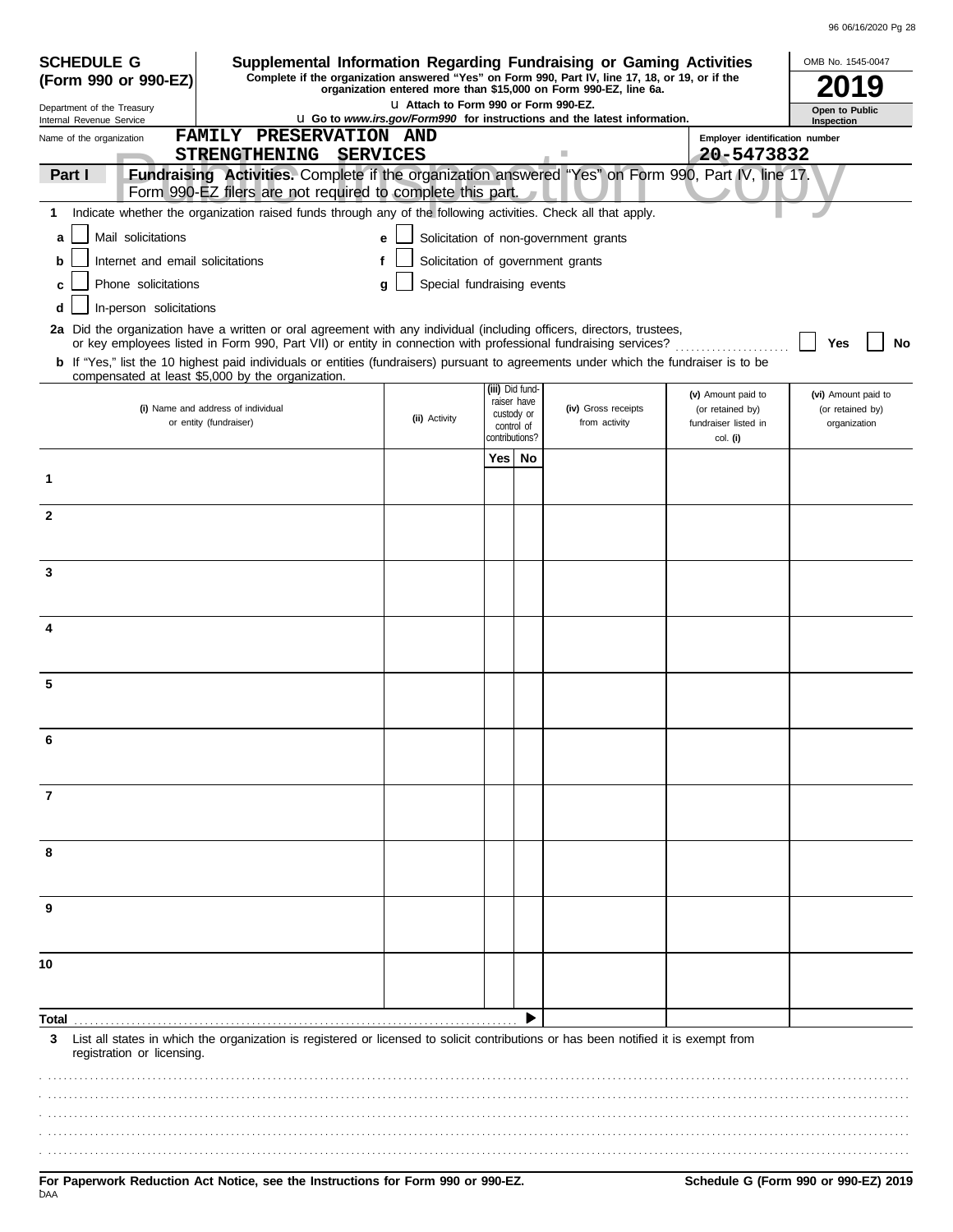| Schedule G (Form 990 or 990-EZ) 2019 | FAMILY PRESERVATION AND | 20-5473832 |
|--------------------------------------|-------------------------|------------|
|                                      |                         |            |

B **20-5473832** Page 2

**Part II Fundraising Events.** Complete if the organization answered "Yes" on Form 990, Part IV, line 18, or reported more gross receipts greater than \$5,000. than \$15,000 of fundraising event contributions and gross income on Form 990-EZ, lines 1 and 6b. List events with

| Revenue            |          | 1 Gross receipts<br>2 Less: Contributions<br>3 Gross income (line 1 minus<br>4 Cash prizes                                    | (a) Event #1<br><b>GOLF TOURNAMENT</b><br>(event type)<br>30,875<br>19,700<br>11,175<br>2,037                                                                                                                                                                                 | $(b)$ Event #2<br><b>BREAKFAST</b><br>(event type)<br>22,007<br>22,007 | (c) Other events<br><b>NONE</b><br>(total number) | (d) Total events<br>(add col. (a) through<br>$col.$ (c))<br>52,882<br>41,707<br>11,175<br>2,037 |
|--------------------|----------|-------------------------------------------------------------------------------------------------------------------------------|-------------------------------------------------------------------------------------------------------------------------------------------------------------------------------------------------------------------------------------------------------------------------------|------------------------------------------------------------------------|---------------------------------------------------|-------------------------------------------------------------------------------------------------|
| Direct Expenses    |          | 5 Noncash prizes<br>6 Rent/facility costs<br>7 Food and beverages                                                             | 11,177                                                                                                                                                                                                                                                                        | 3,342                                                                  |                                                   | 14,519                                                                                          |
|                    |          | 8 Entertainment<br>9 Other direct expenses                                                                                    | 836                                                                                                                                                                                                                                                                           |                                                                        |                                                   | 836<br>$\frac{17,392}{-6,217}$                                                                  |
|                    | Part III |                                                                                                                               | Gaming. Complete if the organization answered "Yes" on Form 990, Part IV, line 19, or reported more than<br>\$15,000 on Form 990-EZ, line 6a.                                                                                                                                 |                                                                        |                                                   |                                                                                                 |
| Revenue            |          |                                                                                                                               | (a) Bingo                                                                                                                                                                                                                                                                     | (b) Pull tabs/instant<br>bingo/progressive bingo                       | (c) Other gaming                                  | (d) Total gaming (add<br>col. (a) through col. (c))                                             |
| Expenses<br>Direct |          | 1 Gross revenue<br>2 Cash prizes<br>3 Noncash prizes<br>4 Rent/facility costs<br>5 Other direct expenses<br>6 Volunteer labor | <b>Yes</b><br>℅<br>No<br>7 Direct expense summary. Add lines 2 through 5 in column (d)                                                                                                                                                                                        | Yes<br>%<br>No                                                         | Yes<br>$\%$<br>No                                 |                                                                                                 |
| 9                  |          | b If "No," explain:<br><b>b</b> If "Yes," explain:                                                                            | Enter the state(s) in which the organization conducts gaming activities:<br>a Is the organization licensed to conduct gaming activities in each of these states?<br>10a Were any of the organization's gaming licenses revoked, suspended, or terminated during the tax year? |                                                                        |                                                   | Yes<br>No<br>Yes<br>No                                                                          |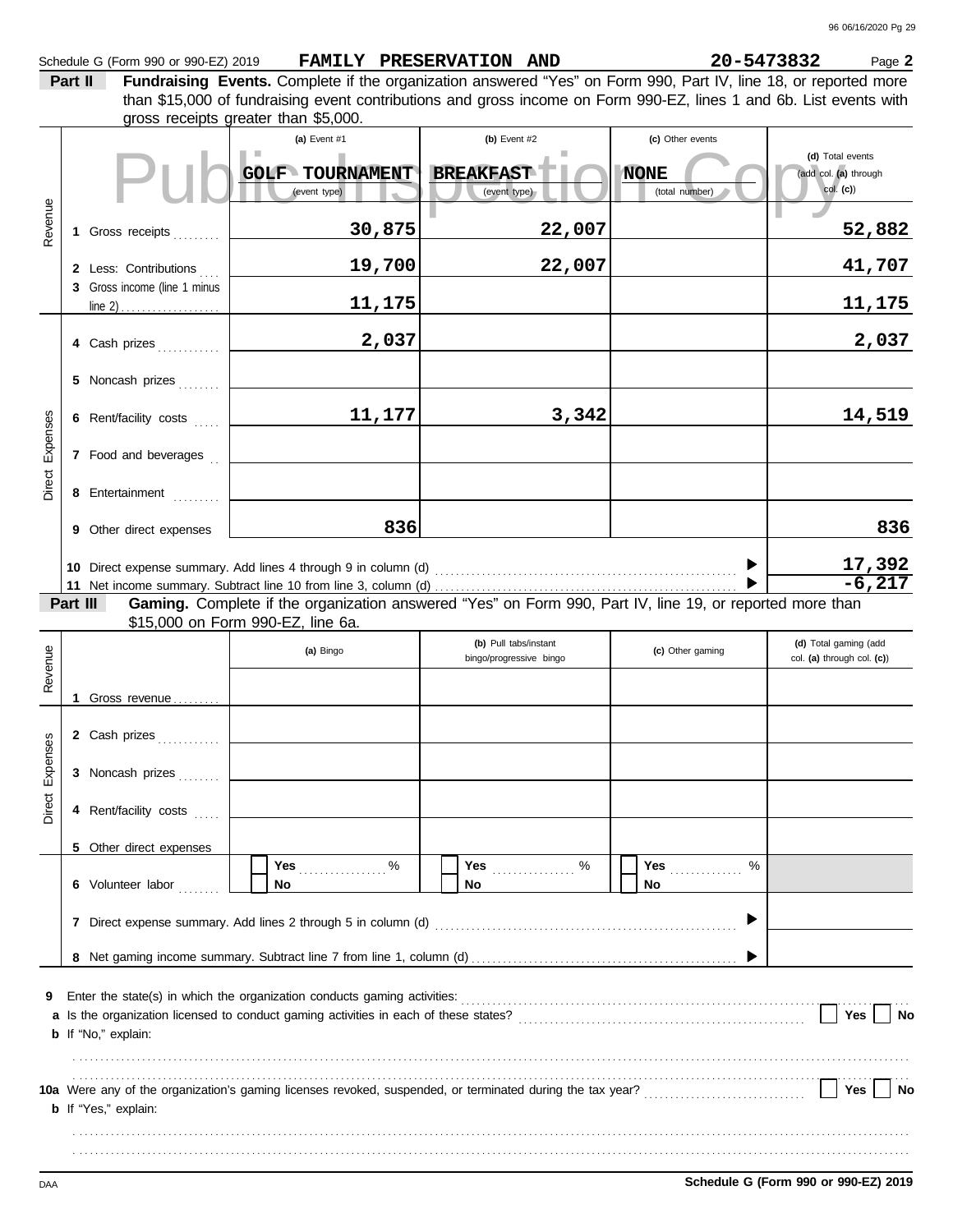|     | Schedule G (Form 990 or 990-EZ) 2019 FAMILY PRESERVATION AND                                                                                                                                                                        | 20-5473832      |            | Page 3    |  |  |  |  |  |
|-----|-------------------------------------------------------------------------------------------------------------------------------------------------------------------------------------------------------------------------------------|-----------------|------------|-----------|--|--|--|--|--|
| 11  |                                                                                                                                                                                                                                     |                 | Yes        | No        |  |  |  |  |  |
| 12  | Is the organization a grantor, beneficiary or trustee of a trust, or a member of a partnership or other entity                                                                                                                      |                 |            |           |  |  |  |  |  |
|     |                                                                                                                                                                                                                                     |                 | Yes        | <b>No</b> |  |  |  |  |  |
| 13  | Indicate the percentage of gaming activity conducted in:                                                                                                                                                                            |                 |            |           |  |  |  |  |  |
| a   |                                                                                                                                                                                                                                     | 13a             |            | %         |  |  |  |  |  |
| b   |                                                                                                                                                                                                                                     | 13 <sub>b</sub> |            | $\%$      |  |  |  |  |  |
| 14  | Enter the name and address of the person who prepares the organization's gaming/special events books and                                                                                                                            |                 |            |           |  |  |  |  |  |
|     | records:                                                                                                                                                                                                                            |                 |            |           |  |  |  |  |  |
|     |                                                                                                                                                                                                                                     |                 |            |           |  |  |  |  |  |
|     |                                                                                                                                                                                                                                     |                 |            |           |  |  |  |  |  |
|     |                                                                                                                                                                                                                                     |                 |            |           |  |  |  |  |  |
|     | Address <b>u</b>                                                                                                                                                                                                                    |                 |            |           |  |  |  |  |  |
| 15а | Does the organization have a contract with a third party from whom the organization receives gaming                                                                                                                                 |                 |            |           |  |  |  |  |  |
|     |                                                                                                                                                                                                                                     |                 | Yes     No |           |  |  |  |  |  |
| b   |                                                                                                                                                                                                                                     |                 |            |           |  |  |  |  |  |
|     |                                                                                                                                                                                                                                     |                 |            |           |  |  |  |  |  |
|     | If "Yes," enter name and address of the third party:                                                                                                                                                                                |                 |            |           |  |  |  |  |  |
|     |                                                                                                                                                                                                                                     |                 |            |           |  |  |  |  |  |
|     | Name <b>u</b> explorer and the contract of the contract of the contract of the contract of the contract of the contract of the contract of the contract of the contract of the contract of the contract of the contract of the cont |                 |            |           |  |  |  |  |  |
|     |                                                                                                                                                                                                                                     |                 |            |           |  |  |  |  |  |
|     | Address <b>u</b>                                                                                                                                                                                                                    |                 |            |           |  |  |  |  |  |
|     |                                                                                                                                                                                                                                     |                 |            |           |  |  |  |  |  |
| 16  | Gaming manager information:                                                                                                                                                                                                         |                 |            |           |  |  |  |  |  |
|     |                                                                                                                                                                                                                                     |                 |            |           |  |  |  |  |  |
|     |                                                                                                                                                                                                                                     |                 |            |           |  |  |  |  |  |
|     |                                                                                                                                                                                                                                     |                 |            |           |  |  |  |  |  |
|     |                                                                                                                                                                                                                                     |                 |            |           |  |  |  |  |  |
|     |                                                                                                                                                                                                                                     |                 |            |           |  |  |  |  |  |
|     |                                                                                                                                                                                                                                     |                 |            |           |  |  |  |  |  |
|     | Director/officer<br>Employee<br>Independent contractor                                                                                                                                                                              |                 |            |           |  |  |  |  |  |
|     |                                                                                                                                                                                                                                     |                 |            |           |  |  |  |  |  |
| 17  | Mandatory distributions:                                                                                                                                                                                                            |                 |            |           |  |  |  |  |  |
|     | Is the organization required under state law to make charitable distributions from the gaming proceeds to                                                                                                                           |                 |            |           |  |  |  |  |  |
|     |                                                                                                                                                                                                                                     |                 | Yes        | ∣ No      |  |  |  |  |  |
|     | <b>b</b> Enter the amount of distributions required under state law to be distributed to other exempt organizations or                                                                                                              |                 |            |           |  |  |  |  |  |
|     | spent in the organization's own exempt activities during the tax year $\mathbf{u}$ \$                                                                                                                                               |                 |            |           |  |  |  |  |  |
|     | Supplemental Information. Provide the explanations required by Part I, line 2b, columns (iii) and (v); and<br>Part IV                                                                                                               |                 |            |           |  |  |  |  |  |
|     | Part III, lines 9, 9b, 10b, 15b, 15c, 16, and 17b, as applicable. Also provide any additional information.<br>See instructions.                                                                                                     |                 |            |           |  |  |  |  |  |
|     |                                                                                                                                                                                                                                     |                 |            |           |  |  |  |  |  |
|     |                                                                                                                                                                                                                                     |                 |            |           |  |  |  |  |  |
|     |                                                                                                                                                                                                                                     |                 |            |           |  |  |  |  |  |
|     |                                                                                                                                                                                                                                     |                 |            |           |  |  |  |  |  |
|     |                                                                                                                                                                                                                                     |                 |            |           |  |  |  |  |  |
|     |                                                                                                                                                                                                                                     |                 |            |           |  |  |  |  |  |
|     |                                                                                                                                                                                                                                     |                 |            |           |  |  |  |  |  |
|     |                                                                                                                                                                                                                                     |                 |            |           |  |  |  |  |  |
|     |                                                                                                                                                                                                                                     |                 |            |           |  |  |  |  |  |
|     |                                                                                                                                                                                                                                     |                 |            |           |  |  |  |  |  |
|     |                                                                                                                                                                                                                                     |                 |            |           |  |  |  |  |  |
|     |                                                                                                                                                                                                                                     |                 |            |           |  |  |  |  |  |
|     |                                                                                                                                                                                                                                     |                 |            |           |  |  |  |  |  |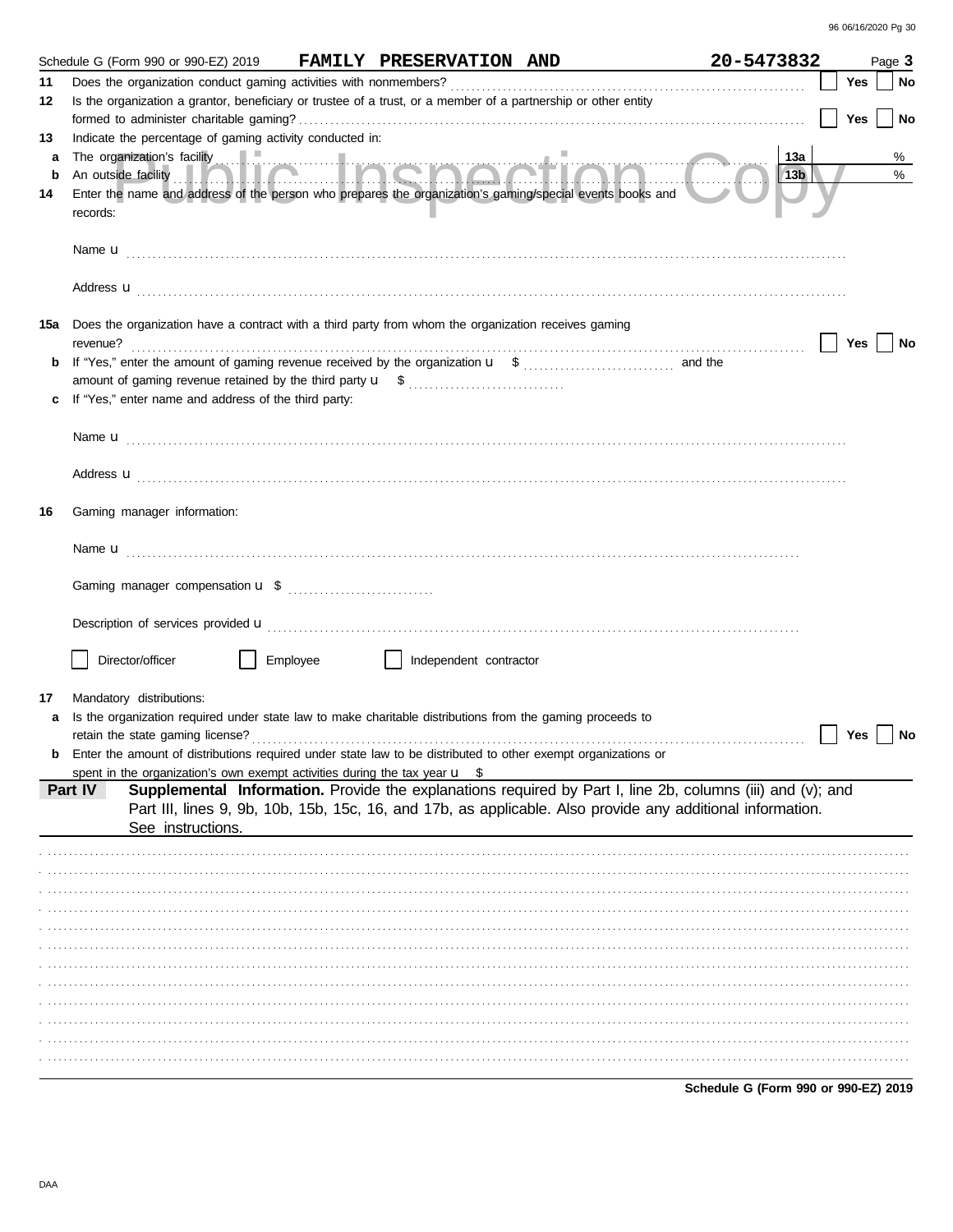| Supplemental Information to Form 990 or 990-EZ<br><b>SCHEDULE O</b><br>(Form 990 or 990-EZ)<br>Complete to provide information for responses to specific questions on<br>Form 990 or 990-EZ or to provide any additional information.<br>u Attach to Form 990 or 990-EZ.<br>Department of the Treasury<br>Internal Revenue Service<br>u Go to www.irs.gov/Form990 for the latest information.<br>٠<br><b>Employer identification number</b><br>Name of the organization<br><b>FAMILY</b><br>PRESERVATION AND<br>20-5473832<br><b>STRENGTHENING</b><br><b>SERVICES</b><br>FORM 990, PART VI, LINE 11B - ORGANIZATION'S PROCESS<br>TO REVIEW FORM 990<br>BOARD OF DIRECTORS REVIEWS AND APPROVES THE FORM 990 BEFORE FILING | OMB No. 1545-0047<br>2019<br><b>Open to Public</b><br><b>Inspection</b> |
|---------------------------------------------------------------------------------------------------------------------------------------------------------------------------------------------------------------------------------------------------------------------------------------------------------------------------------------------------------------------------------------------------------------------------------------------------------------------------------------------------------------------------------------------------------------------------------------------------------------------------------------------------------------------------------------------------------------------------|-------------------------------------------------------------------------|
| FORM 990, PART VI, LINE 12C - ENFORCEMENT OF CONFLICTS POLICY<br>ANNUAL DISCLOSURE IS REQUIRED OF ALL OFFICERS, DIRECTORS, AND KEY<br><b>EMPLOYEES.</b><br>THE BOARD OF DIRECTORS REVIEWS THE POLICY ANNUALLY.                                                                                                                                                                                                                                                                                                                                                                                                                                                                                                            |                                                                         |
| FORM 990, PART VI, LINE 19 - GOVERNING DOCUMENTS DISCLOSURE EXPLANATION<br>GOVERNING DOCUMENTS ARE MADE AVAILABLE TO THE<br>PUBLIC UPON WRITTEN REQUEST                                                                                                                                                                                                                                                                                                                                                                                                                                                                                                                                                                   |                                                                         |
|                                                                                                                                                                                                                                                                                                                                                                                                                                                                                                                                                                                                                                                                                                                           |                                                                         |
|                                                                                                                                                                                                                                                                                                                                                                                                                                                                                                                                                                                                                                                                                                                           |                                                                         |
|                                                                                                                                                                                                                                                                                                                                                                                                                                                                                                                                                                                                                                                                                                                           |                                                                         |
|                                                                                                                                                                                                                                                                                                                                                                                                                                                                                                                                                                                                                                                                                                                           |                                                                         |